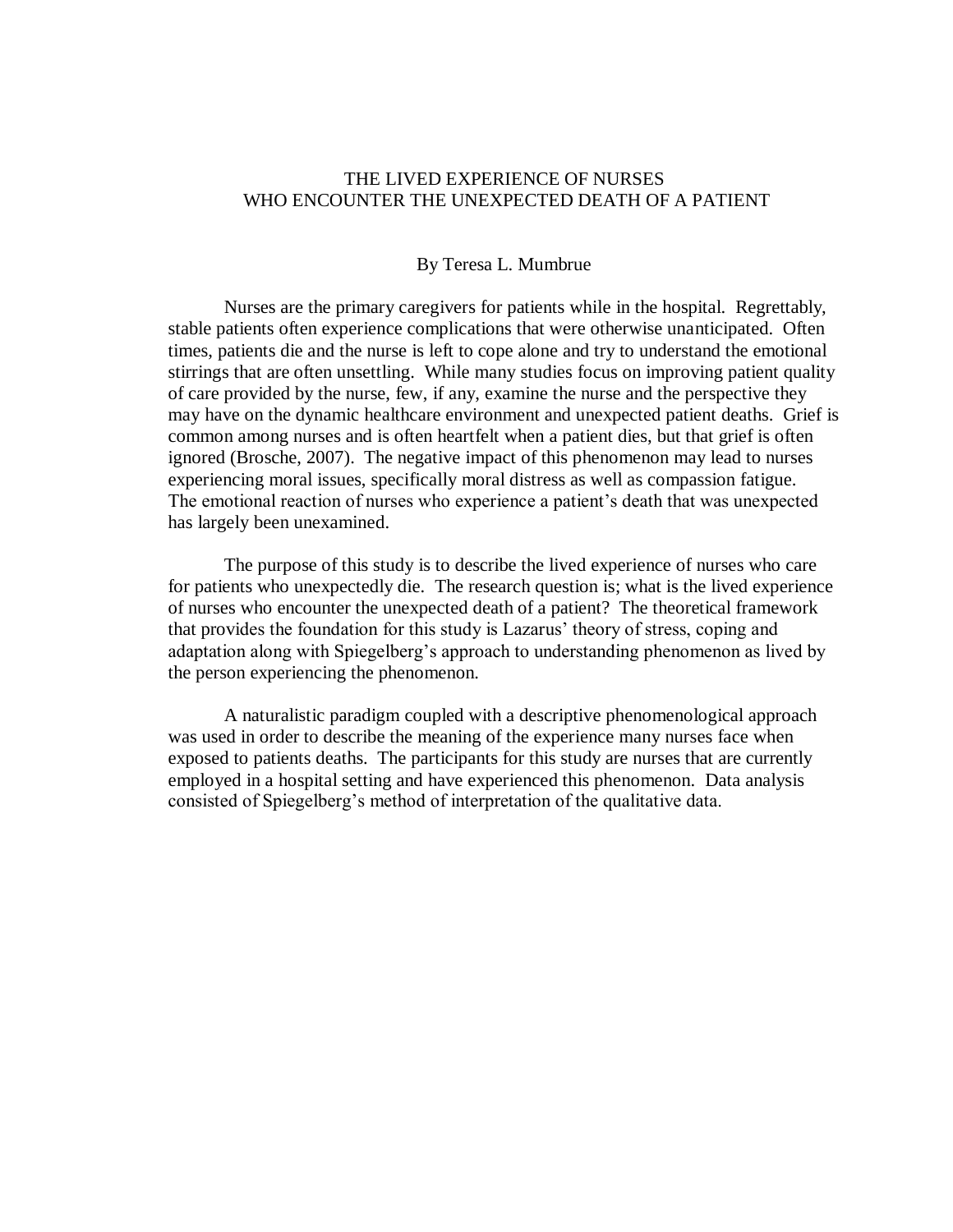## THE LIVED EXPERIENCE OF NURSES WHO ENCOUNTER THE UNEXPECTED DEATH OF A PATIENT

by

Teresa L. Mumbrue

A Clinical Paper Submitted In Partial Fulfillment of the Requirements For the Degree of

Master of Science in Nursing

Family Nurse Practitioner

at

The University of Wisconsin Oshkosh Oshkosh, WI 54901-8621

May 2010

APPROVAL AND VICE CHANCELLOR Mary E. Wurybach Advisor J. R. G.  $5/4$   $10$  Date Approved

 $\sim$ 

PROVOST

 $J/(4)$ lgas

Date Approved

FORMAT APPROVAL

<u>Ilaria Splittgerder</u><br>4/30/2010

Date Approved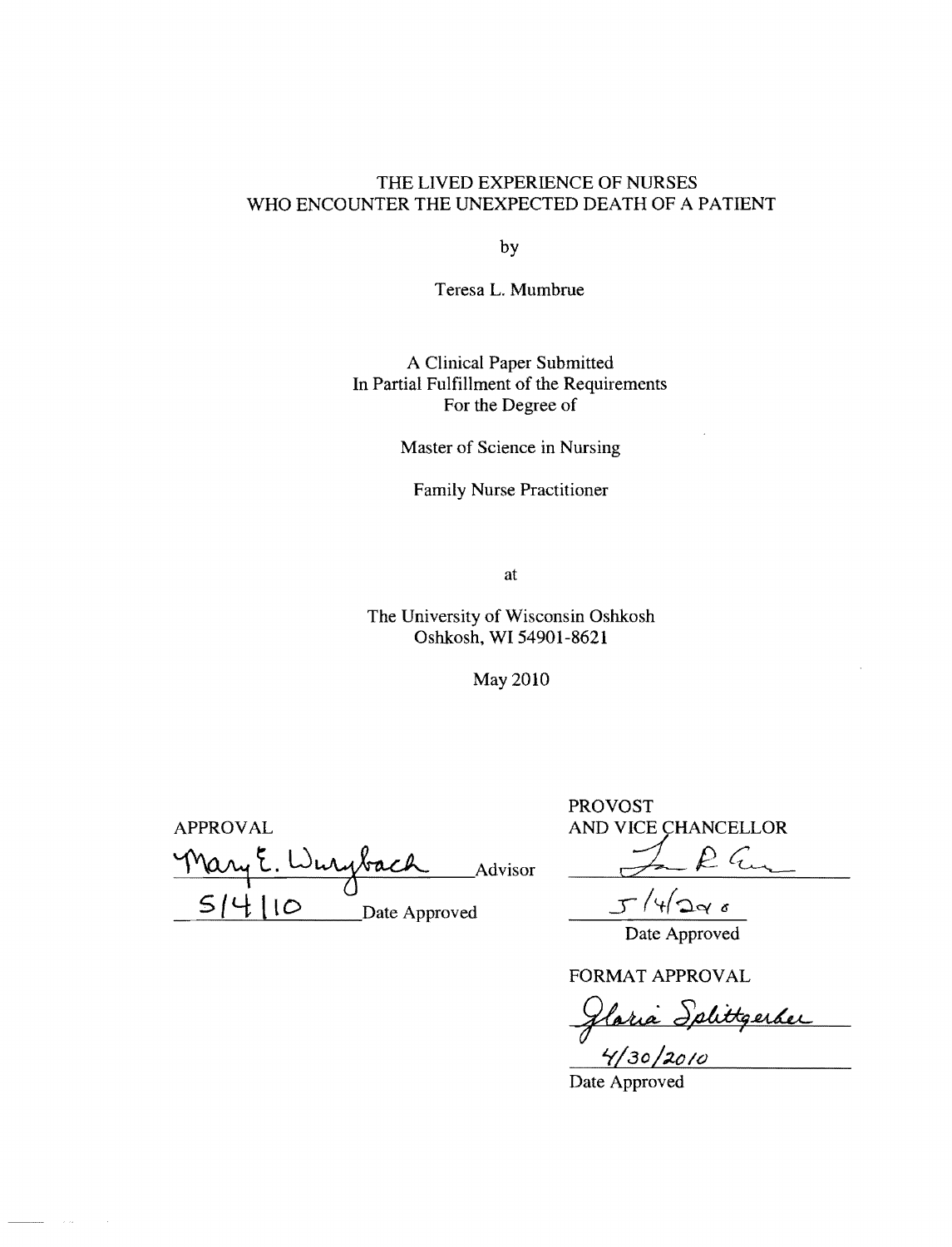To my husband Todd, without his love and support and words of encouragement, this project would have never have been completed. To my sons Tristan and Troy, when the upper limits of frustration would begin to take its hold, they would tell me "you can do this Mom". To my father, Dave Teske, who"s complete and unconditional understanding of my efforts gave me the strength to further my education. To my siblings, Sharon, Michael and Patrick, thank you for being proud of me. Finally, to my mother Pat, my grandfather Lala and my father-in-law Chuck.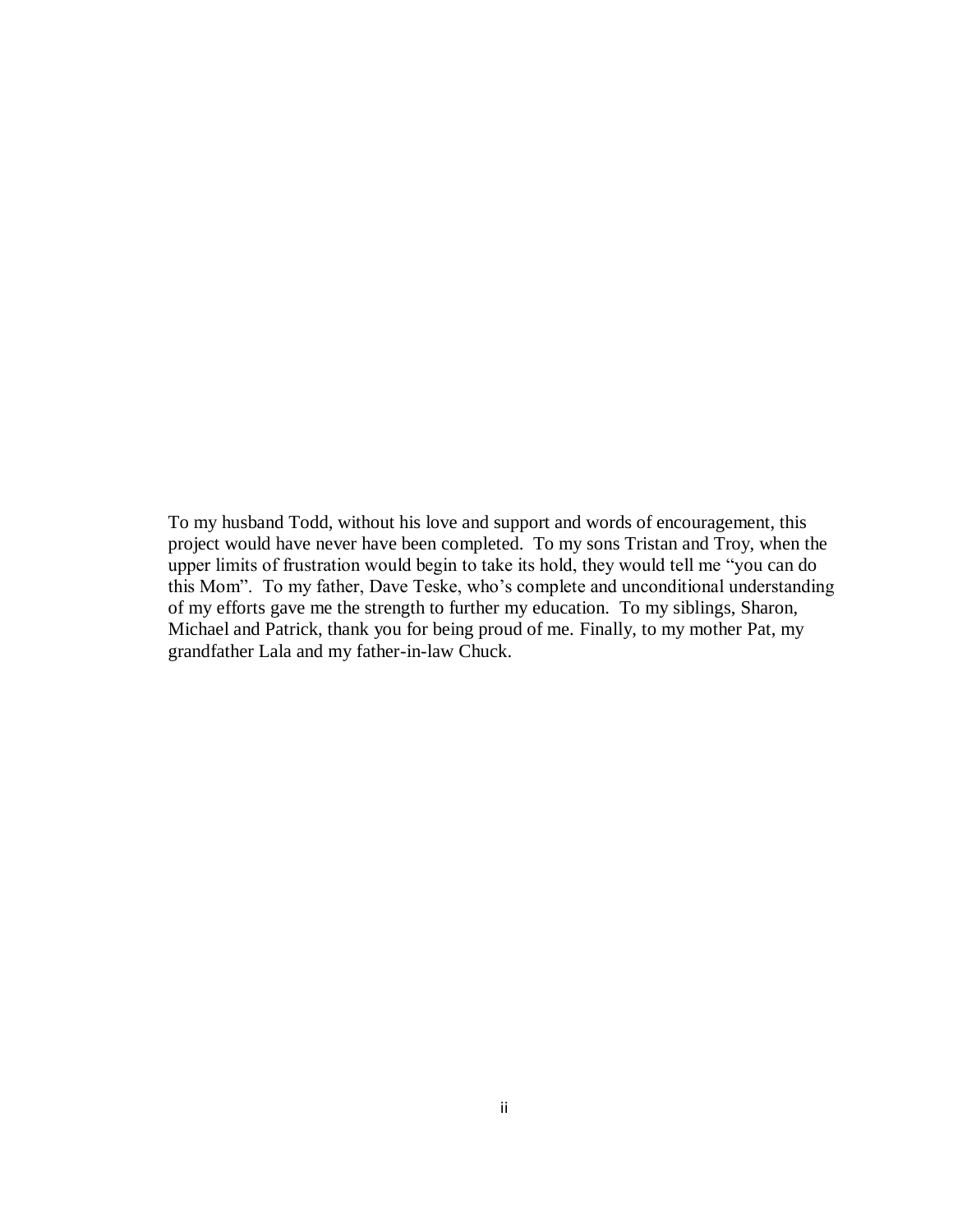# TABLE OF CONTENTS

|        | Page |
|--------|------|
|        |      |
|        |      |
|        |      |
|        |      |
|        |      |
|        |      |
|        |      |
|        |      |
|        |      |
|        |      |
|        |      |
|        |      |
|        |      |
|        |      |
|        |      |
|        |      |
|        |      |
|        |      |
|        |      |
|        |      |
|        |      |
|        |      |
|        |      |
|        |      |
|        |      |
|        |      |
|        |      |
| Sample |      |
|        |      |
|        |      |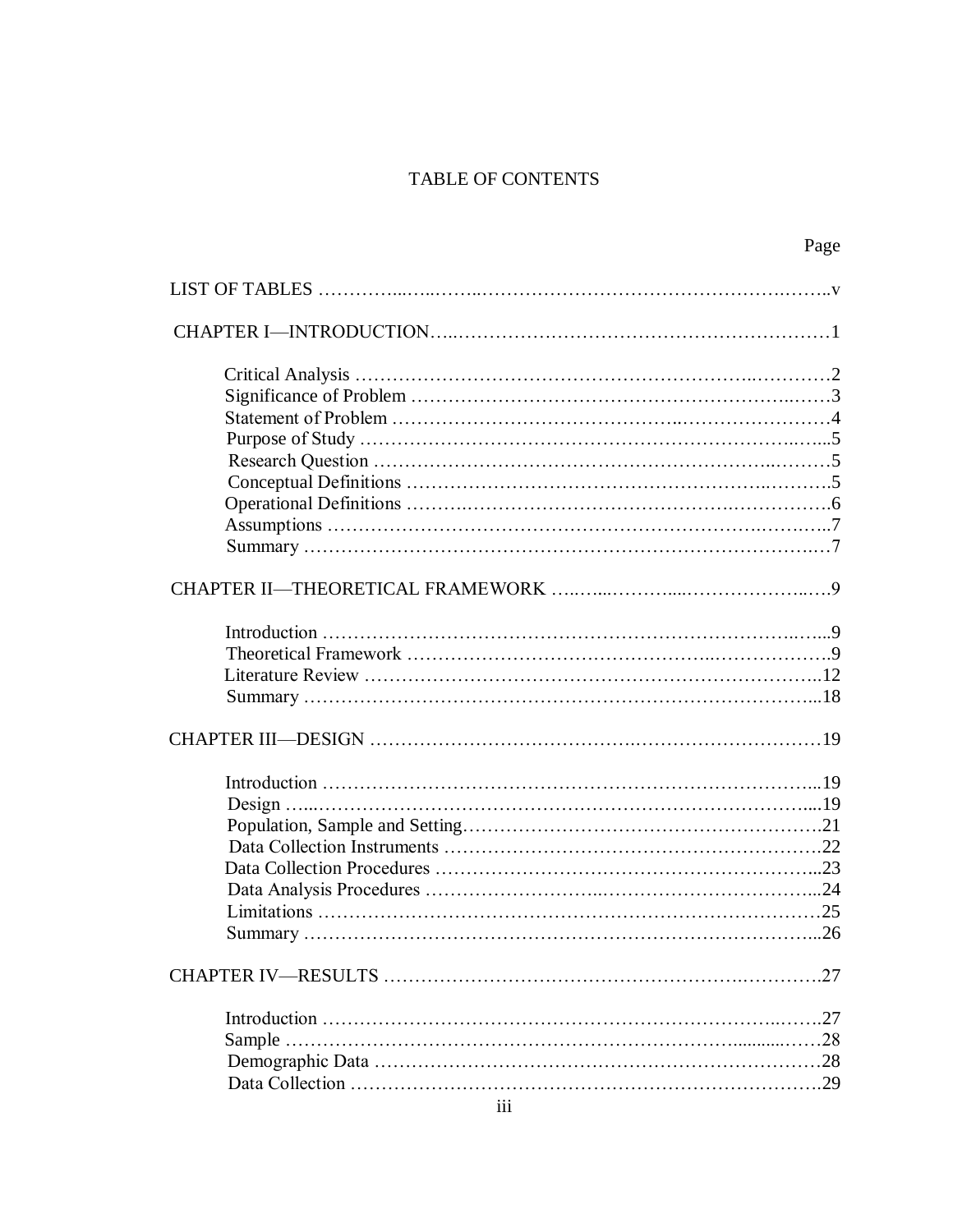# TABLE OF CONTENTS (Continued)

| .54 |
|-----|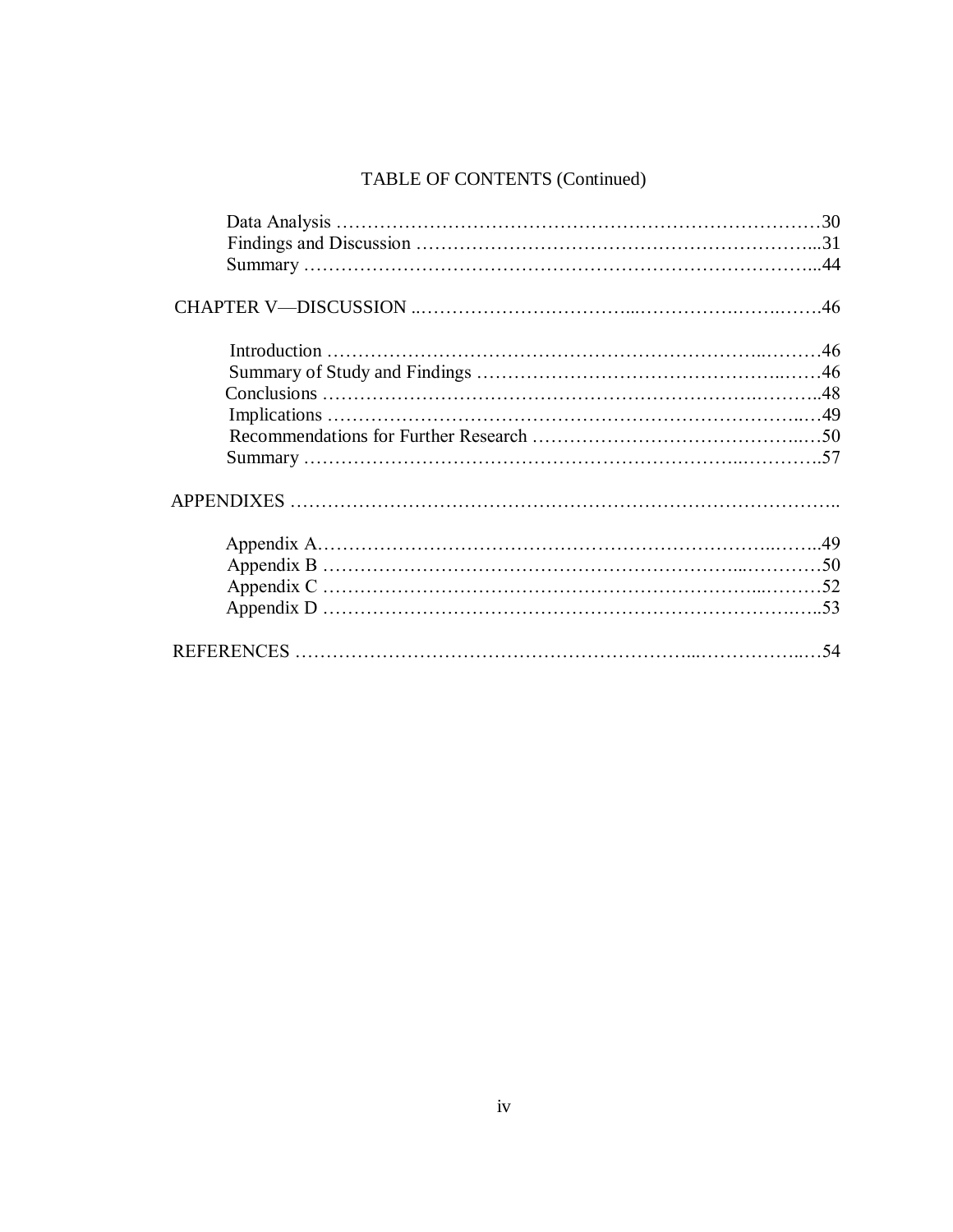# LIST OF TABLES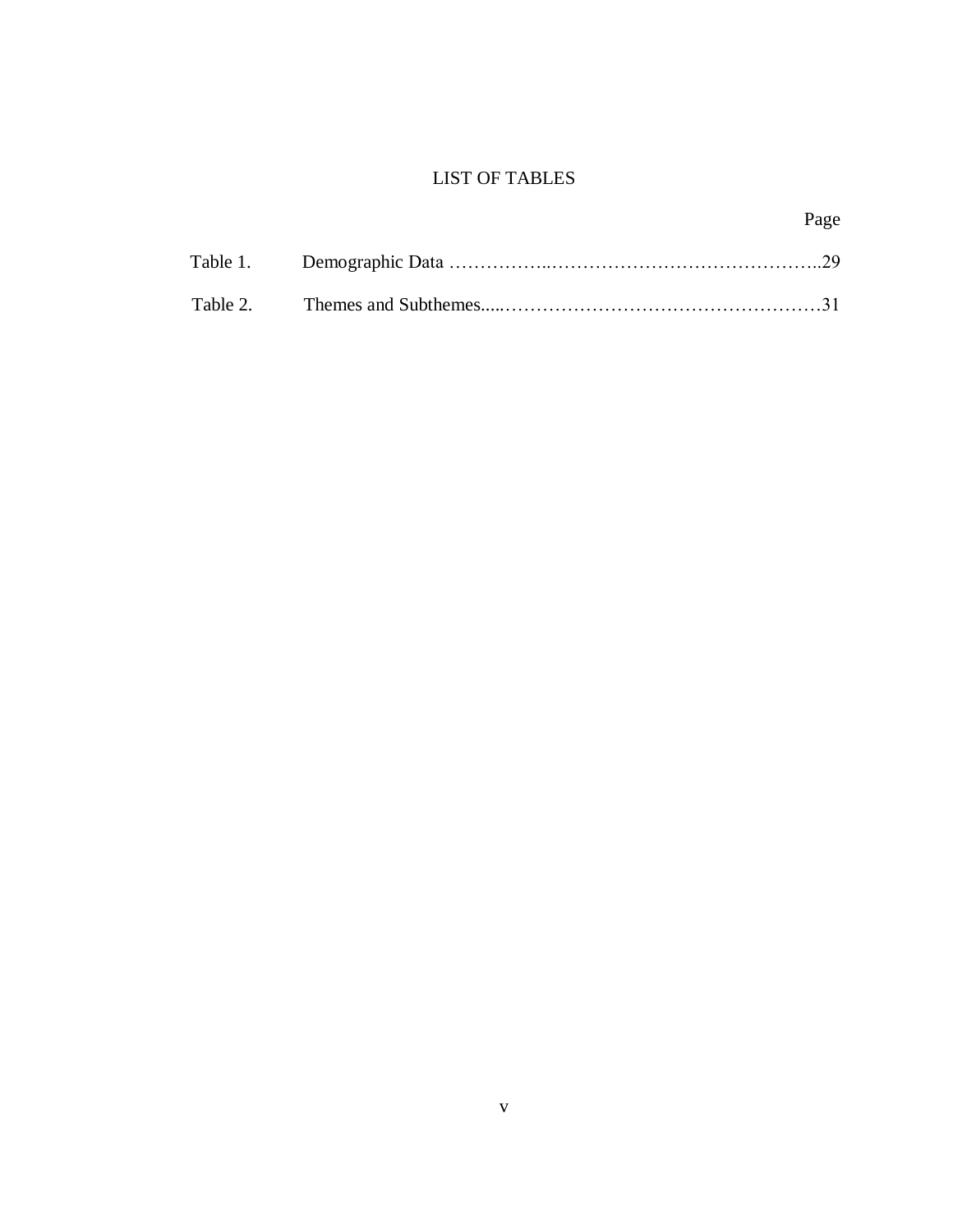#### CHAPTER I

#### INTRODUCTION

Registered nurses (RNs) are instrumental in providing quality care to patients that are in need. Many RNs have the education and skills to provide the technically necessary expertise needed to provide patient care, but nurses also provide emotional support through compassion and caring. The emotional side of nursing is an aspect that most nursing schools do not teach. This side of nursing is one that comes with experience, learning as you work and dealing with challenges as they come. Emotional responses of nurses who experience a patient"s death that was not expected may include, but are not limited to fear, grief, guilt, anxiety, apathy, burnout, compassion fatigue, moral distress, powerlessness, frustration and the stress cascade (Brosche, 2007; Ewing & Carter, 2004; Yang & Mcilfatrick, 2001). A patient's death is not always expected. An unexpected death of a patient is a traumatic event, most importantly for the patient and surviving family members. The nurse providing care for such patient's often times is forgotten. Many of these RNs will become the next nurse up for an admission due to the loss of their patient and may not have the time to contemplate their emotions and feelings. The nurse may feel, due to time constraints that there is no time to cry or to begin the grief process. Policies and procedures must be followed. The nurse needs to notify the nursing supervisor, the funeral home needs to be contacted, and the paperwork needs to be done (Brosche). Nurses may not always have the opportunity to reflect on the death of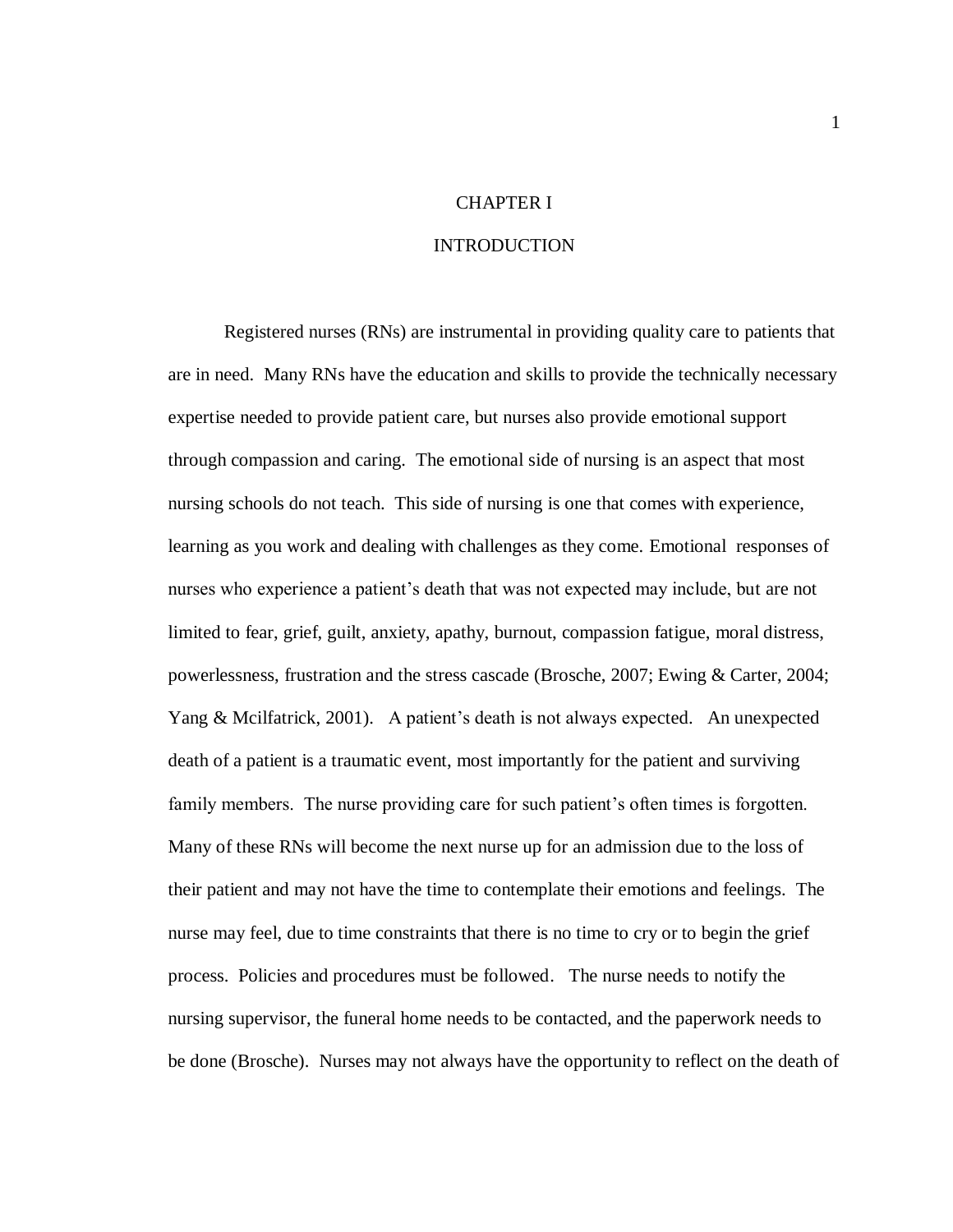their patient whether the death is anticipated or unexpected. While many studies have been conducted in an attempt to understand the role of the nurse in providing quality care to dying patients, few studies have examined nurses and their experience when caring for patient's as they die, especially when the death is unexpected. The specific purpose of this study is to describe the perceptions of nurses as they experience the unexpected death of a patient.

## Critical Analysis

A good proportion of the literature focuses primarily on the nursing role, nursing satisfaction or the quality of care provided by the nurse. Some studies have examined the value of the nurse in caring for patients in a high acuity environment. A nurse quoted in a grounded theory study describes the perception of value by stating; "I don"t think they [administration] truly understand the value of nursing and where it comes from. I just don't think they truly understand what it takes to be a nurse in this day and age" (Ray, Turkel, & Marino, 2002, p. 10). The perception that nurses have regarding their own value is an important concept to consider when understanding what it is like being a nurse in today"s dynamic healthcare environment. Many nurses experience moral distress as their values clash with those of the organization (Nathaniel, 2006). Nathaniel (2006) states that "scant research exists on this important subject; the concept of moral distress is used often to describe the pain nurses feel during these troubling times" (p. 419).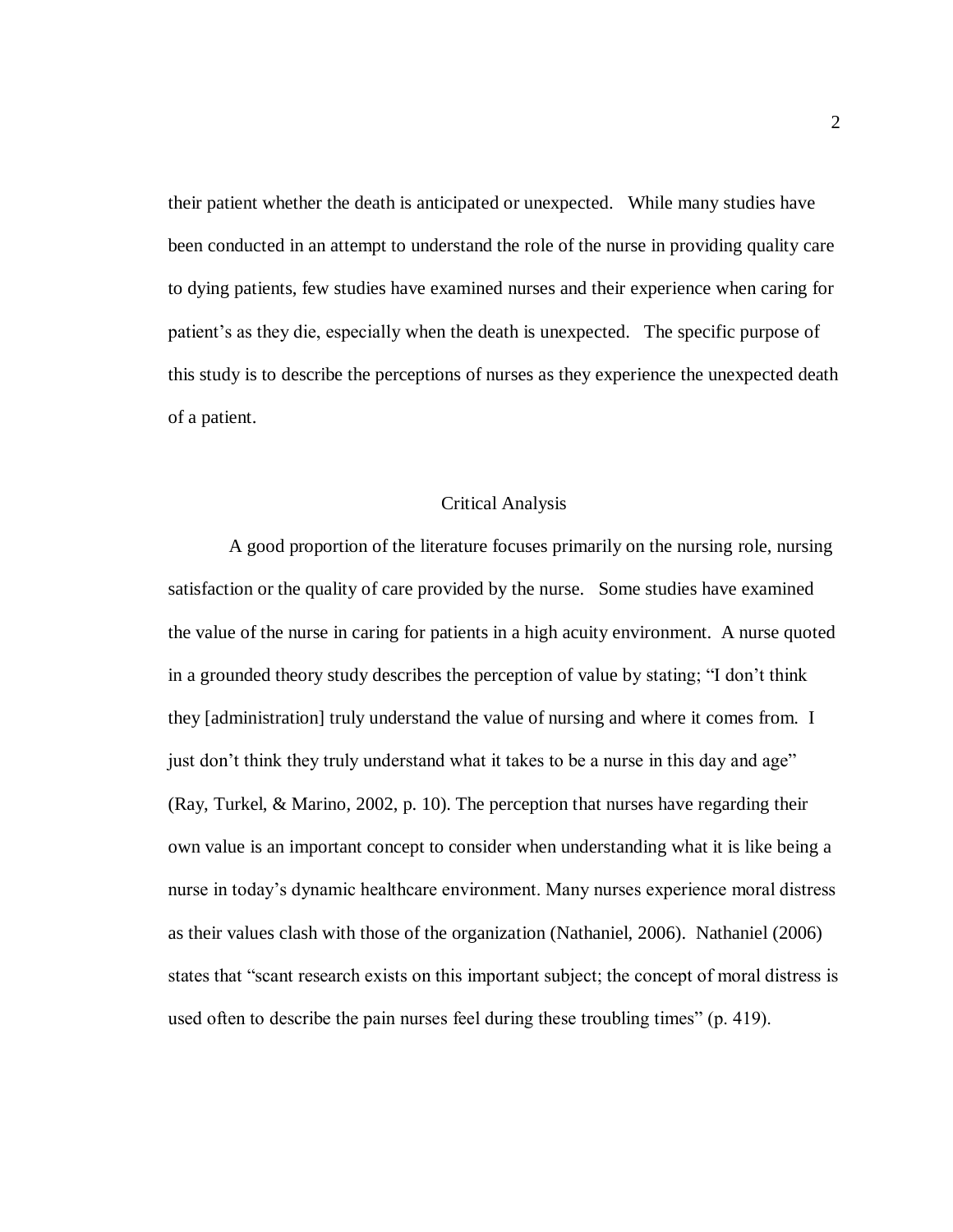Pain experienced by a nurse may be associated with, but is not limited to, unresolved emotional reflection after the death of a patient. The scant research that is available regarding the description of the lived experiences of nurses and patient death suggests that little research has been done to explore this phenomenon. "Although approximately 58% of patients in critical care units die despite of resuscitation efforts, the experience of nurses who participate in unsuccessful patient resuscitation has been largely unexamined" (Isaak & Paterson, 1996, p. 688).

Connections with patients and their families are often considered routine and part of a nurse"s practice in caring for the patient. Bonds are established and emotional ties are created. When patients die, not only is it difficult for the family, but for the nurses as well. "Nurses, because of their occupation and professional ethics, often go unacknowledged as grievers of patients who die…" (Grove, 2008, p. 322). According to Halpern, Lev and Thiedke "as individuals working in Western medicine where the emphasis is on curing patients, death is often traumatic for the healthcare professional" (cited in Grove, p. 329). The perception of the experience that nurses may have regarding the unexpected death of a patient has not been fully explored.

#### Significance of Problem

As nurses experience a multitude of emotions when patients die, many issues may arise as a result of unresolved moral and emotional conflicts. While many studies focus on better care for the patient and their families, a nurse that is emotionally grounded and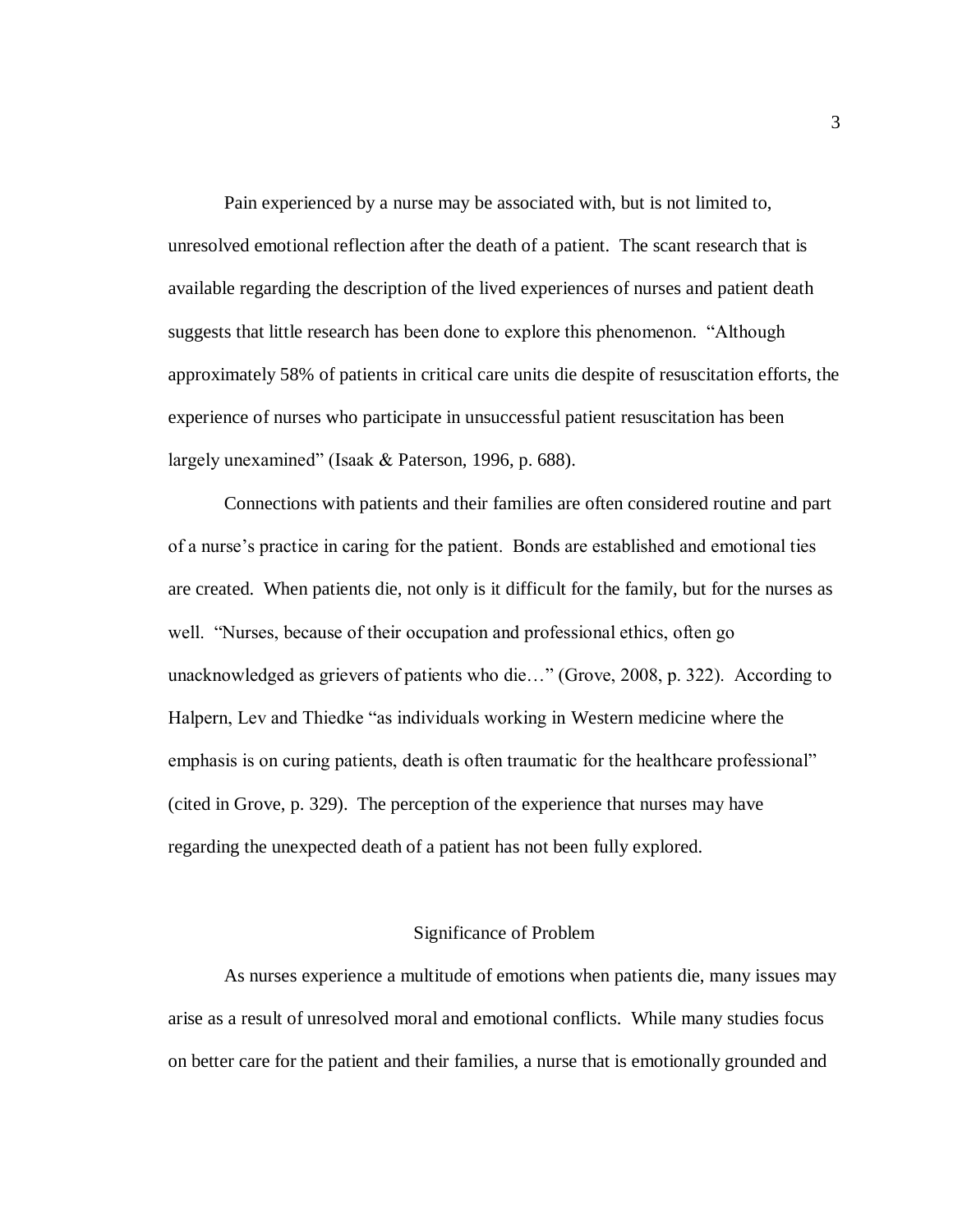that has the essential coping skills is equally important. Nurses must also have the ability to recognize for themselves, when there needs to be an intervention with either counseling or debriefing. When emotional turmoil is not recognized and addressed, the stress cascade begins and leads to "maladaptive coping skills, emotional distancing, anger, labeling of the nurse, decrease in staff morale, decrease in efficiency of care, decrease in customer service and increased turnover, [increased] cost to the hospital and nursing shortage" (Brosche, 2007, p. 22). The stress cascade not only affects the nurse but the institution as well. Hospitals strive for optimal patient care in an ever competitive healthcare market. One of the core fundamentals of patient care is the nurse. The nurse provides care to the patient, follows doctors" orders, and is a liaison between family and physicians as well as providing immediate emotional support to the surviving family members in times of emotional crisis. If the emotional well being of the nurse is challenged and shaken, what may happen to the quality of care that is provided to patients by that nurse?

## Statement of Problem

There is a lack of research regarding the nurse's response to an unexpected death of a patient. Since negative consequences may result from unrecognized stress or unresolved emotional grief, the exploration of this phenomenon is necessary in order to gain a better understanding.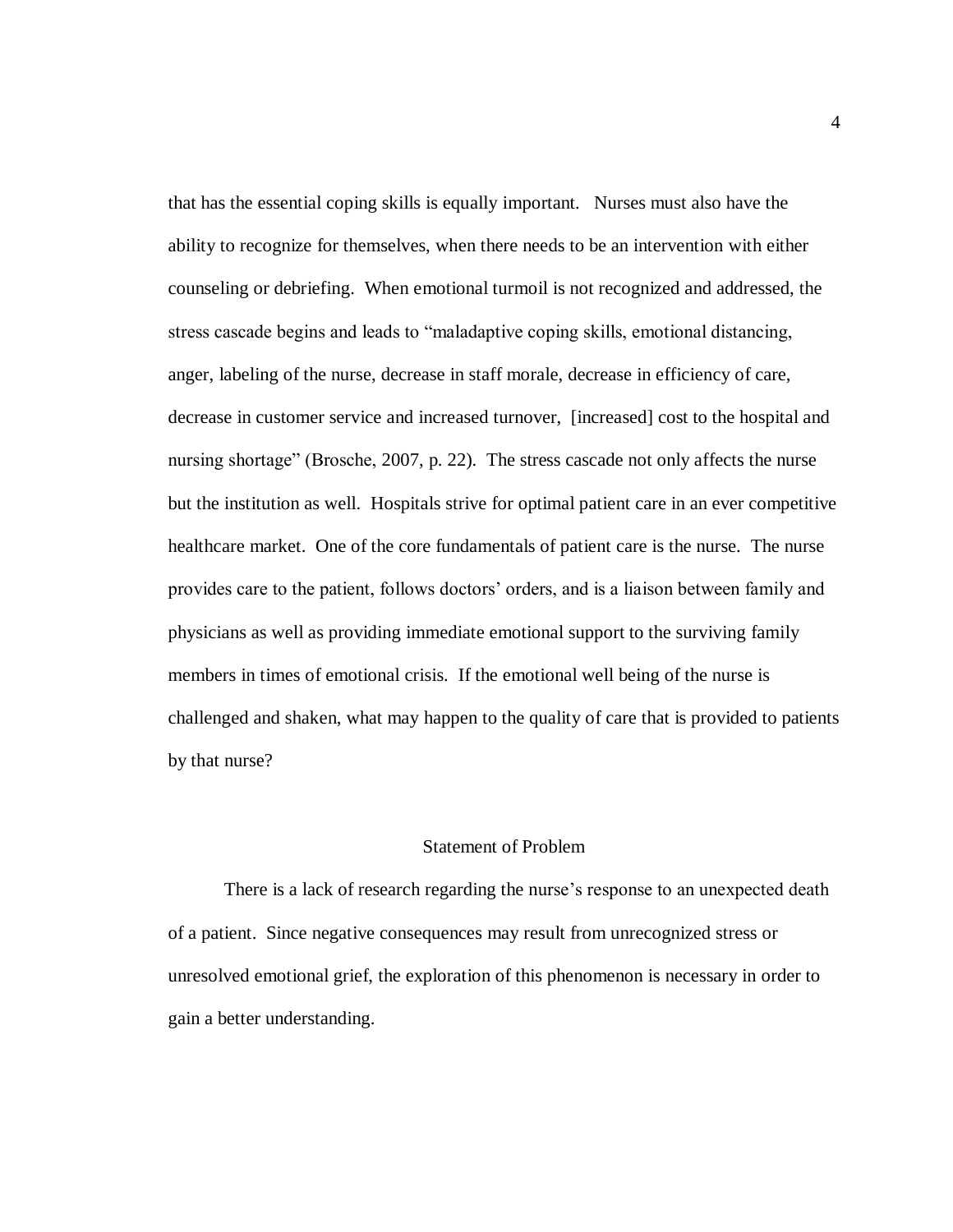#### Purpose of Study

The purpose of this study is to gain an understanding through nurses' narratives as described by their personal experiences, of what it is like to care for patients that unexpectedly expire. This is an attempt to better understand the experience that may or may not emotionally affect the nurse and as such has implications for practice as well as personal life.

#### Research Question

The research question is what is the lived experience of nurses who encounter the unexpected death of a patient? The researcher's goal is to describe what it is like to have a patient suddenly die while under the care of a nurse. In order to understand this phenomenon, a naturalistic paradigm will be used with a descriptive phenomenological approach. Interviews will be conducted in the hopes of providing a rich and subjective account of the personal experiences of nurses by way of their own narratives.

## Conceptual Definitions

A conceptual definition "presents the abstract or theoretical meanings of the concepts being studied" (Polit & Beck, p. 59). An abstract definition supports the naturalistic paradigm in that the concept is within the reality of the study itself as described by the participants. An attempt will be made to define the concepts as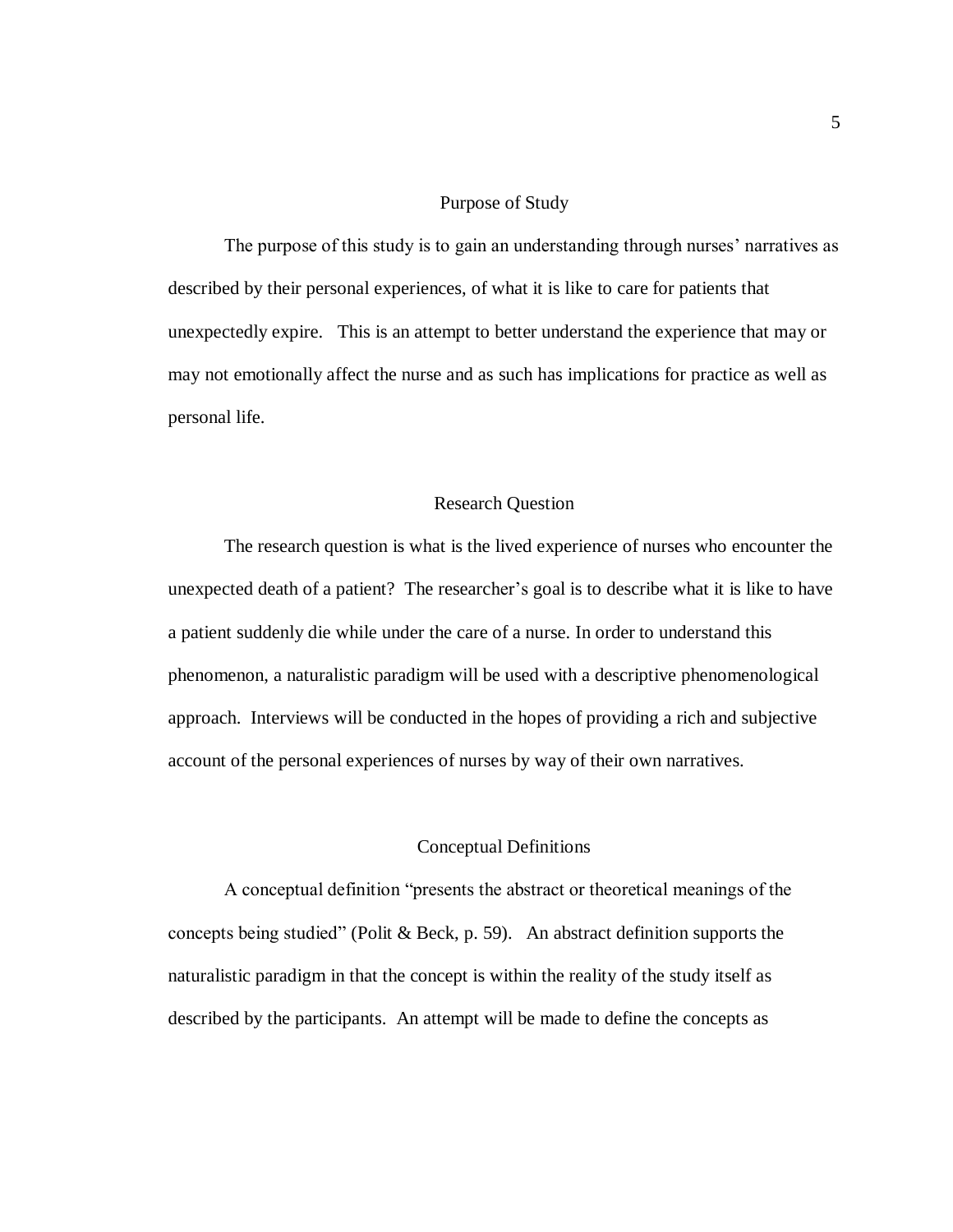subjectively understood by the author but the definitions may change as the study progresses through immersive data analysis.

- 1. The lived experience, theoretically defined as the perception of the individual"s reality in the context of the experience itself.
- 2. The nurse is defined as one who is a registered nurse that provides care to patients.
- 3. A patient is defined as someone who is an inpatient in a hospital that does not have a terminal illness.
- 4. An unexpected death is an unforeseen outcome of an otherwise stable patient.

## Operational Definitions

Polit and Beck state that an "operational definition of a concept specifies the operations that researchers must perform to collect and measure the required information" (Polit & Beck, 2007, p. 59). Spiegelberg's method of interpretation will be used in order to capture a rich description of the lived experience of nurses.

- 1. The nurse is one who has been a nurse for greater than one year in a hospital setting, whose primary role is to care for patient's that are acutely ill.
- 2. The patient is operationally defined as one that is an inpatient.
- 3. An unexpected death is one that was not foreseen.

Participants in this study will be RN"s who currently work in a hospital setting and have cared for patients as a primary nurse. The nurses will be chosen by their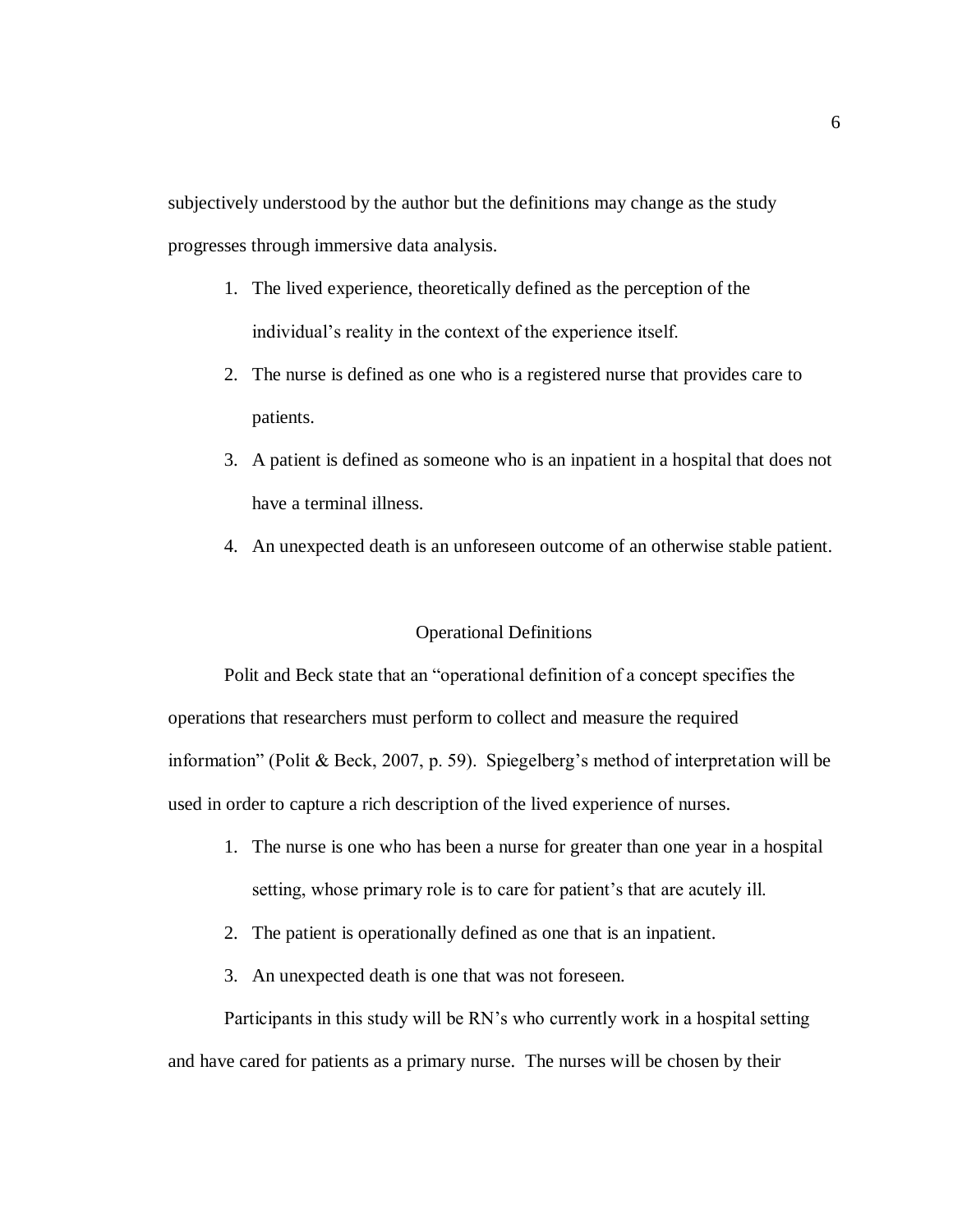experience of having a patient death that was not anticipated. The core concept for this study is to describe an experience and to comprehend the meaning of that experience for those who lived it.

#### Assumptions

- 1. Interrelationships between the researcher and the participants require interactions and fluid subjectivity as this is the essence of capturing the meaning of what is understood to be real as seen through the eyes of the participant.
- 2. The participants are nurses that are currently working in a hospital setting who will be honest as well as having the ability to speak, read and write English.
- 3. Nurse"s experience distress when exposed to the unanticipated death of a patient.

#### Summary

The existence of reality is held within the context of the perceptions of individuals that experience phenomena that is meaningful to them (Polit  $& Beck, 2007$ ). What is held meaningful is how important the phenomenon is to the person experiencing that moment. The purpose of this study is to capture the true meaning of nurses when they experience an unexpected patient death. The death of a patient may affect a nurse more than what the current literature indicates. The death of a patient, as described by Grove (2008) indicates that "nurses often recall, even after many years, in great detail, certain patients and their deaths" (p. 322). The impact of a patients' death may have implications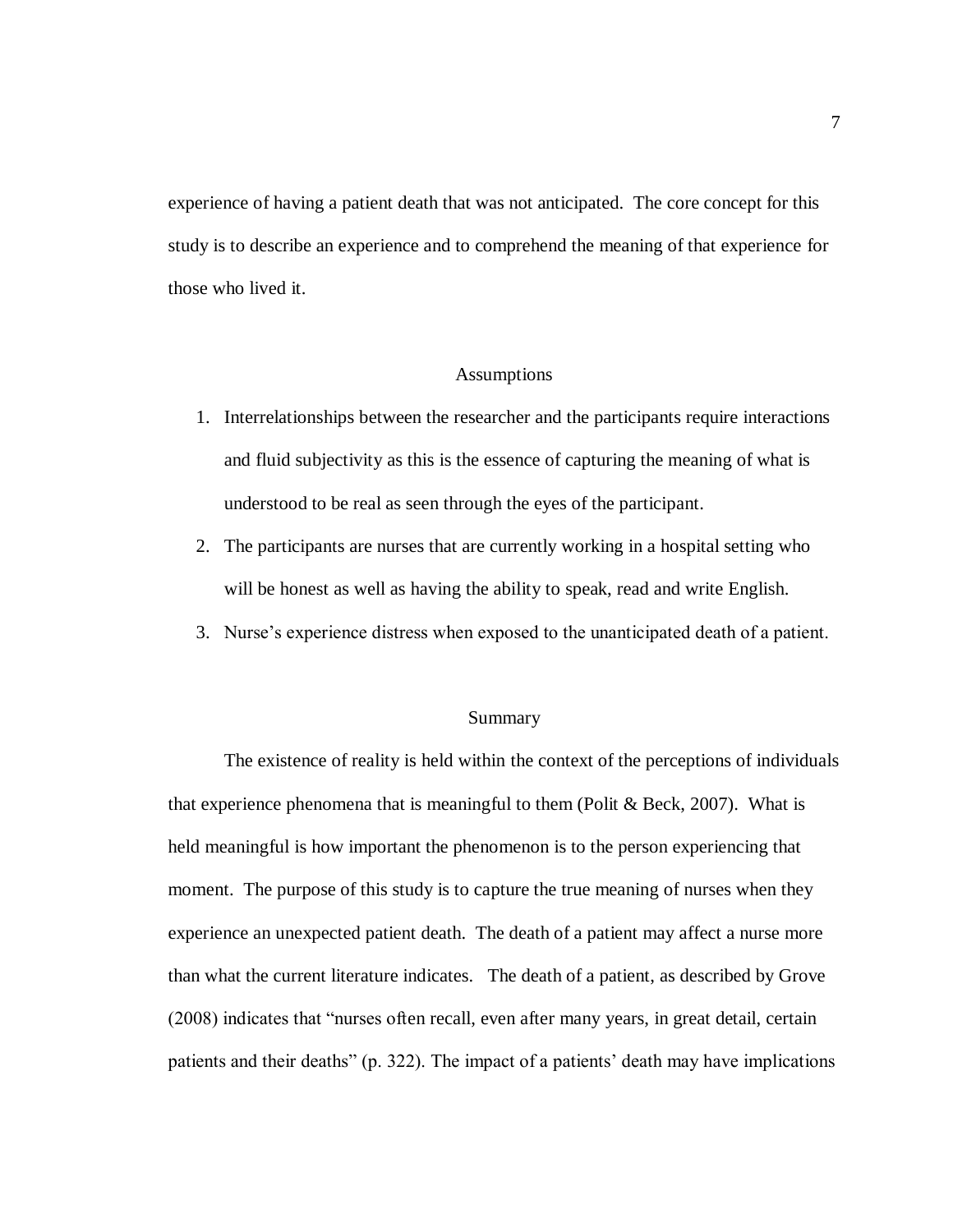for the emotional well being of the nurse and affect the ability to cope. A qualitative study conducted by Gunther and Thomas (2006) describes an oncology nurse's experience with an unexpected patient death; "you sort of relive the experience and you think, "what should I have done different?"…Guilty, guilty! I mean what did I do?" (p. 373). Nurses have the capacity to care and establish strong emotional ties with their patients and when patients die, nurses are affected.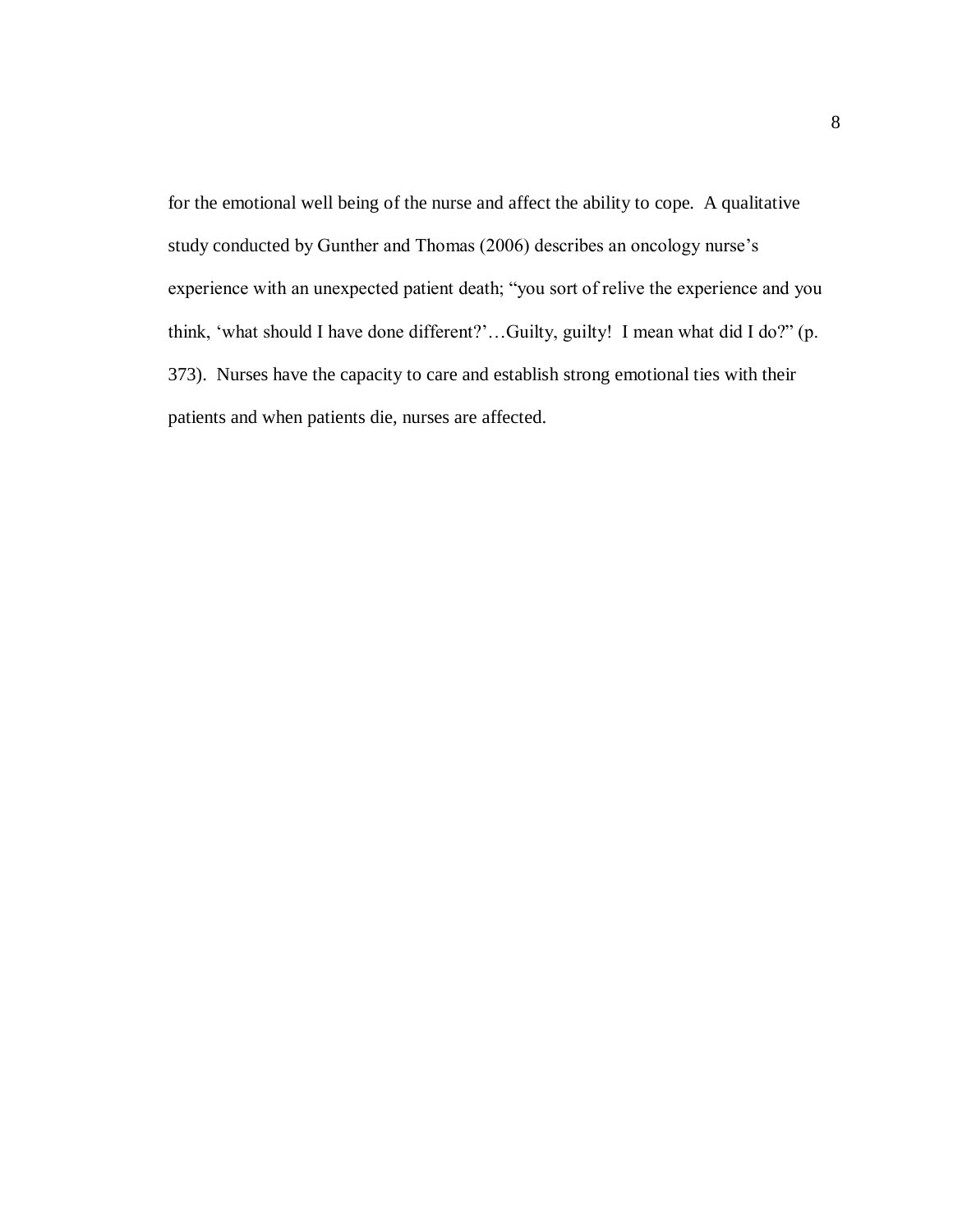#### CHAPTER II

#### THEORETICAL FRAMEWORK

#### Introduction

This chapter summarizes the theoretical framework and the established review of literature which will provide the rationale and foundation for this proposed topic of research.

#### Theoretical Framework

Theories are defined by Dickoff and James as "intellectual inventions designed to describe, explain, predict or prescribe phenomena" (cited in McEwen & Wills, 2007, p. 39). The description of a phenomenon is an attempt to gain an understanding of the lived experience as perceived by the nurse. The concept of understanding delves into what the reality is for the person who experiences the stimuli and how they attach meaning to the event.

The use of theories with qualitative research is to postulate which theory is best suited for the phenomenon in question. As data analysis occurs, themes may emerge that are unexpected and potentially may not fit the original assumed theory. Phenomenology is considered a "philosophy as well as a method" (Streubert Speziale & Carpenter, 2007, p. 81). As a philosophy, phenomenology may be used to support the theory in question, not solely as a method. Spiegelberg defines descriptive phenomenology as involving the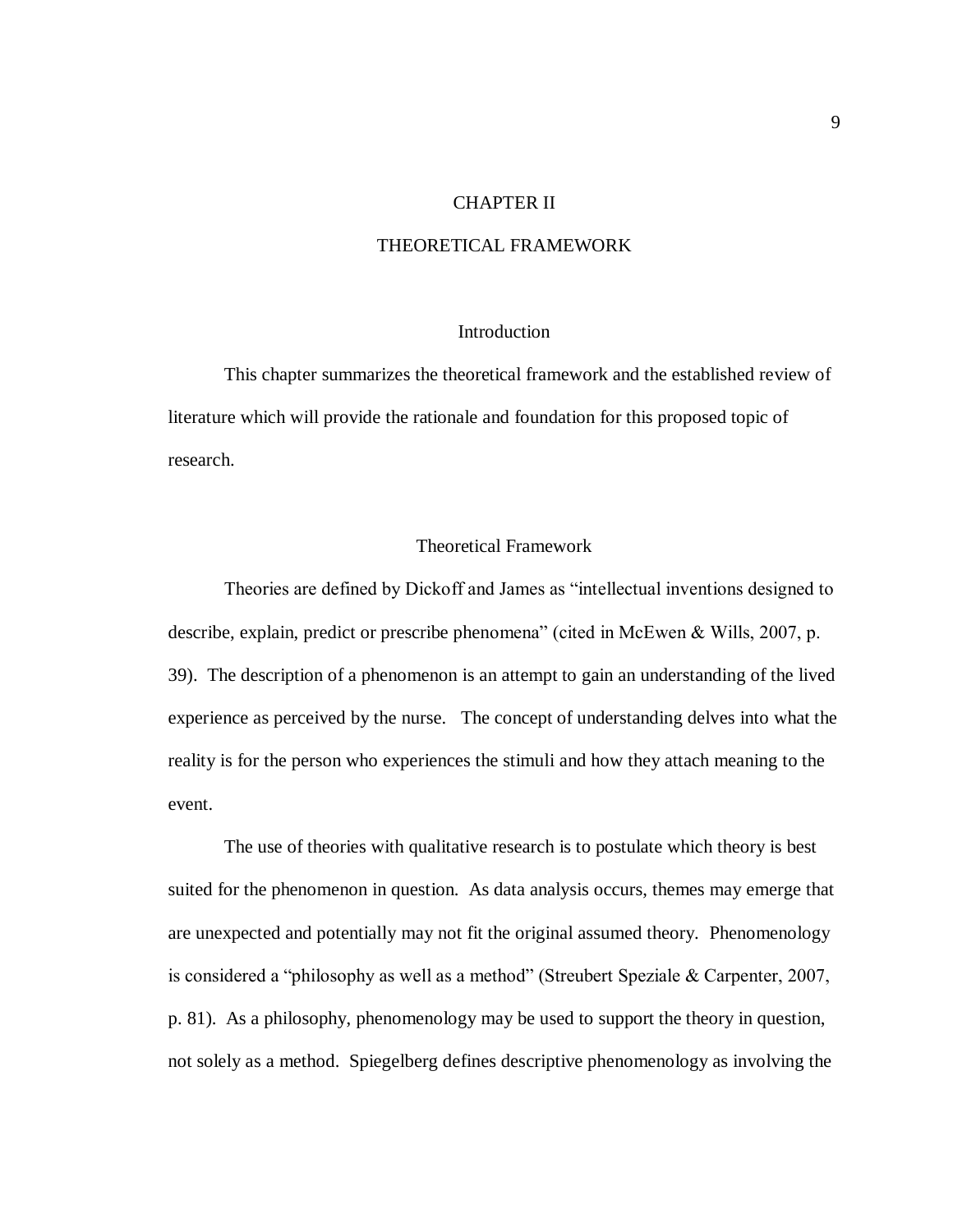"direct exploration, analysis, and description of particular phenomena, as free as possible from unexamined presuppositions, aiming at maximum intuitive presentation" (cited in Streubert Speziale & Carpenter, p. 82).

Congruent with Spiegelberg is Lazarus' theory of stress, coping and adaptation. Lazarus" theory, for the purpose of this study, is based on the assumption that the unexpected death of a patient is a stimuli or stressor and as such, may cause distress to the nurse.

Lazarus' theory is a borrowed theory from the behavioral sciences (McEwen  $\&$ Wills, 2007). Although Lazarus' theory is considered a borrowed theory, components within the theory itself are transferable to the profession of nursing. With borrowed theories, the application to nursing practice is such that "it is transformed into nursing theory because it addresses phenomenon within the arena of nursing" (McEwen & Wills, 2007, p. 41).

Nursing as a profession is a dynamic process that includes a multitude of stimuli whether it is interactions between the patient, family or physician. The focus of the stress, coping and adaptation theory is "how a person copes with stressful situations" (McEwen & Wills, 2007, p. 316). The concept of the person, as described above, is the nurse and the concept of the stressful situation is the unexpected death of a patient (see Appendix A for this author's interpretation of the theory).

According to Lazarus; "stress is much more complicated than just stimulus and response" (McEwen & Wills, 2007, p. 316). The general adaptation syndrome of Hans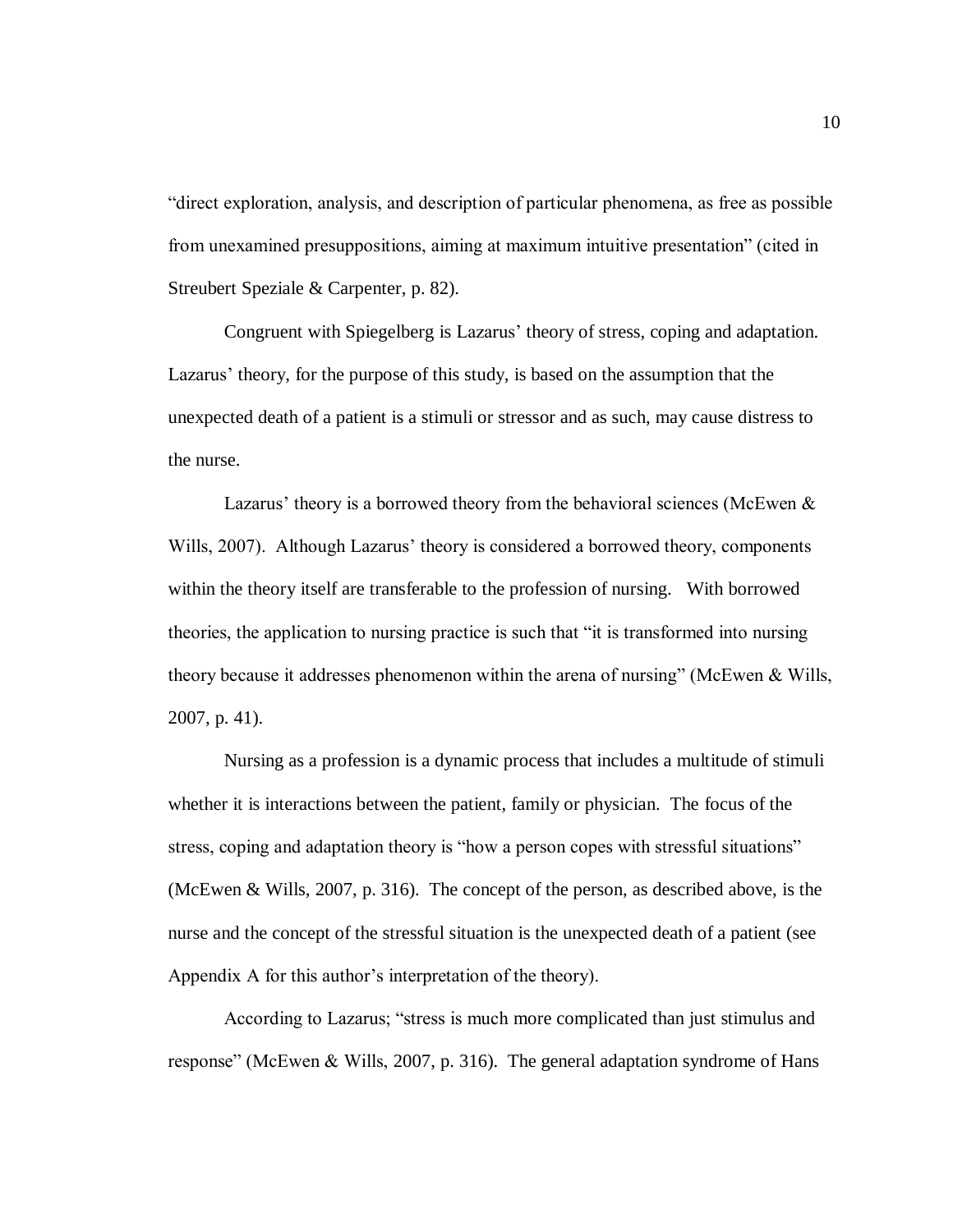Selye focuses on the physiological responses of stress, Lazarus" theory focuses on the psychological responses of the person experiencing the stress and how successful that adjustment and adaptation is (McEwen & Wills, 2007). The core concepts not only include the nurse and the stimuli, but also the factors such as person-environmental relationships and three cognitive processes of appraisal that address the demands and emotions associated with the stressor, a patients' unexpected death. Personenvironmental relationships include aspects such as character, values, beliefs, commitments, social interactions and support, constraints, cultural factors and life time milestones. Primary appraisal is defined as the concept of the person and how they form an opinion or possibly a perception about a stressful event. Secondary appraisal is how the individual assesses the stressful event and reappraisal is a restructuring of the original event after new information has been added (McEwen & Wills, 2007).

A fabricated example for the purpose of this study, exemplifies the congruencies of this theory with application to the nursing profession. A nurse working in an emergency room admits a young patient that was involved in a motor vehicle accident. The patient is a female teenage driver, who was wearing a seatbelt and is alert and oriented and is without any obvious signs of outward injuries. The nurse and patient interact as the nurse asks her about her high school activities and upcoming prom. As time progresses, the patient begins to complain of mid scapular pain that is mild yet steady. The nurse informs the physician and a CT scan that had been ordered is immediately done on an emergent basis. The patient dies before getting to the CT exam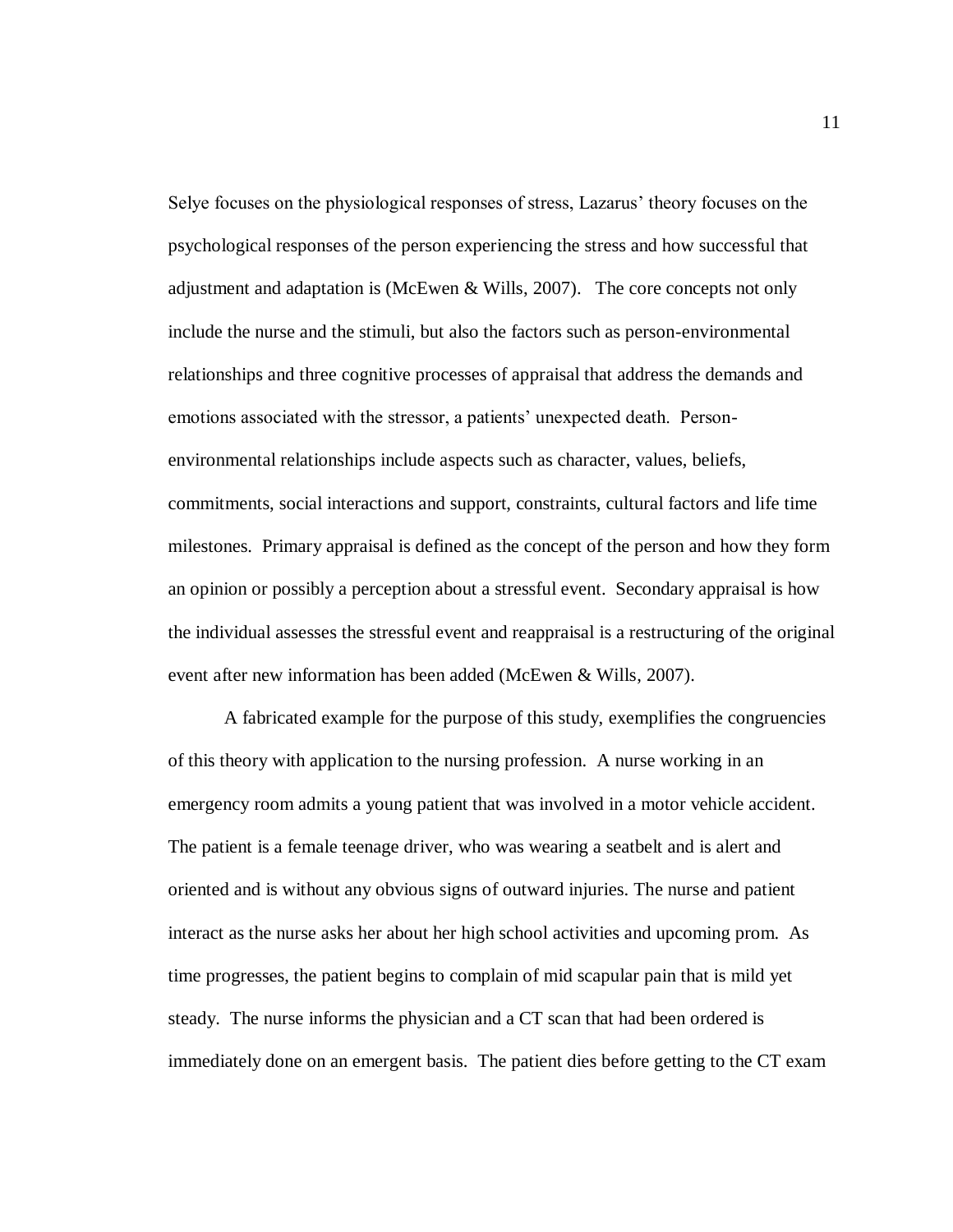and expires as a result of a dissected aorta due to the nature of the accident. The nurse experiences emotional turmoil and feels that there must have been something she missed in her assessment skills. The nurse approaches this patient's death through primary appraisal and emotion focused coping and makes a judgment regarding her own skills. Through secondary appraisal, an evaluation is made in regards to how the nurse responds to the death. With reappraisal, after new or additional information has been received, such as an intervention through the organizational support team, the nurse begins to change the meaning of the situation and adjustment begins with progression to adaptation. This example supports the appropriate use of Lazarus" theory of stress, coping and adaptation.

#### Literature Review

An extensive literature review was completed. The focus of nursing has been on the curing and the saving of patients. A study conducted by Cooper and Mitchell found that more nurses in a hospital based setting had higher levels of dissatisfaction than those nurses in a hospice setting (cited in Yang & Mcilfatrick, 2001). The higher levels of dissatisfaction were associated with death and dying and the issues that come with that such as the unexpected death of a patient and the removal of a life support system. These levels of dissatisfaction were vastly different than the perspectives and expectations of hospice nurses in their work, due to being in a setting with a focus of saving lives and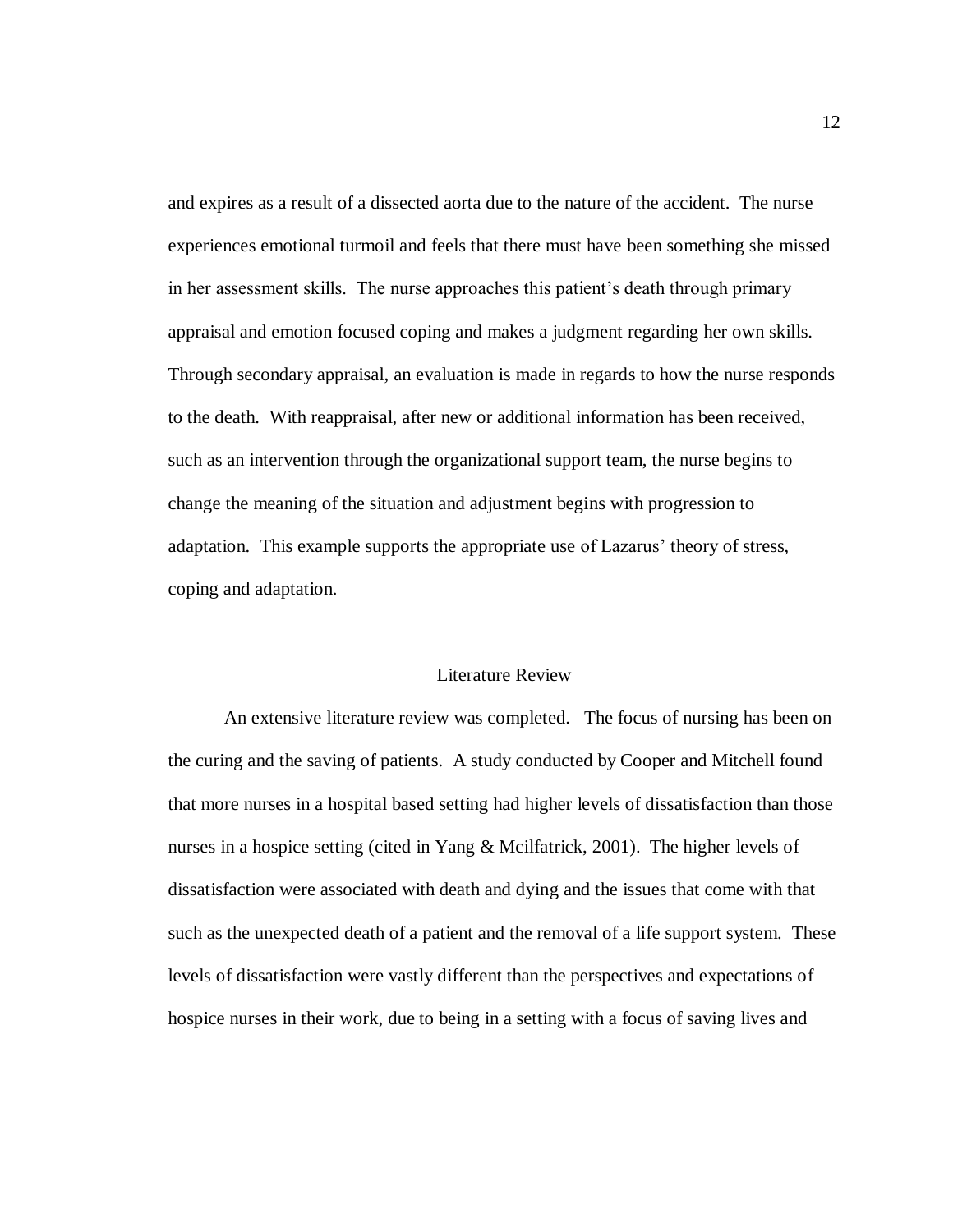cure and dealing with relatives and their emotional reactions (Yang & Mcilfatrick, 2001, p. 436).

While many studies focused on patients death and the quality of care they receive by the nurse, few if any focused on the topic specific to this study. The gap in the literature is clearly indicated by several studies, one of which supports this suggesting that "few studies have investigated the extent to which health care professionals suffer from such symptoms" such as grief, anger and hopelessness when the symptoms are directly related to a patient's death (Taubman Ben Ari & Weintroub, 2008, p. 622).

Taubman and Weintroub (2008) wished to understand the adversity of death and dying for pediatricians and nurses caring for terminally ill children. This study interestingly indicated that these professionals experienced a higher level of satisfaction as well as self esteem, but the authors postulated that when caring for sick or terminally ill children, facilitating a peaceful death could lead to greater job satisfaction as well as enhanced self esteem (Taubman Ben Ari & Weintroub, 2008).

Other studies implied that limited research has been conducted or exists on how a patient's death affects the nurse who is providing care and that chronic exposure to death can be emotionally, physically and professionally harmful to nurses (Grove, 2008; Nathaniel, 2006; Yang & Mcilfatrick, 2001). Yang and Mcilfatrick explored the phenomenological experience of ICU nurses caring for patients who died. The findings indicated that it is important to acknowledge that death and dying is a presence in the ICU setting and that the frequency of such may lead to an increase in moral distress for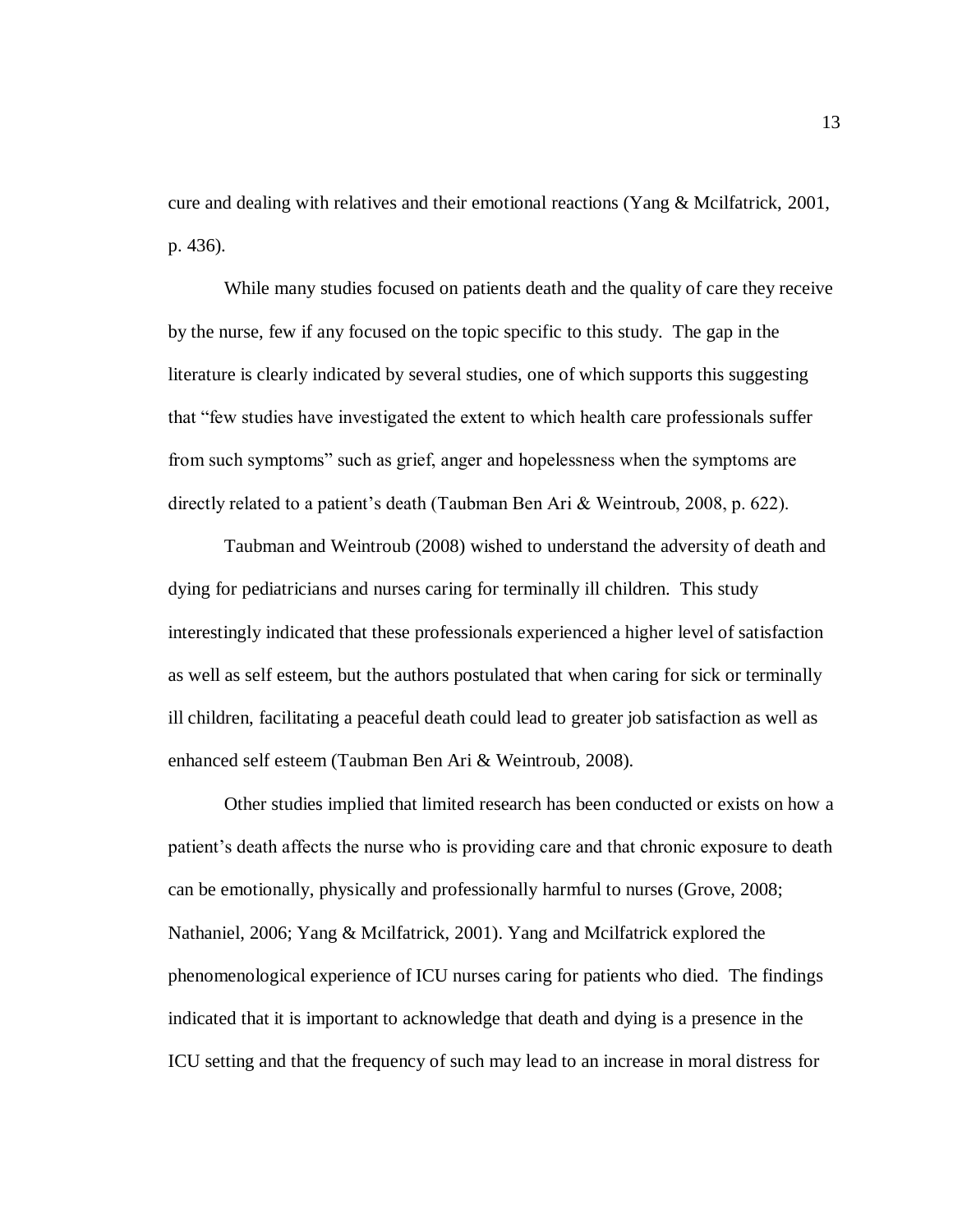many ICU nurses. A suggestion has been formulated that intensive care nurses may require structured education that is specific to the ICU setting and addresses ethical and moral dilemmas that the nurse may not have encounter while in nursing school (Yang  $\&$ Mcilfatrick, 2001).

The emotional well being of nurses who work in a variety of settings and who experience distress while caring for patients should be further examined with a focal point on a patient's unforeseen death. Much of the literature review examines patient care events that consist of trauma, terminal illness, pediatric deaths and other patient deaths that were considered unexpected. When nurses are unable to verbalize their uncertainty or accept their grief because it is not openly recognized or socially accepted, disenfranchised grief ensues. Doka described that disenfranchised grief often leads to compassion fatigue and moral distress (cited in Brosche, 2007; Ewing & Carter, 2004; Grove, 2008). Other elements that were described throughout much of the literature included compassion fatigue and moral distress, but also secondary traumatic stress and post traumatic stress disorder.

## *Compassion Fatigue*

Compassion fatigue is a concept associated with people who provide care for other people. Professions that care for other people include, but are not limited to, the nursing profession, physicians, emergency medical responders and chaplains. Burnout and compassion fatigue are often used interchangeably yet compassion fatigue is a process that extends past the burnout stage of an emotional challenge and can be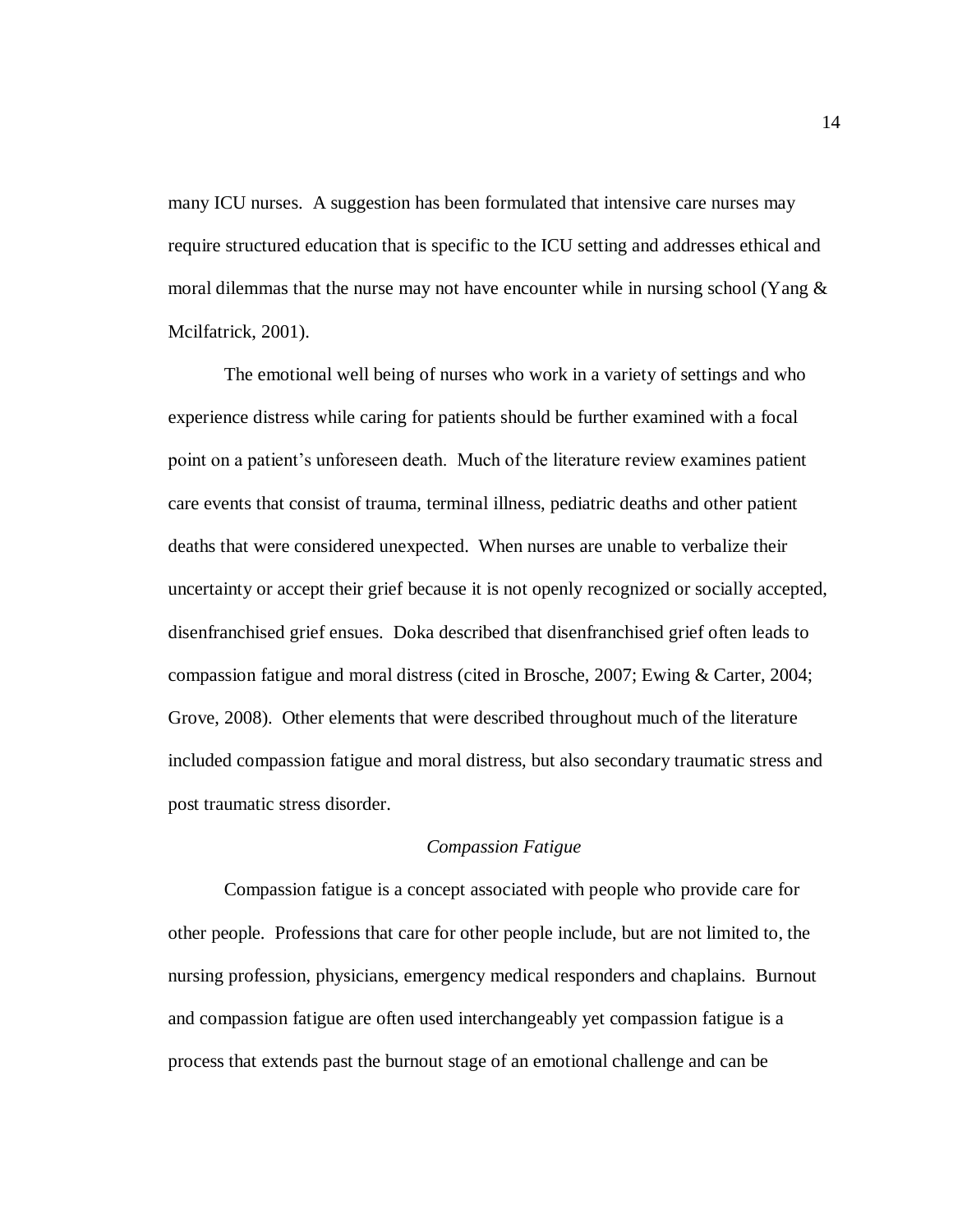distinguished by how caregivers begin experiencing symptoms similar to patients and their families (Brosche, 2007; Flannelly,et al.,2005; Stevens-Guille, 2003b; Worley, 2005). A distinguishing difference between burnout and compassion fatigue is that while some people experience burnout by having emotional withdrawal and decreased empathy, those with compassion fatigue continue to care for people and lack self care (Abendroth & Flannery, 2006; Stevens-Guille, 2003a). According to Worley (2005); compassion fatigue "refers to a physical, emotional, and spiritual fatigue or exhaustion that takes over a person and causes a decline in his or her ability to experience joy or to feel and care for others" (p. 416). Nurses are caring people and as a result expend energy by providing emotional care that is deep rooted in the nursing profession. A nurse provides care that is emotional and reflects their values. The sudden death of a patient may affect that emotional side of nursing. Burnout and compassion fatigue may occur.

#### *Moral Distress*

Moral distress is associated with exposure to certain elements within the nursing profession that may distort personal values and ethical views. Death and dying are the greatest contributors to moral distress; anxiety, apathy, and stress are psychological elements that affect nurses and lead to moral distress (Brosche, 2007; Ewing & Carter, 2004; Nathaniel, 2006). Nathaniel (2006) completed a study with nurses who experienced conflict with death and dying and how they approached their emotional balance by dealing with their values and beliefs and that of the organization. Nathaniel's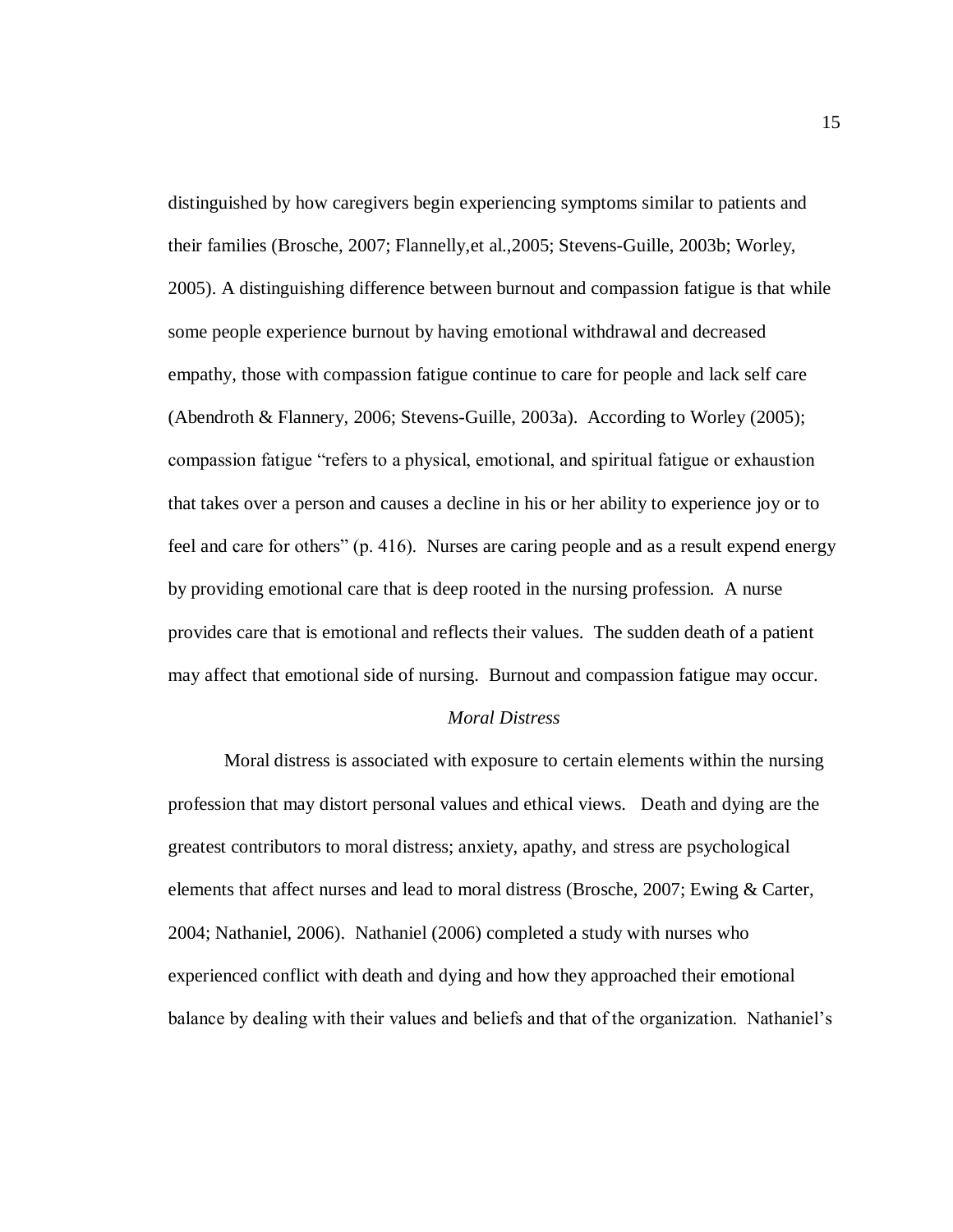study was a grounded theory study that led to the development of a new and original theory of moral reckoning.

Moral reckoning is similar to moral distress but it is a deeper process that is used to reflect on the nurse"s experience and how that experience troubles them. The three stages as described by Nathaniel (2006) are ease, resolution and reflection. The stage of ease is defined as the core values a nurse may have and when a troubling patient care situation arises such as the sudden death of a patient, that stage of ease is interrupted. Nurses must either take a stand or give up in the stage of resolution. The next stage of reflection allows the nurse to return to the stage of ease by telling their story, remembering and examining the external conflicts that are different from the nurses' values and beliefs. Nursing as a profession would benefit greatly from an enhanced form of nursing education that focuses on such (Nathaniel, 2006).

Death and dying are the greatest contributors to moral distress. A nurse experiencing moral distress may feel unhappy with their job, the integrity of their values and ethics may become nebulous and affect patient quality of care leading to a detrimental effect on the relationship that nurses establish with patients and their families (Brosche, 2007; Nathaniel, 2006). Moral distress is an element that should not be ignored as the emotional health and well being of the nurse is important in providing quality patient care.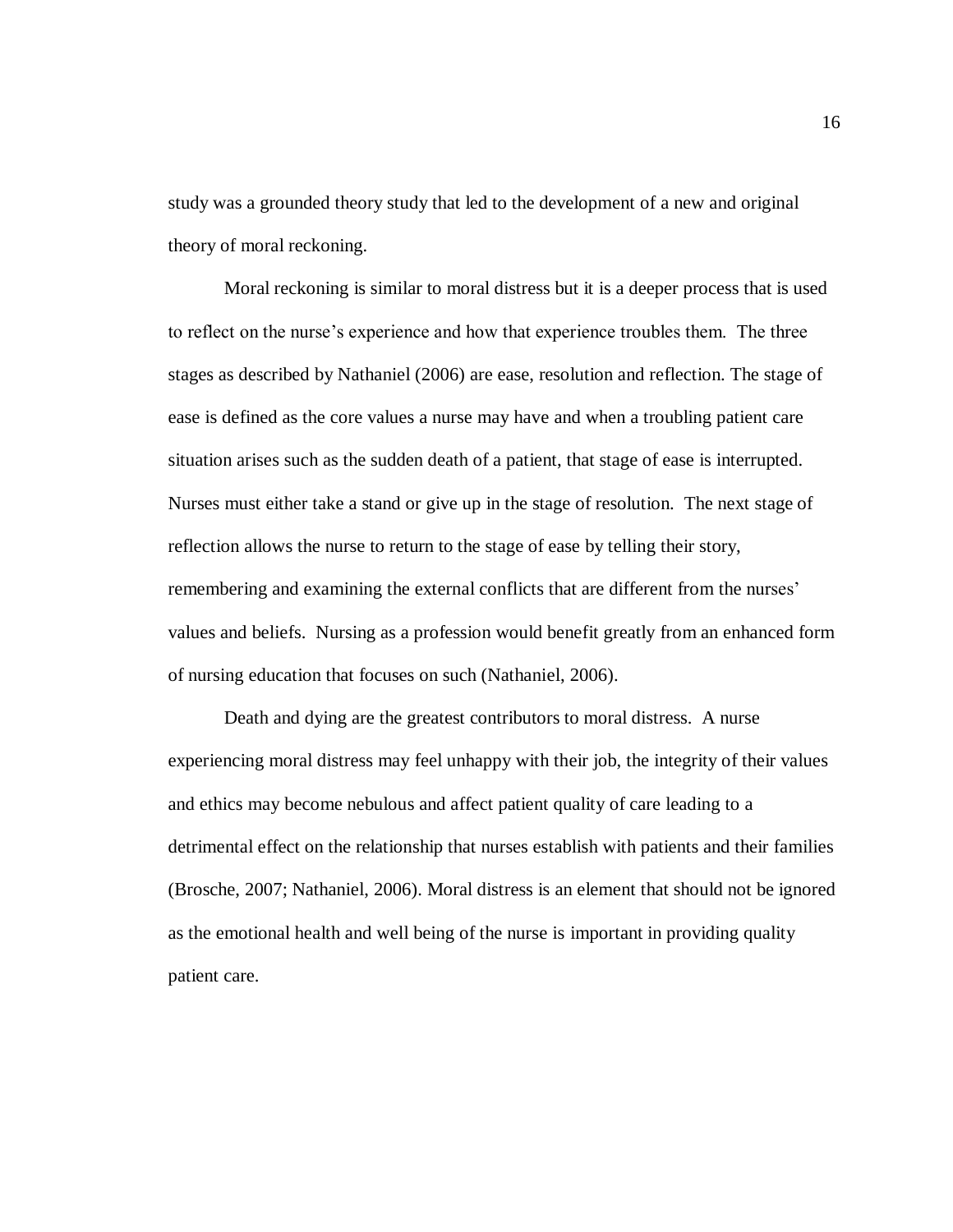#### *Secondary Trauma and Post Traumatic Stress Disorder*

Nurses who experience grief, anxiety, stress, anger and hopelessness when they are unable to express such emotions may have physiological responses such as, sleep disturbances, irritability, and eating disorders (Grove, 2008). These symptoms when not treated often lead to post-traumatic stress disorder (PTSD). The *Diagnostic and Statistical Manual of Mental Disorders, Fourth Edition* defines symptoms of PTSD as "intrusive memories, confusion, or lack of concentration" (cited in Taubman Ben Ari  $\&$ Weintroub, 2008, p. 622). While PTSD is an extreme, the potential for this diagnosis has not been thoroughly investigated in the healthcare profession. Secondary traumatic stress is more often seen in the healthcare environment and a potential risk factor is "a person's empathic vulnerability to the suffering of others" (Flannelly et al., 2005, p. 214). An otherwise stable patient suffers a cardiac arrest and is aggressively resuscitated without success, this can been seen as a traumatic event through the eyes of the nurse caring for this patient. A traumatic stress reaction may be attributed to the physical action of helping, the desire to help along with strong emotional and empathetic investments (Abendroth & Flannery, 2006; Taubman Ben Ari & Weintroub; Worley, 2005). Deleterious effects may result from unresolved conflicts that are experienced by nurses working in an environment that has exposure to death and dying.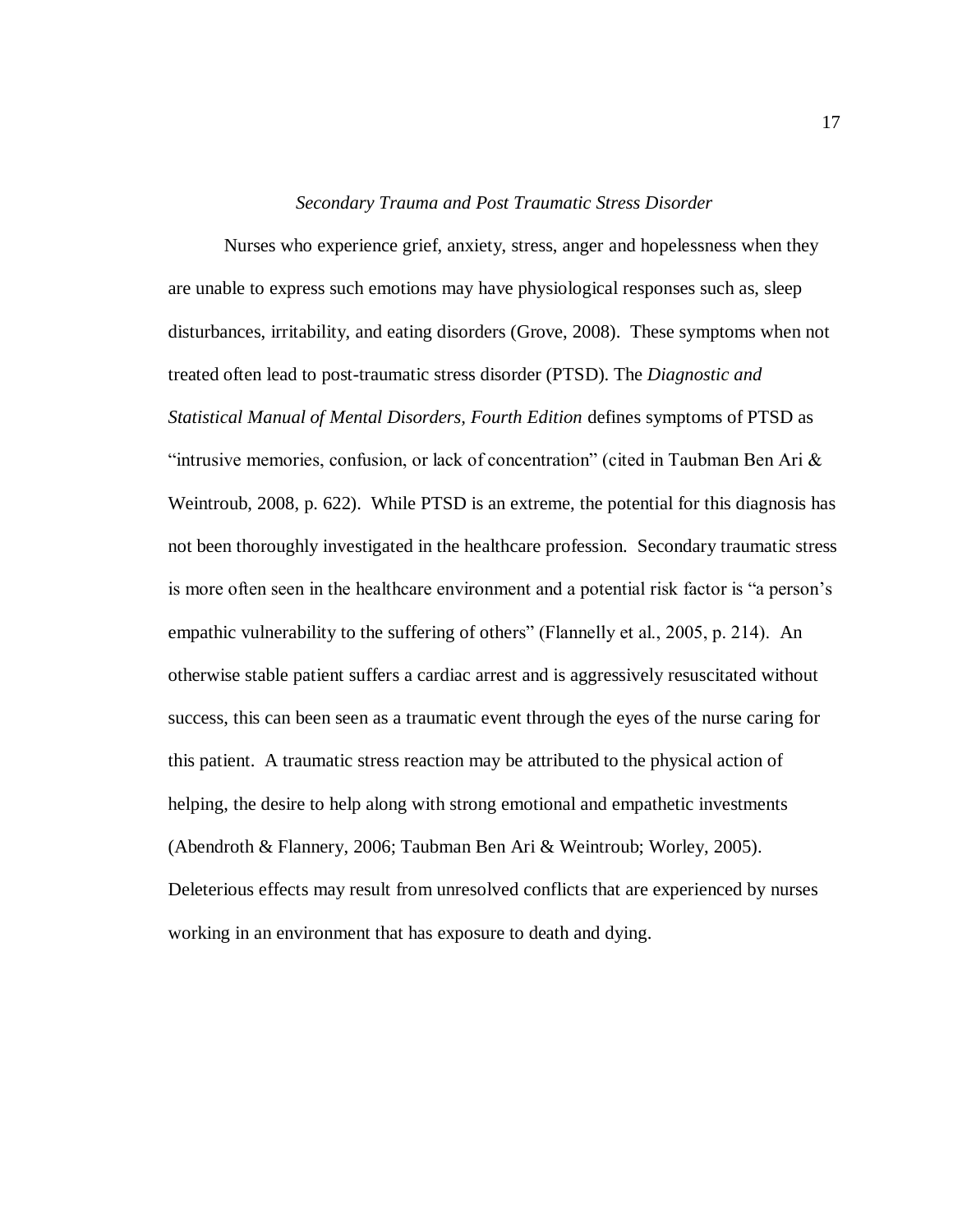Summary

The theoretical framework chosen for this study is congruent with the literature that has been reviewed. Death is understood to be a traumatic or stressful event in the lives of healthcare professionals, especially if the death is unexpected. Lazarus' theory of stress, coping and adaptation addresses how people respond to a stressful event. Unresolved stress leads to ineffective coping and may contribute to nurses developing compassion fatigue, moral distress, secondary traumatic stress and PSTD. When the emotional well being of the nurse is at risk, patient care quality may diminish as seen by nurses "distancing themselves from patients, becoming emotionally unavailable, avoiding going in patients" rooms and leaving the unit or nursing altogether" (Nathaniel, 2006, p. 421). The focal point of nursing is the patient and providing care. Nurses are considered vital and necessary in the healthcare environment. The emotional needs and well being of nurses needs to be further investigated by determining what it means to the nurse who cares for a patient that unexpectedly dies.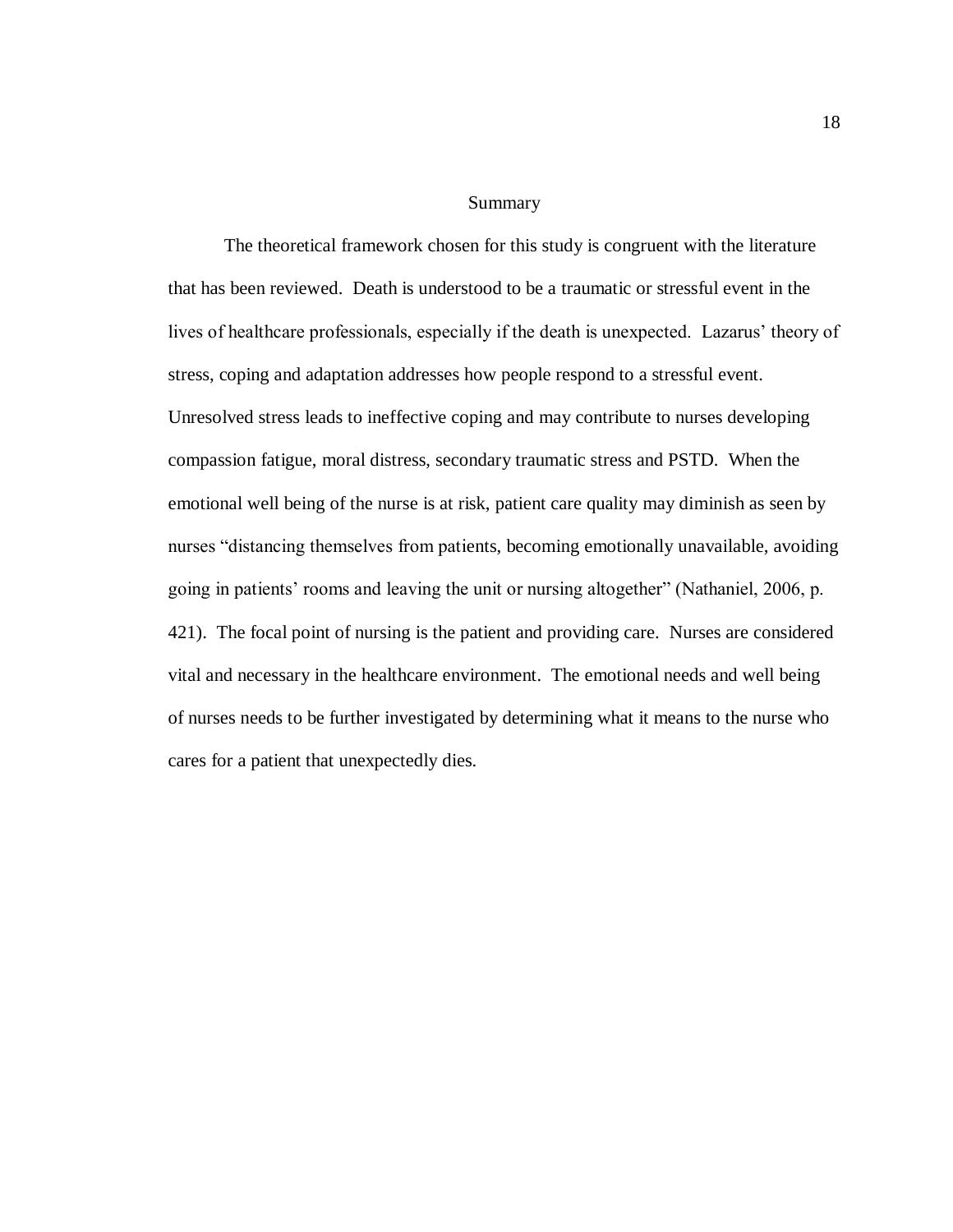#### CHAPTER III

## DESIGN

#### Introduction

Methodology: A description of the study design, population of interest, data collection instruments and procedures, data analysis and protection of human subjects will be explained and reviewed.

#### Design

The naturalistic paradigm supports the effort to understand, describe and provide meaning in the context of the participants (Polit & Beck, 2007). Under the naturalistic paradigm, a descriptive phenomenological approach will be used to obtain the richest possible data as described by nurses as they experienced the phenomenon in question; the unexpected death of a patient. The naturalistic approach assumes that "if there are always multiple interpretations of reality that exist in people"s minds, there is no process by which the ultimate truth or falsity of that construction can be determined" (Polit  $\&$ Beck, 2007, p. 15). How nurses perceive their personal experience is a reality within their personal realm. An attempt will be made to subjectively understand that reality and attach meaning to the experience. The purpose of phenomenology as a method, is to capture and describe a particular phenomenon and for this study, the lived experience of a patient's unexpected death through a nurse's description (Streubert Speziale & Carpenter,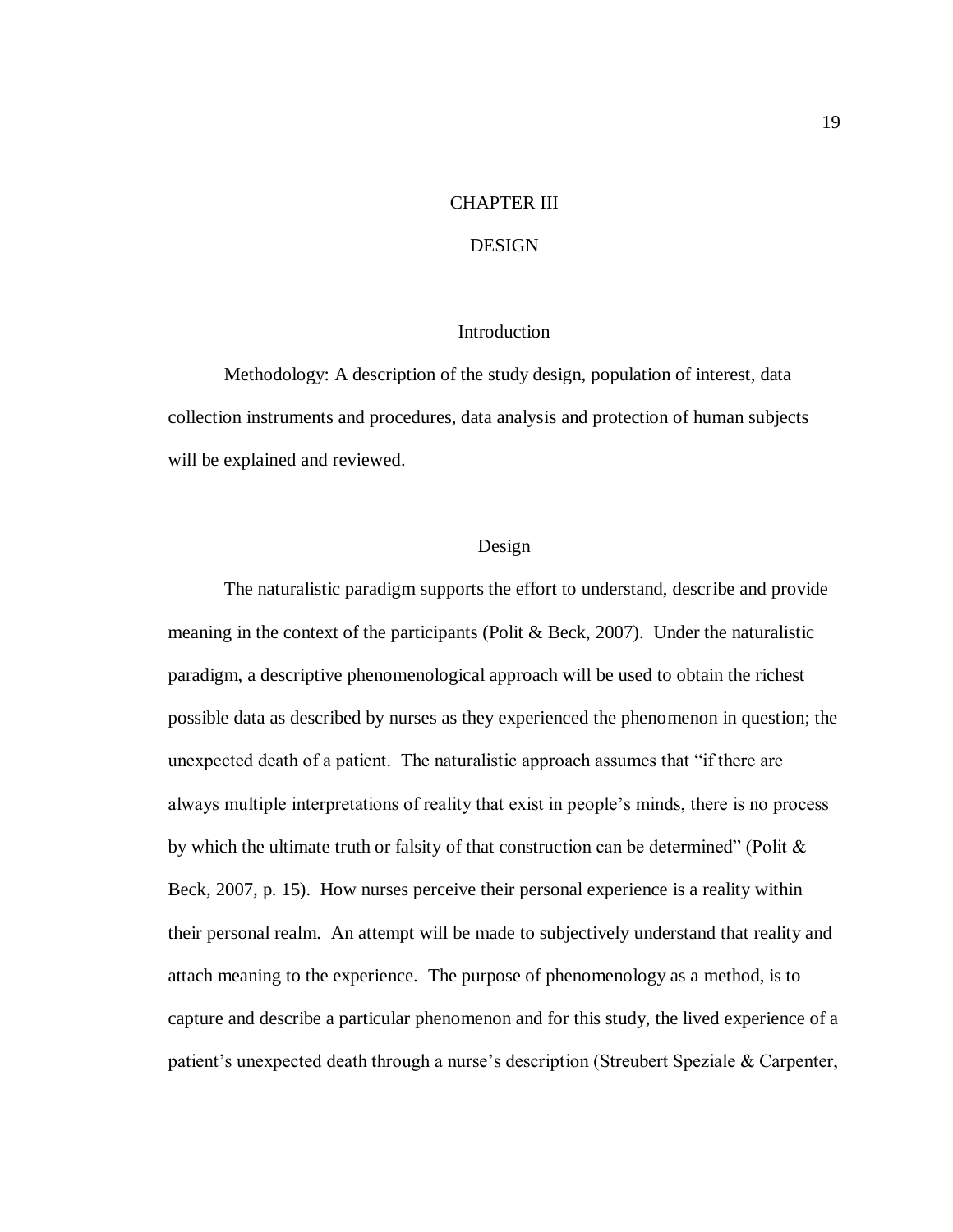2007). Descriptive phenomenology as defined by Spiegelberg "involves direct exploration, analysis, and description of particular phenomena, as free as possible from unexamined presuppositions, aiming at maximum intuitive presentation" (Streubert Speziale & Carpenter, 2007, p. 82). A three step process is used in descriptive phenomenology; intuiting, analyzing and describing. Intuiting is the complete immersion in the data by the researcher and as such becomes a tool in the process by reviewing the data repeatedly. Analyzing is the second step and requires that the researcher becomes absorbed within the data as themes emerge, thus ensuring clear descriptions that are pure and deep. The final step is describing. As themes emerge, it is within the describing stage to accurately provide a transition from the verbal interview to written communication of the decisive essentials of the phenomenon (Streubert Speziale & Carpenter, 2007). Inductive reasoning, used with phenomenology, is the process of looking at specific observations or realities within the context of an individual and making generalizations, such as attaching meaning specific to that individual. It is the hope, that with this approach, a rich, deep and encompassing description will formulate emergent themes in an effort to better understand the meaning of reality for nurses who experience the unexpected death of a patient.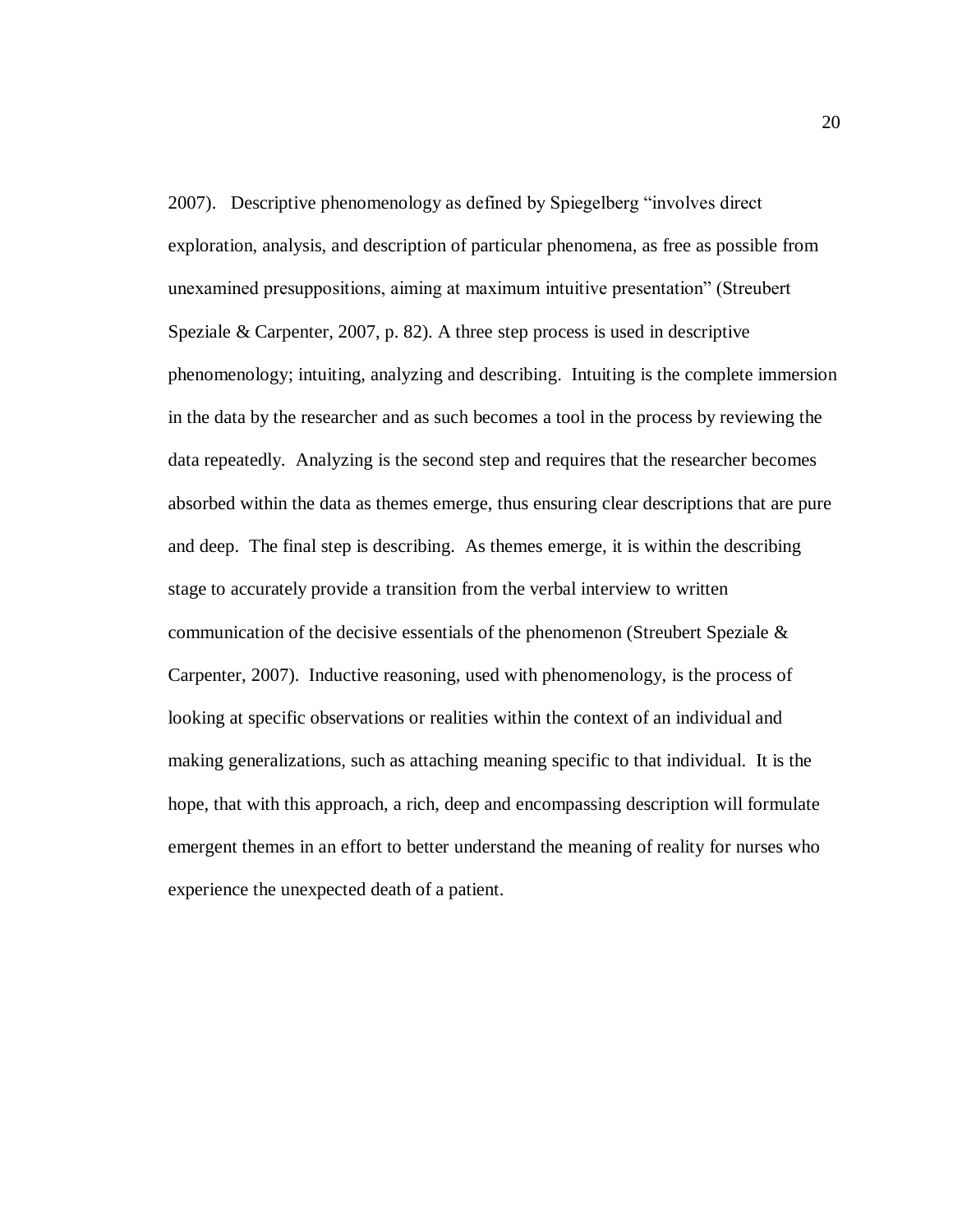#### Population, Sample and Setting

#### *Population*

RN"s provide most if not all the primary care activities associated with inpatient care in an acute care hospital setting. The population of interest is nurses, who are RN"s and who provide primary care and have experienced the sudden unexpected death of a patient.

#### *Sample*

A purposive sample of RN"s who have experienced caring for a patient that unexpectedly expires was sought. Three processes were used to obtain such participants. The first process was to place an advertisement in a local hospital employee newsletter, stating the purpose of the study and participant requirements. Contact information included a cell phone number, a working email address and a mailing address. The second process that was used was "snowballing", asking participants if they know of someone else who has experienced the same phenomenon. When adequate participant size was unsatisfactory, an effort was made through the internet, specifically networking to attain more participants. The internet sites that were used are Allnurse.com, a nurse blog site and Facebook. A posting was placed, and again a statement was placed with concise study purpose and participant requirements, including face to face interview, along with contact information. Any participant recruited from the internet was chosen locally for the purpose of meeting in person.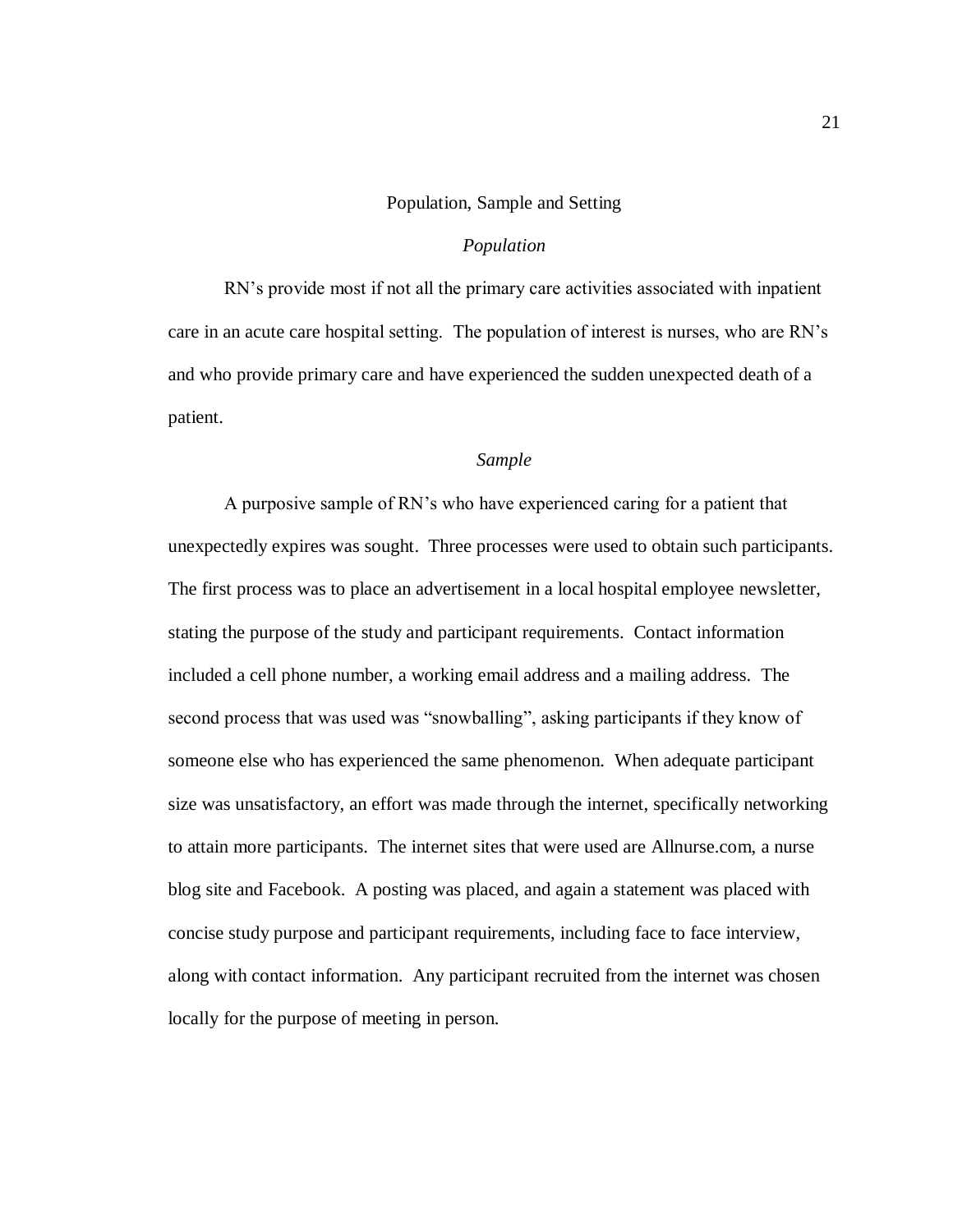#### *Setting*

Participants were recruited from an acute care hospital setting. Nurses came from any clinical area within the hospital such as the emergency room, medical surgical, cardiovascular lab, cardiac, intensive care. Inclusion criteria were any nurse that was licensed in the state of Wisconsin who had been a nurse for at least one year and experienced the phenomenon of interest. RNs were diploma, associate degree or baccalaureate prepared. Exclusion criteria were having less than one year experience and not working in a hospital setting.

## Data Collection Instruments

A tape recorder was used to obtain the participants word for word description of their experience. The tape recorder was visible throughout the interview. Field notes were taken during the interview and this process was explained prior to beginning the interview. A demographic questionnaire was used prior to the interview. A pilot study was conducted with the first participant in order to see if the question used was appropriate. The open ended question that was asked of participants was; what was it like to care for a patient that unexpectedly died? Subsequent questions were only asked for clarification purposes. As this is a qualitative study, rigor was established with data analysis.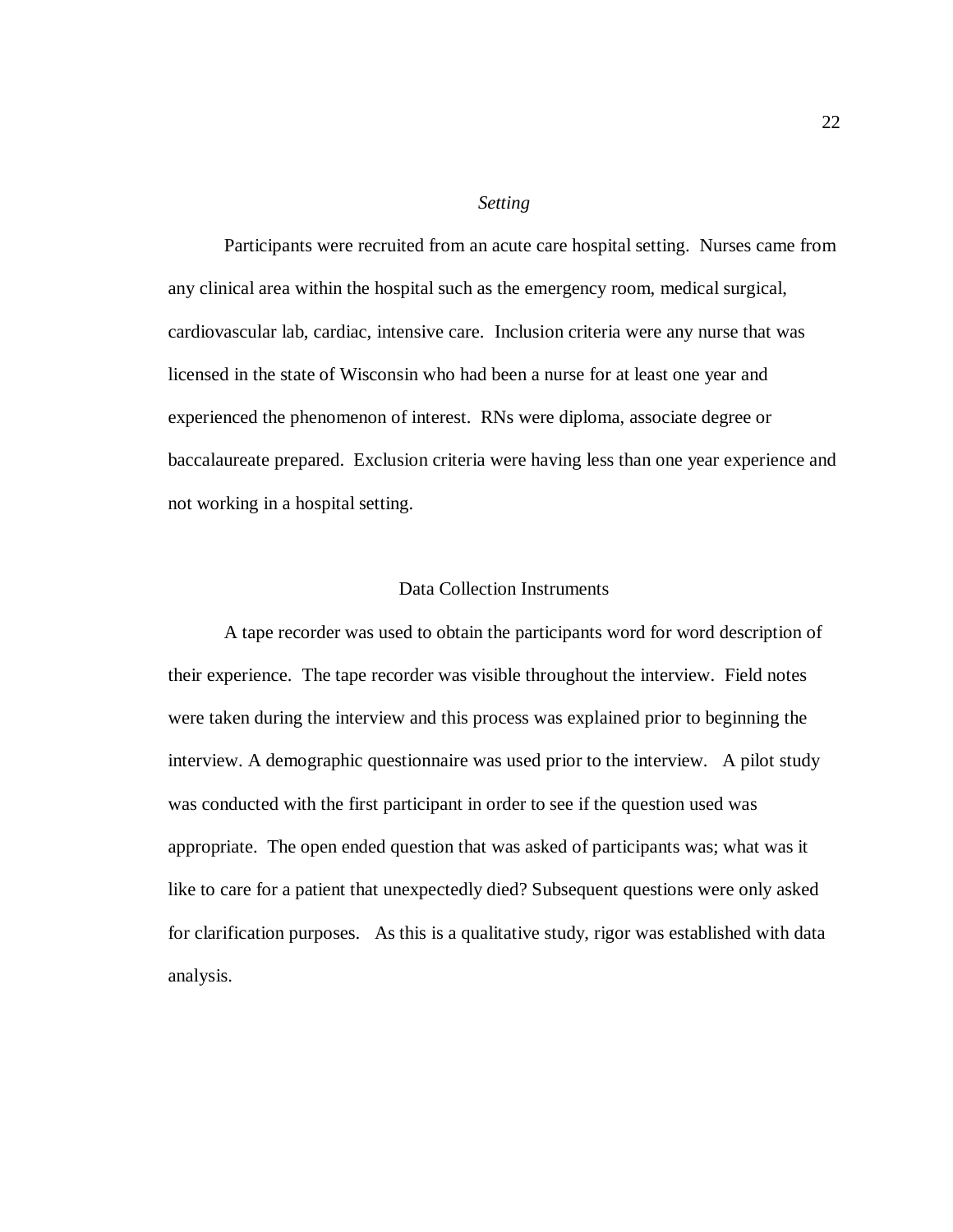#### Data Collection Procedures

Data collection was obtained through face to face interviews with the participants. Data analysis began with the first interview and was ongoing throughout the research study with a focus on complete immersion in the data that was obtained. The location was determined by the participants in order to increase their level of comfort and ease with being interviewed. File folders were used and labeled numerically and within each folder contained the necessary documents to begin the interview such as the informed consent and the demographic questionnaire. Informed consent was obtained prior to the interview. One tape was used for each participant and the tapes were labeled accordingly to correspond to the file folders used for each participant. Prior to recording, the researcher stated on the tape what number participant was being interviewed. Participant confidentially was assured by not using names on tapes or file folders. All documents and tapes were enclosed in a locked box only accessible by the researcher. All documents were destroyed at the end of the study. Tapes were transcribed by this author. All personal information was kept off of the taped interviews to ensure confidentially with transcription. For the protection of Human Participants, a certified counselor was contacted. Counselor information was made available in every participant"s folder with contact information for the purpose of addressing emotional turmoil with the interview process. If emotional turmoil was such that immediate referral was needed, a phone call was made by the researcher to contact the counselor.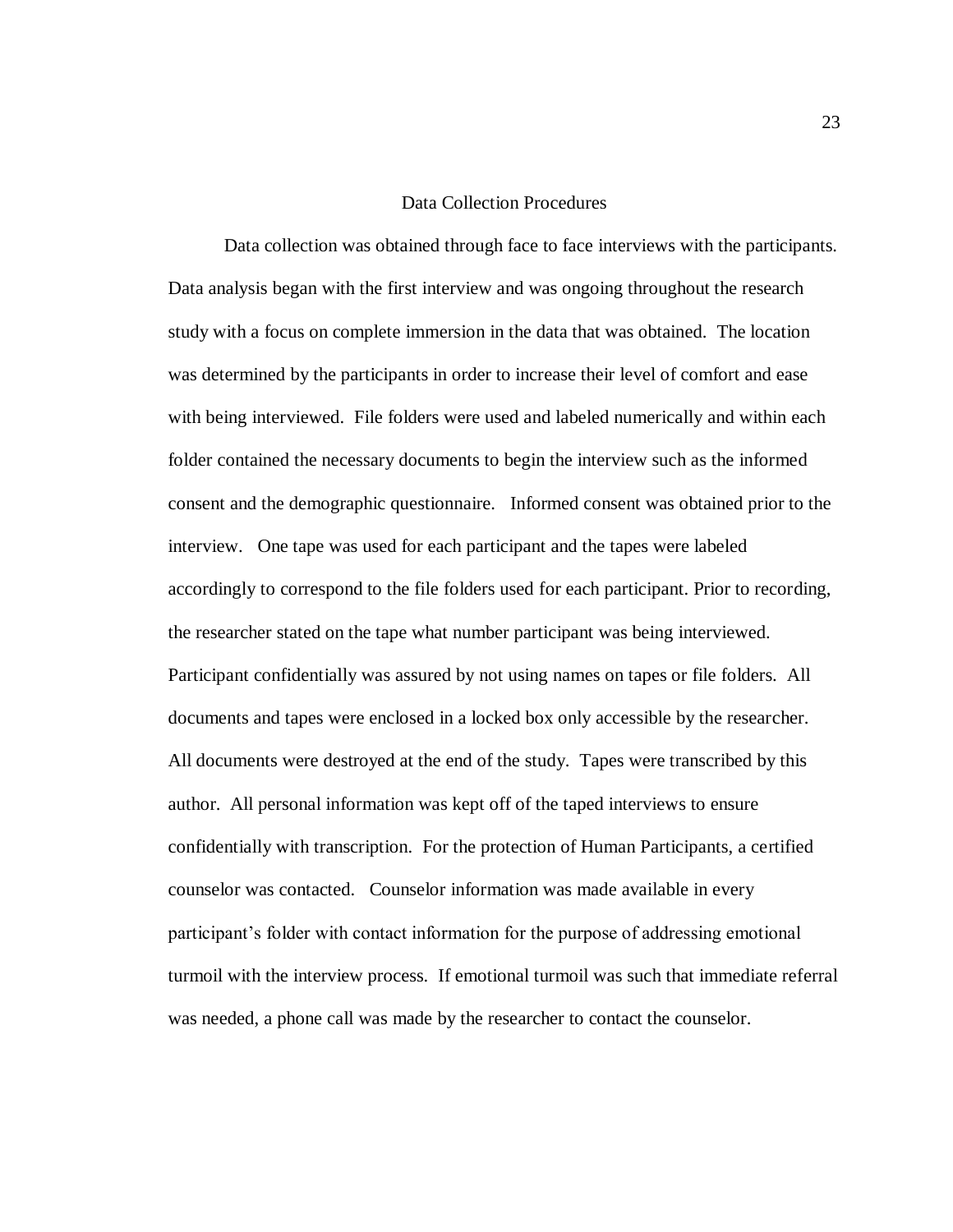#### Data Analysis Procedures

Data analysis began as data was being obtained through face to face interviews. Complete immersion in that data occurred with complete attention given to the participants as they described their experience. Interrogation and interruptions were avoided. The researcher practiced "bracketing" throughout the data collection and analysis by remaining "neutral with respect to belief or disbelief in the existence of the phenomenon" (Streubert Speziale & Carpenter, 2007, p. 80).

Reflexivity was also used. The researcher reflected on previous knowledge about the topic of this study and refrained from biasing the participants with personal views or experiences that may have related to the experience. Journaling was practiced by the researcher as views, values and experiences were detailed. Further reflection prior to participant"s interview was practiced in order to have continued neutrality throughout the entire study. Spiegelberg method of data analysis and interpretations were used for this study. Spiegelberg's three step process of descriptive phenomenology includes intuiting; "requiring the researcher to become totally immersed in the phenomenon under investigation", analyzing; "identifying the essence of the phenomenon under investigation based on the data obtained", and describing; "to communicate and bring to written and verbal description distinct, critical elements of the phenomenon" (Streubert Speziale & Carpenter, 2007, p. 85-86). Data analysis continued until data saturation had been achieved with repetition of data and themes.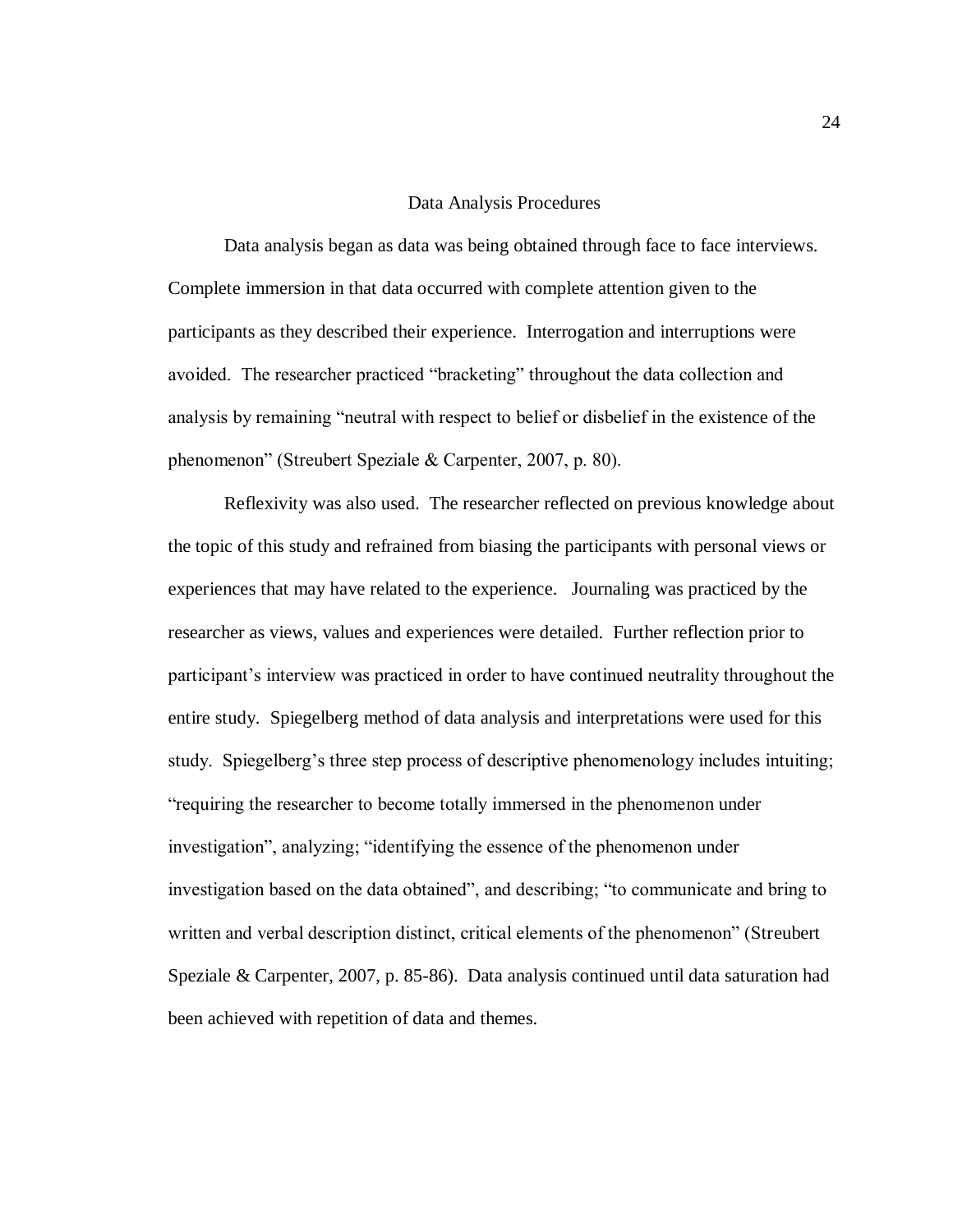Trustworthiness was established in order to support rigor in this study. Trustworthiness included credibility, dependability, confirmability and transferability. Credibility ensured that what the participants were attempting to convey was actually captured by the researcher. Dependability ensured that the results were in fact dependable. Confirmability was established by leaving an audit trail. Transferability means that what was learned in this study had purpose or meaning for others in similar situations (Streubert Speziale & Carpenter, 2007). Using Spiegelberg and Colaizzi's method of interpretation, along with establishing trustworthiness, ensured that the lived experiences of the participants and what that experience meant to them was accurately portrayed in this study.

## Limitations

- 1. A limitation for this study is that qualitative research is subjective. Subjectivity lends bias by either the researcher interpreting data based on their own experience or beliefs about the subject. According to the naturalistic paradigm, subjectivity is a welcomed tool in qualitative research because it builds and strengthens the research or phenomenon in question.
- 2. Another limitation includes acquiring enough participants to ensure data saturation.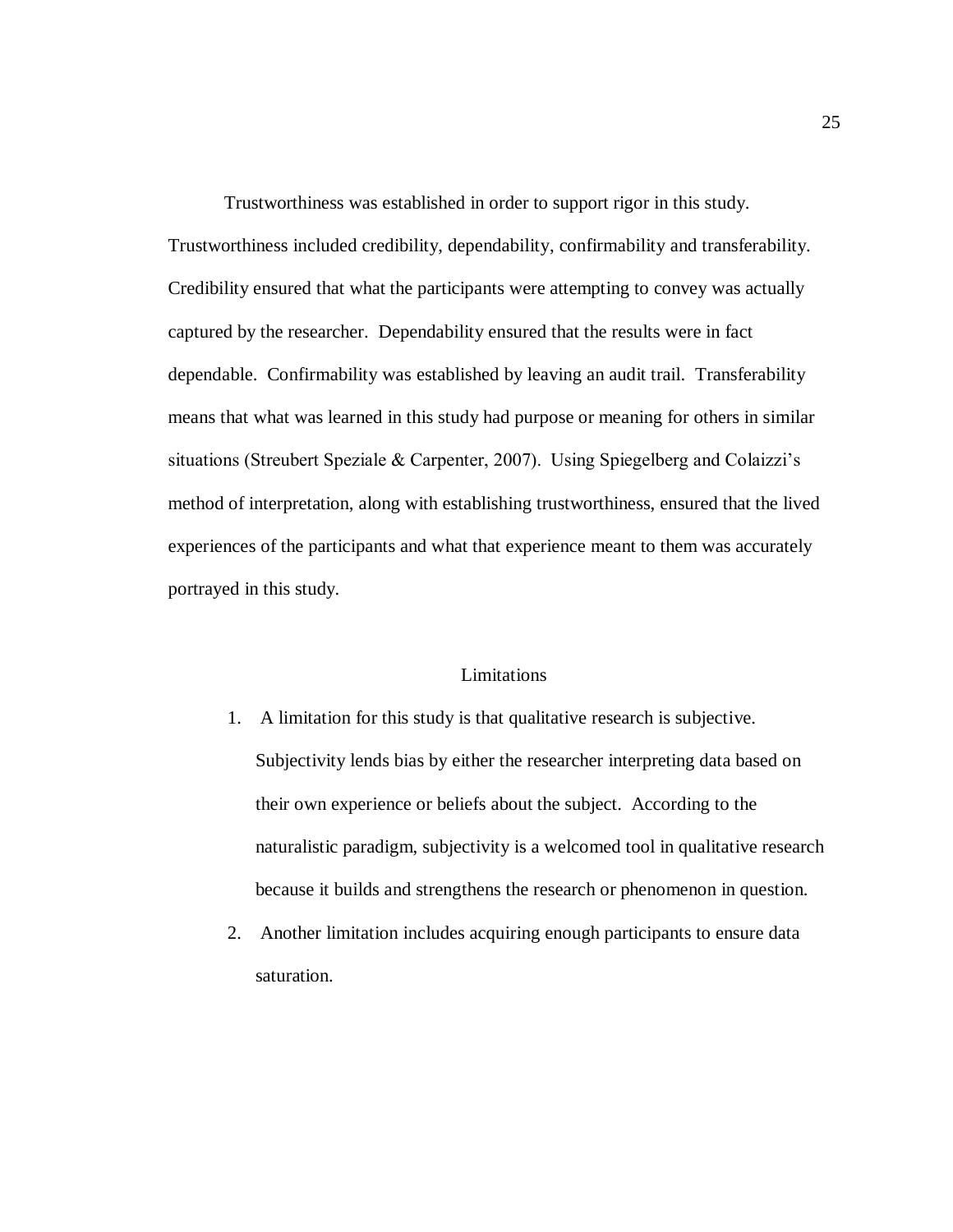#### Summary

A naturalistic paradigm along with descriptive phenomenology design was used in order to understand and attach meaning to nurses who experience the sudden or unexpected death of a patient. Participants for this study were nurses that worked in the hospital setting that had had an experience of losing a patient suddenly. Interviews were conducted in private. Data analysis began with the first interview and was ongoing throughout the study.Although the limitations of this study include subjectivity, it is a quality that is useful for the analysis of the data obtained. Further research on this topic would further validate the importance of this topic and the implications for nurse practice and patient care. The methods and design chosen for this study were appropriate and congruent with the conceptual and operational definitions of the lived experience of nurses that encounter the unexpected death of a patient.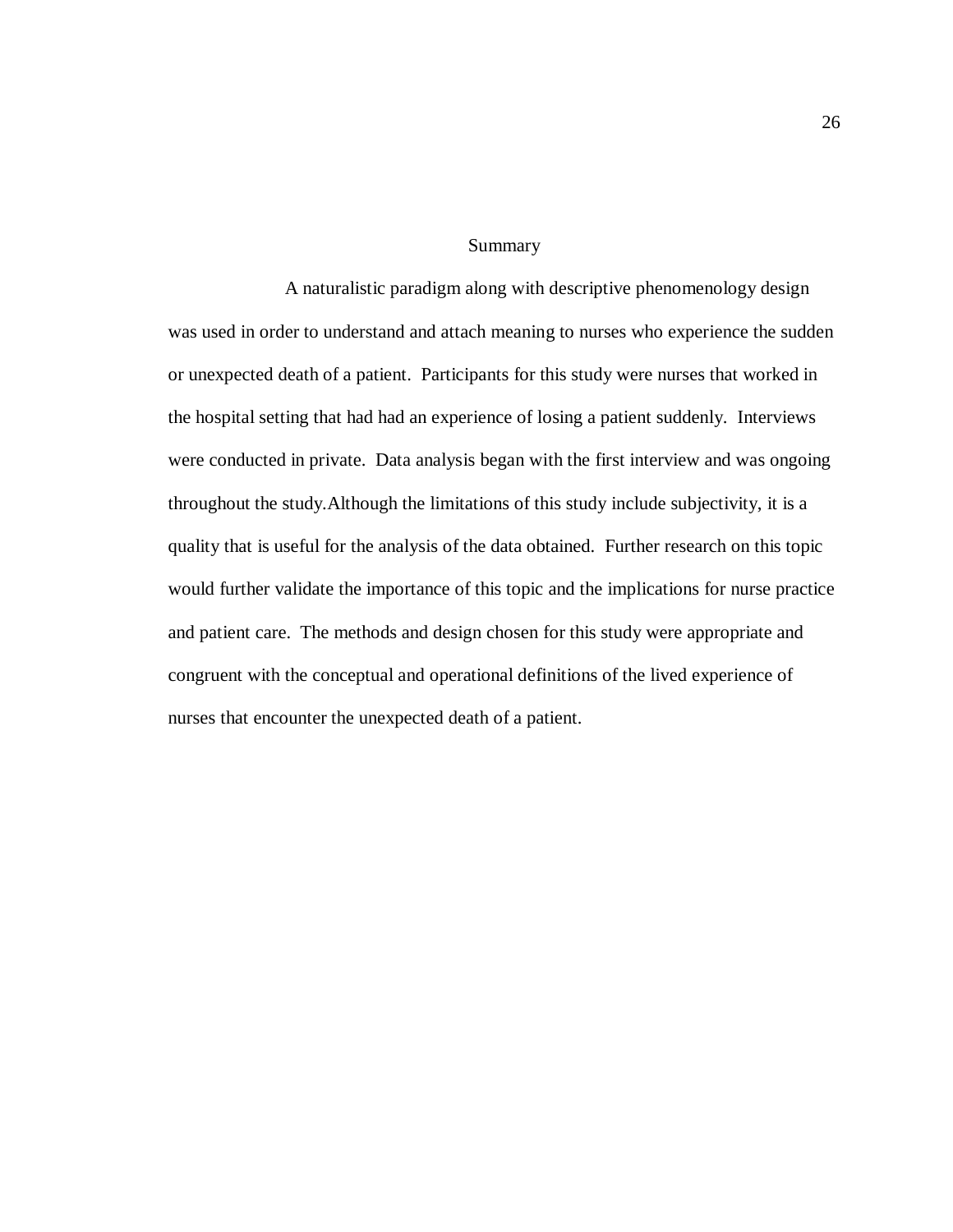# CHAPTER IV

## RESULTS

#### Introduction

Nurses are on the frontline of healthcare, providing quality care to patient's that are in need. The expectation from the healthcare organization, the family and patient is that they receive the best care possible. The nurse delivers this care as an expectation of their job responsibilities. Many, if not most nurses also include emotional care, with a sincere sense of empathy, and rally as the patient's and families' advocate and interpreter, becoming the liaison between multiple disciplines in a hospital setting.

While the care of the patient is unarguably the most important aspect of healthcare today, consideration must be given to the emotional response that nurses encounter when a patient becomes unstable and dies. Stress is a component of healthcare. Nurses who care for patient's that unexpectedly die and that were otherwise stable, experience stress. The center of emotional caring within a nurse may potentially be drained with unrelenting stress and may be exhibited as fear, grief, guilt, anxiety, apathy, burnout, compassion fatigue, moral distress, powerlessness, frustration and the stress cascade (Brosche, 2007; Ewing & Carter, 2004; Yang & Mcilfatrick, 2001). The purpose of this study is to better understand the phenomena of the nurse who experiences the sudden and unexpected death of a patient.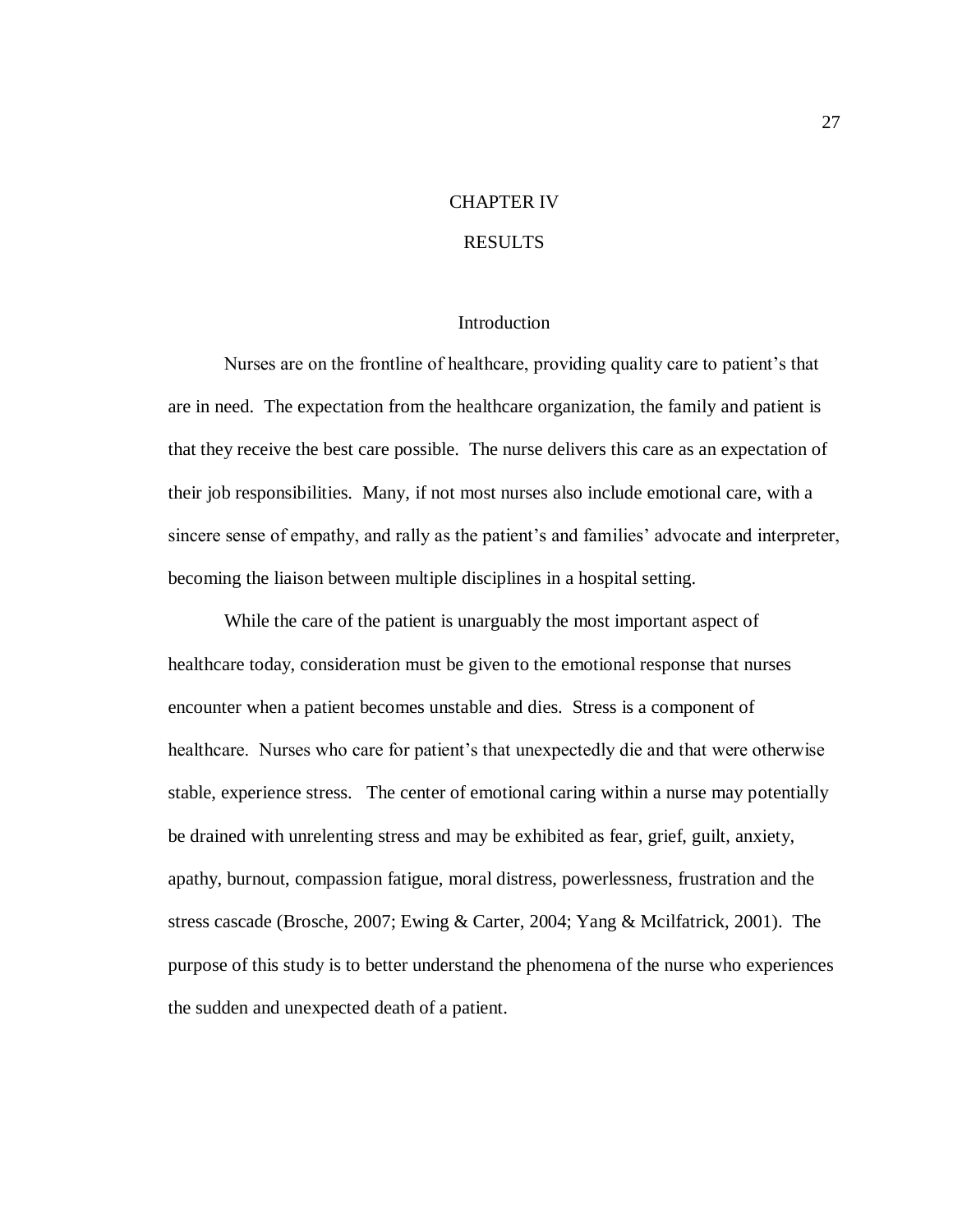#### Sample

The Institutional Review Board reviewed the research proposal and approval was received through the University of Wisconsin Oshkosh. The purposive sample consisted of four nurses who worked in a hospital setting. The sample was obtained through the posting of a recruitment flyer, describing the research and the criteria for inclusion in the study. A pilot study was conducted with the first participant and the question used was deemed adequate for the purpose of obtaining information regarding the lived experience of nurses who encounter the unexpected death of patient.

#### Demographic Data

The age of the participants ranged from 27 to 31 years, mean age was 28.75. Nursing experience ranged from 4 to 9 years in the acute hospital setting. All of the participants were female. Three of the participants had a Bachelor of Science in Nursing and one had an Associate Degree in Nursing. Two of the nurses continue to work in the same setting (Table 1).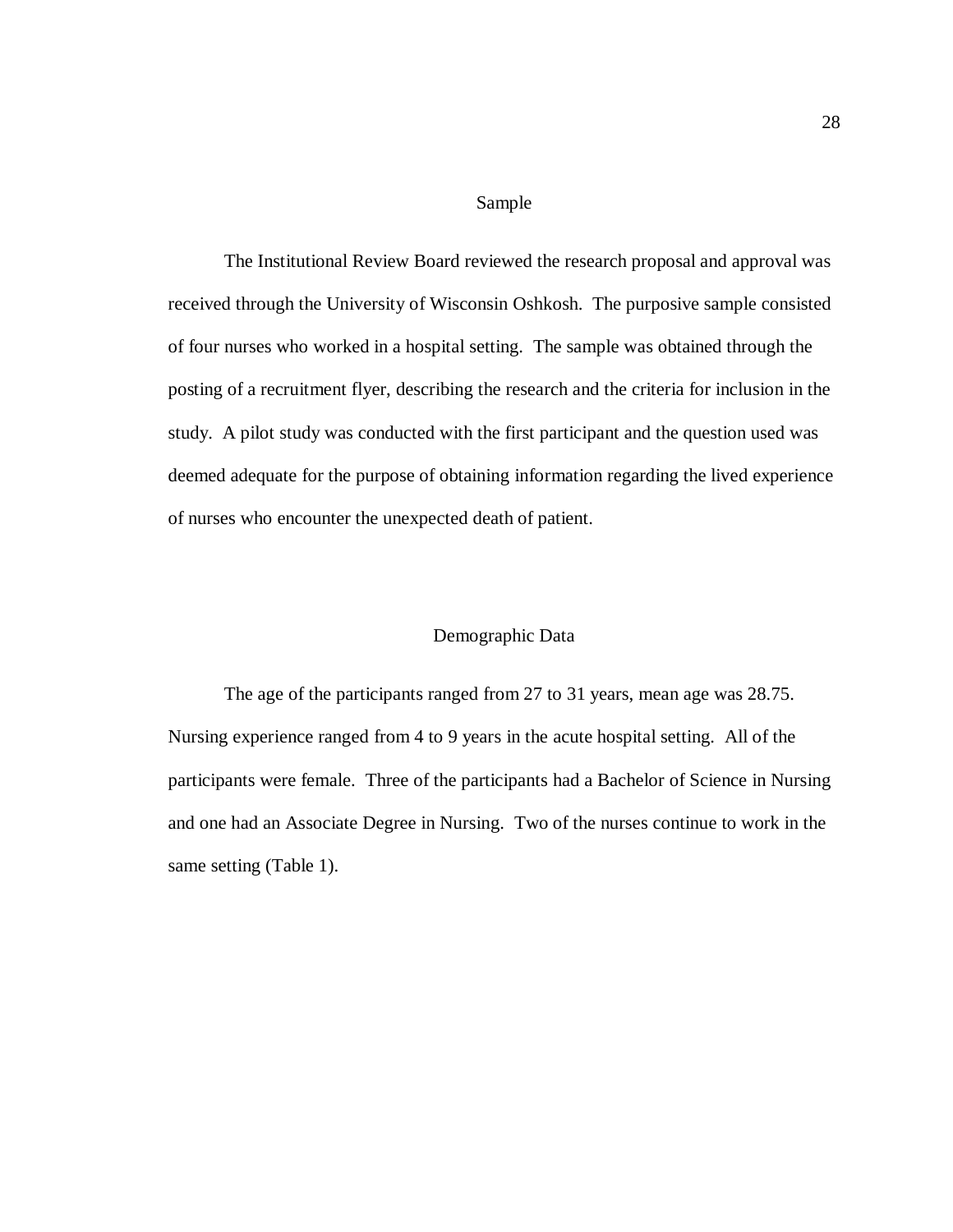*Demographic Data*

| Characteristics         | Data                                           |
|-------------------------|------------------------------------------------|
| Participants $(N=4)$    |                                                |
| Age                     | Range 27-31 yrs                                |
| Mean Age                | 28.75 yrs                                      |
| Gender                  | 100% Female                                    |
| Ethnicity               | 100% Caucasian                                 |
| Education               | 75% BSN, 25% ADN                               |
| <b>Practice Setting</b> | 50% Cardiovascular Lab,<br>25% NICU, 25% Float |
| Nursing Experience      | Range 4-9 yrs                                  |
| Mean Experience         | 5.7yrs                                         |
| Table 1                 |                                                |

## Data Collection

Informed consent was obtained. An emphasis was placed on ensuring confidentiality. The locations of the interviews were at the discretion of the participants and were conducted in private. Interviews were tape-recorded and transcribed verbatim. Field notes were taken during the interview process. Interviews lasted approximately 30 to 60 minutes. Emotional distress was the only risk associated with the interview process. All participants received an informative handout with key points regarding grief and an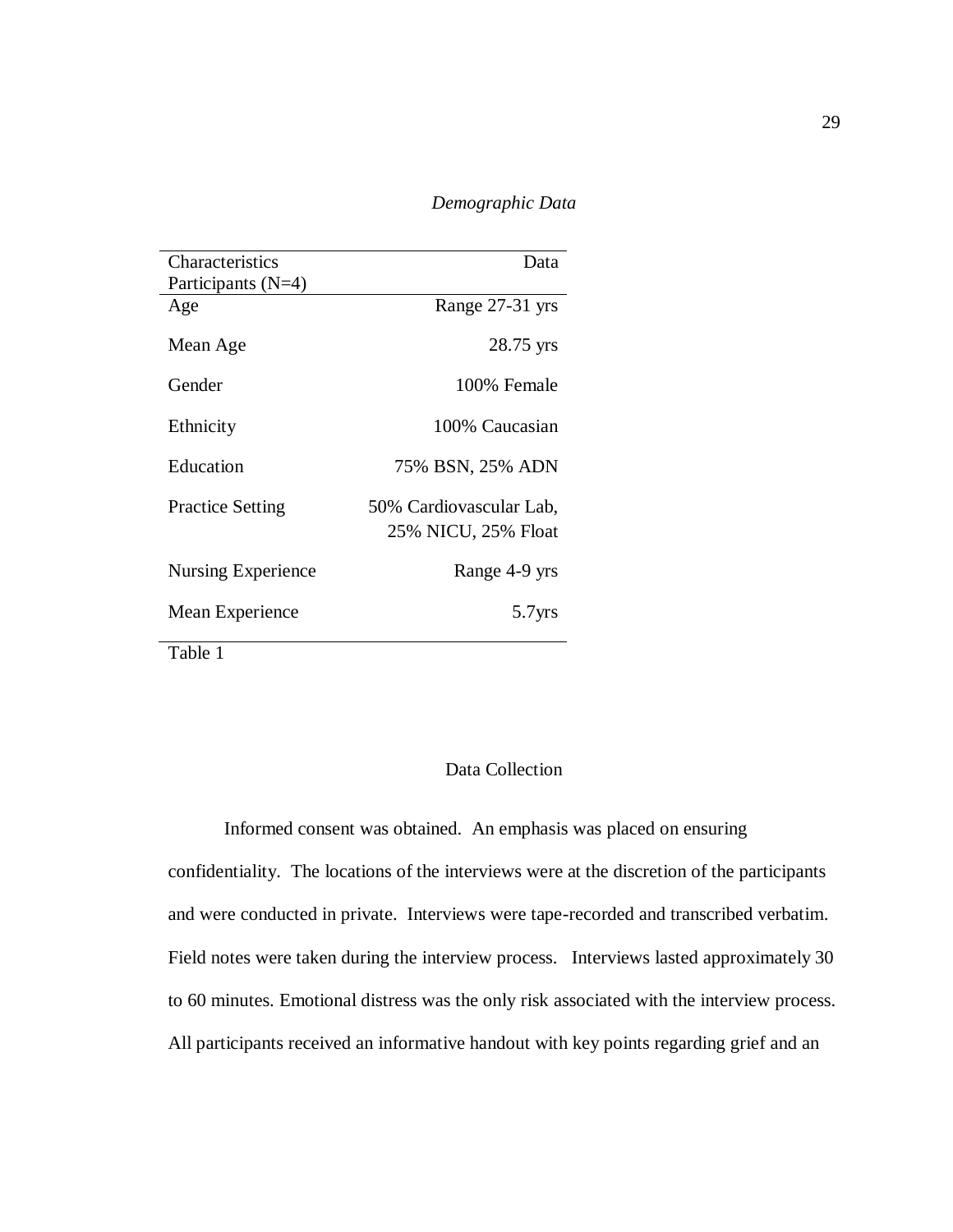available healthcare provider should the participants experience emotional distress during or after the interview (see Appendix C).

## Data Analysis

Data analysis began with the first interview and was ongoing throughout the study. An open ended interview was conducted with the question; what was it like to experience the sudden or unexpected death of a patient that you were caring for? Participants were asked to also describe in as much detail as they wished, the experience itself and how they felt. Although only four participants were included, data saturation was achieved as no new themes emerged and data became repetitive. A descriptive phenomenological approach was used to capture the rich depth of data from the subjective description of the nurse's experience. Spiegelberg's three step process of descriptive phenomenology was used to interpret data; intuiting, analyzing and describing (Streubert Speziale & Carpenter, 2007). Data immersion was undertaken while the interview process was ongoing, transcribed interviews were read and reread many times and critical elements that emerged were documented and grouped together as themes.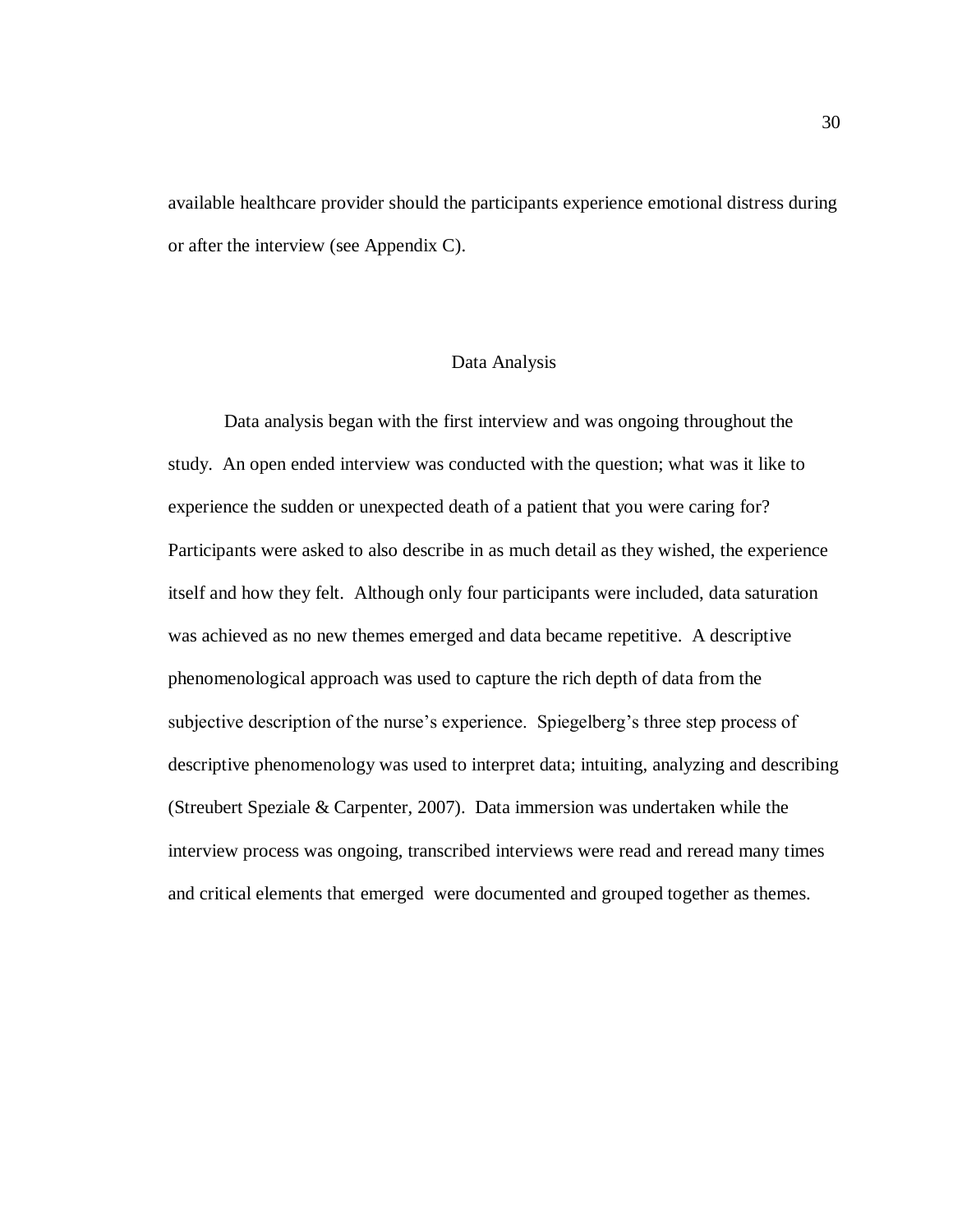Findings and Discussion

Data analysis revealed an overarching theme; dynamic changes: the continuum from stable to unstable. Three core themes were identified; understanding the event, guilt versus hope, and reaching out. Subthemes were identified and grouped according to relevance under the three main themes. The ten subthemes are as follows: fears of the unknown, upheaval and chaos, swift change, trauma, foreseeing the future, optimism, self blame, help me, aloneness and grief (Table 2).

## *Themes and Subthemes*

| Dynamic Changes: The Continuum from Stable to<br>Unstable |                                                                                   |
|-----------------------------------------------------------|-----------------------------------------------------------------------------------|
| <b>Themes</b>                                             | Subthemes                                                                         |
| Understanding the Event                                   | Fear of the Unknown<br><b>Upheaval and Chaos</b><br><b>Swift Change</b><br>Trauma |
| Guilt versus Hope                                         | Foreseeing the future<br>Optimism<br>Self Blame                                   |
| <b>Reaching Out</b>                                       | Help Me<br><b>Aloneness</b><br>Grief                                              |

Table 2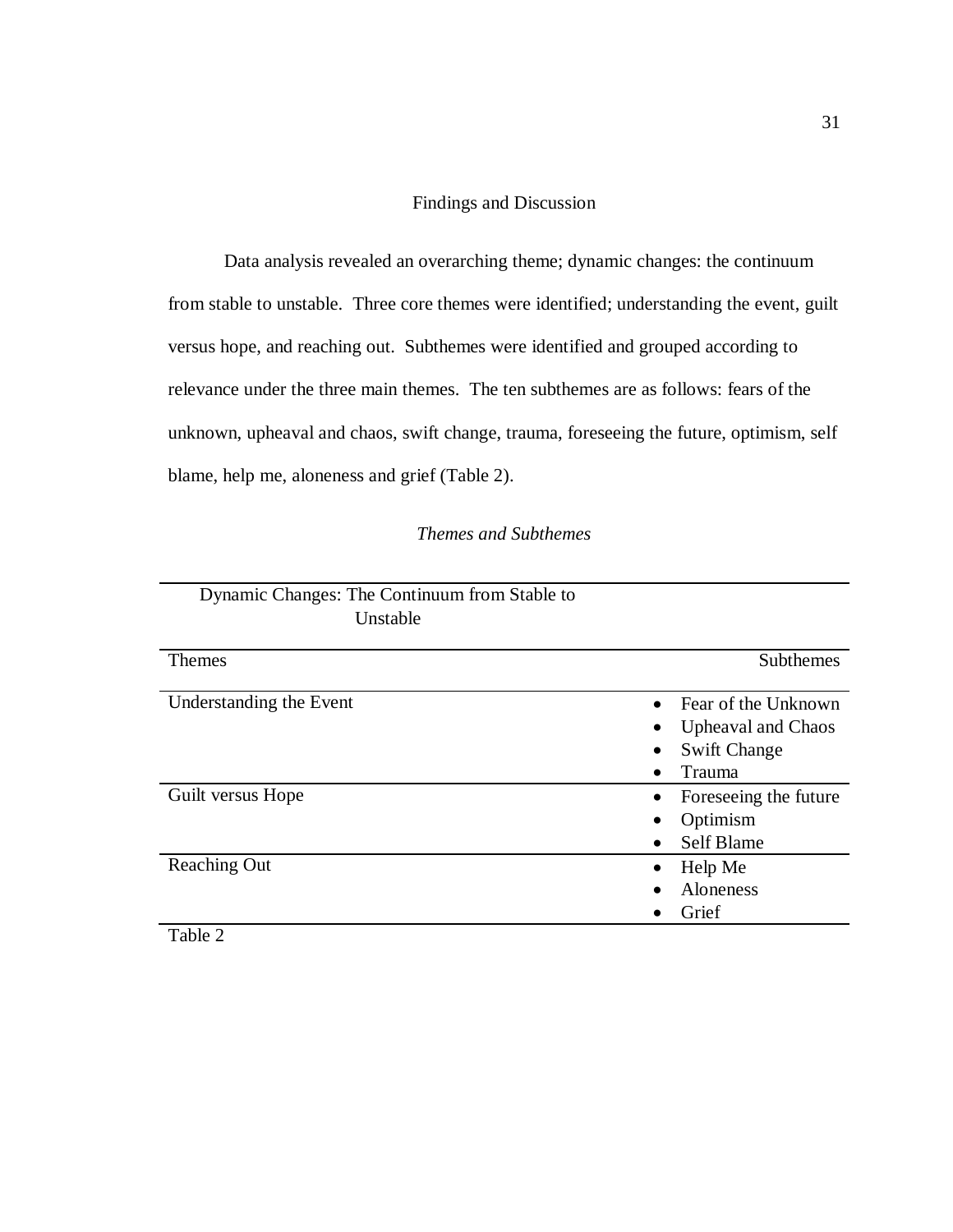## *Overarching Theme; Dynamic Change: The Continuum from Stable to Unstable*

The overarching theme; dynamic change: the continuum from stable to unstable refers to the patient and the spectrum of their healthcare status. At one moment, a seemingly stable patient, quickly declines and the nurse is forced to understand the situation, use critical thinking and must quickly become an aggressive caregiver in moments of high stress and uncertainty. The three core themes and ten subthemes support the overarching theme in such a way that the many facets of the nurse are described by their personal experience with a rich description of their perceived reality of the experience (see Appendix E). Lazarus" theory of stress, coping and adaptation is congruent with the data obtained from this study. The nurse and the patient become partners in healthcare and the environment that supports them is a dynamic process full of change. A patient who suddenly becomes unstable and who was not expected to die may leave the nurse who is caring for that patient, experiencing feelings of emotional and psychological stress. Lazarus"s theory may be utilized in the essence that the nurse is the primary front and the sudden loss and the experience associated with unexpected loss is the stressful stimulus. The stressful stimulus is met with the demands of the workplace and is compounded by emotions such as fear, grief, and high anxiety (McEwen & Wills, 2007). An example of such a dynamic process is a patient in a code in a hospital setting. How that nurse copes with the problem or stressful situation is dependent on whether or not there is help available, such as counseling. Successful coping leads to adjustment,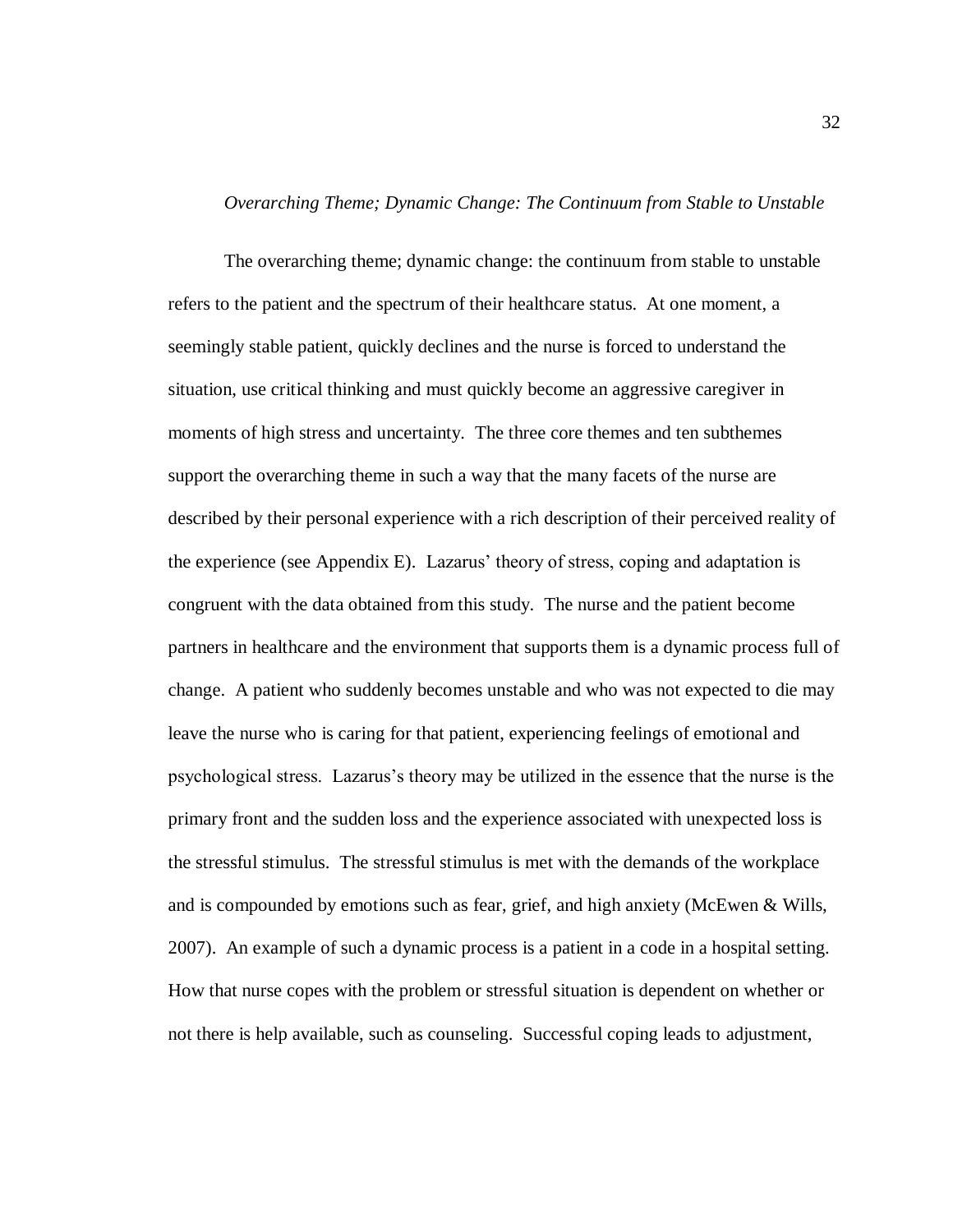adaptation and allows for the nurse to be emotionally strong and prepared for the next dynamic patient event.

## *Theme One: Understanding the Event*

Nurses who care for patients, who were not expected to die, experience an array of emotions and thoughts. There is a strong desire to understand what happened to their patient. Why did the patient become unstable? There is fear of the unknown associated with a patient that is rapidly deteriorating. That fear may be all encompassing. The event itself, the patient coding, suddenly dying, brings forth upheaval and chaos but most importantly is how quickly things change. One minute a patient may be talking and the next minute being ventilated by bag method. Another key aspect is the trauma of the event itself, how does a nurse interpret that experience? Watching someone being intubated while they are blue or the experience of witnessing chest compression is not an everyday occurrence. An experience that is sudden and traumatic and ends with the loss of a patient, leave nurses to contemplate and wonder about the event itself. Nurses try to make sense out of the unknown and use that opportunity in an effort to cope. Distress is experienced with such events and nurses examine the care that was given in an effort to do better the next time (Gunther  $&$  Thomas, 2006). Understanding the event was a key theme that emerged through the data analysis as nurses appeared to be focused on understanding what had happened. Several of the nurses interviewed used the same phrase: "What just happened?" The key aspect of understanding the event may lead to a more successful coping adaptation.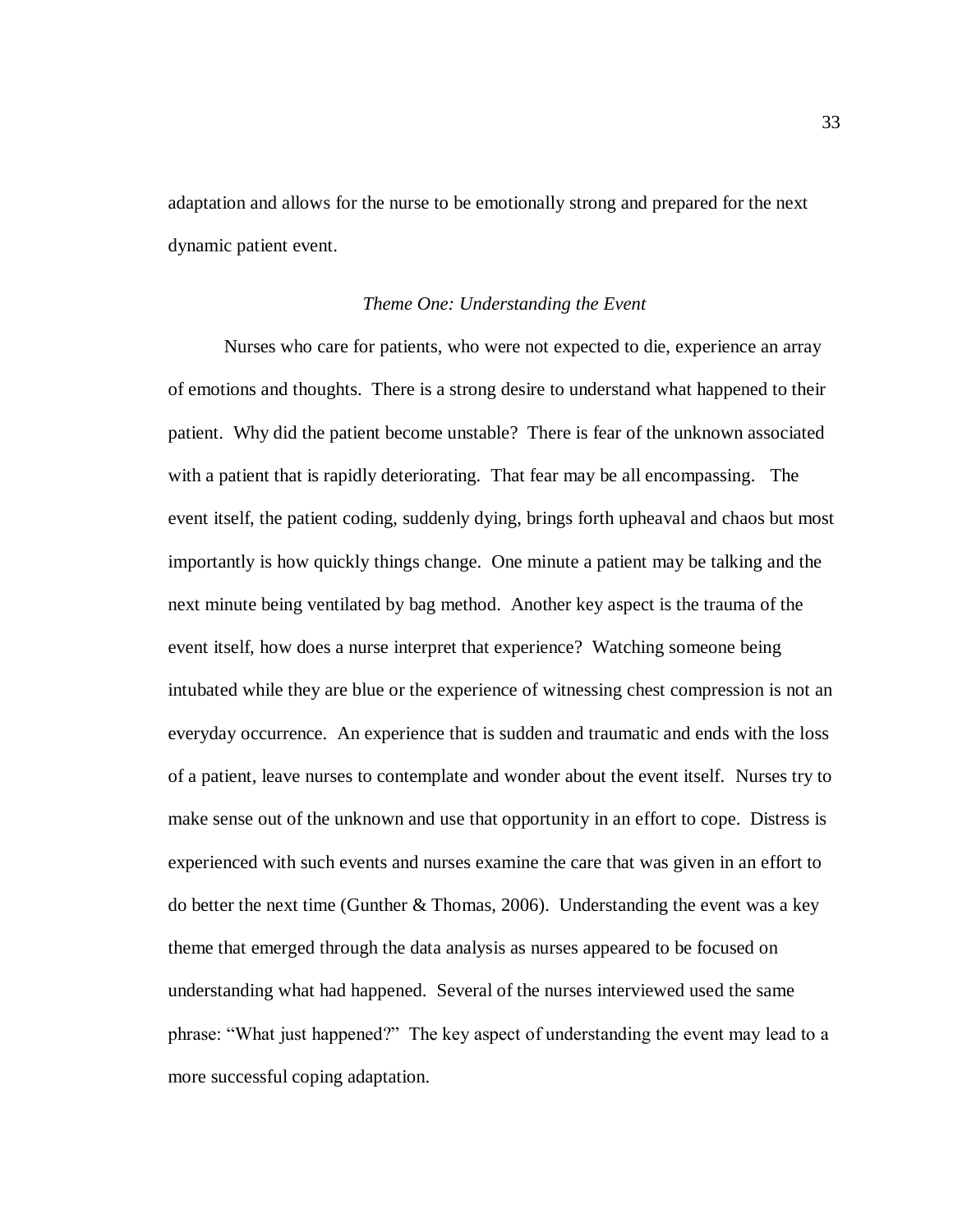Subtheme: Fear of the Unknown. Data analysis revealed that when a patient became unstable, fear of the outcome and of the actual experience was prevalent:

We didn't know what we were going to get... [My] hands were just shaking! Shaking!...I was afraid I was going to stab myself with the needle trying to draw up the EPI…I mean, I am just shaking, I"m ready to throw up or piss my pants, I don"t even know which one (Nurse 1).

Another nurse describes the experience as "it was the scariest thing I have ever seen in my life, I have only been a cath lab nurse for less than two years but it was just so scary" (Nurse 2). Fear may be an aspect that affects many nurses when confronted with the challenge of an event that has an unknown outcome. The demands of such an experience are compounded by the emotional fear and the trepidation of the unknown. Coupled with fear are anxiety and high stress levels, which after time if not duly addressed may lead to emotional exhaustion and compassion fatigue (Worley, 2005). Fear is also a symptom of the grieving process and should not be left untreated (Help Guide.org, 2009).

Subtheme: Upheaval and Chaos. A dynamic environment was noted by the nurses interviewed as they were caring for someone that unexpectedly becomes unstable and progresses to an untimely death.

Then next four hours are craziness, I remember having to be so focused, absolutely not acknowledging the situation what so ever…I remember the dad at one point was crying...I couldn"t" think about it because I had to do way too many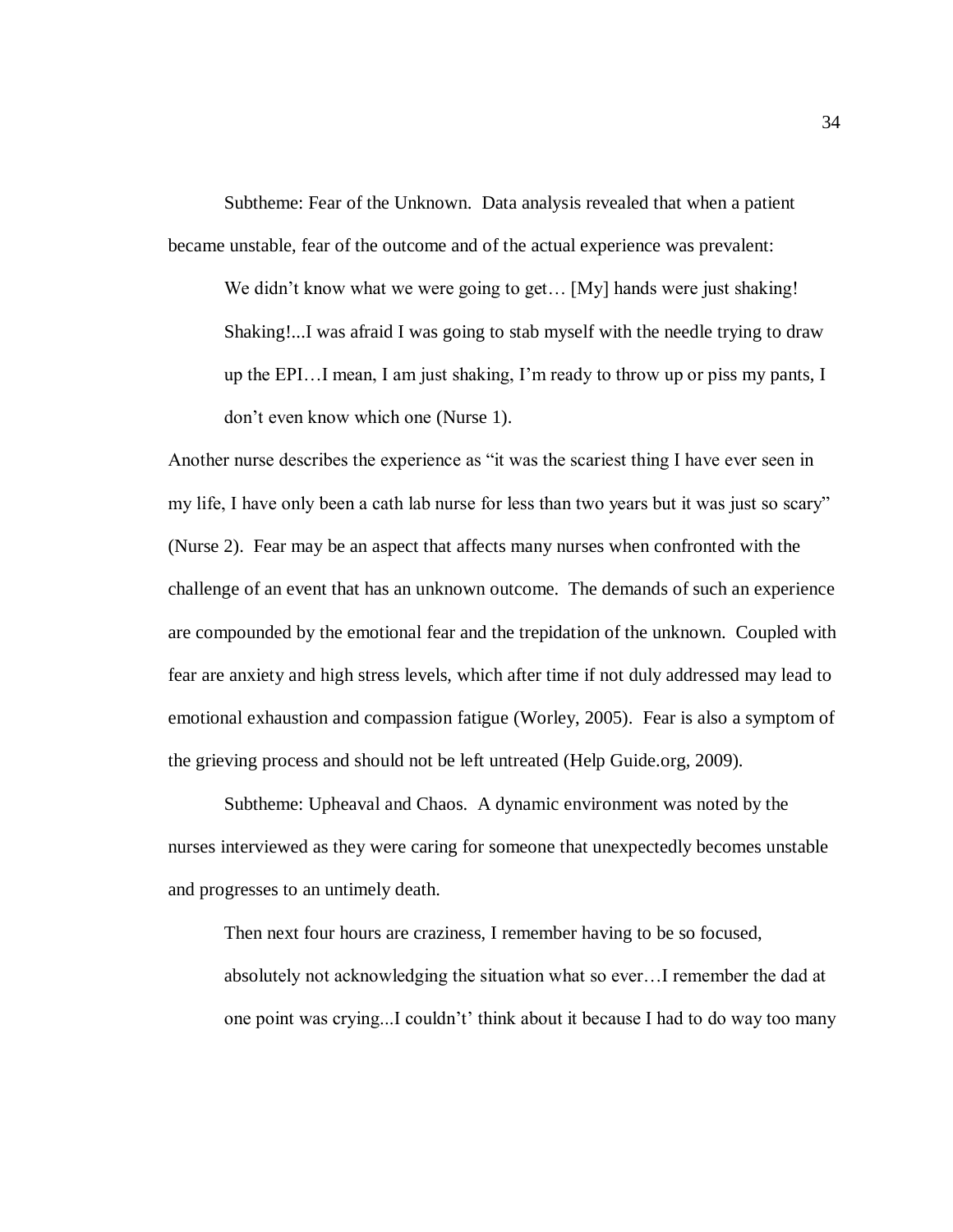tasks and thinking about this…and the fact that his family is falling apart is not going to help me get anything done (Nurse 1).

A chaotic environment is often the result of an unstable situation and patient. A nurse that becomes the center of that chaotic environment recalls her perception of the experience:

The code was called, and there's all these people in there, doing CPR, doing the airway, I was giving drugs, we got him onto the cart and I came with to do the drugs on the way down…somebody was straddling him, doing CPR, somebody was bagging, somebody else was doing something and the surgeon came with us and then we went flying out into the hall way and there was this transport guy out there and it was just…you know…to see that coming down the hallway (Nurse 2).

Secondary traumatic stress reaction, also known as compassion fatigue, is a potential outcome for nurses whose job and desire is to physically assist and help a patient that is coding (Abendroth & Flannery, 2006). Nurses invest much emotional energy into such an event as well as experiencing empathy for the patient and family. A study conducted on the chaplains who responded to the victims and survivors of the attacks on the World Trade Center's found that there were high levels of compassion fatigue. The authors speculated that these results could be applicable to the hospital setting, but further research is warranted (Flannelly et al., 2005).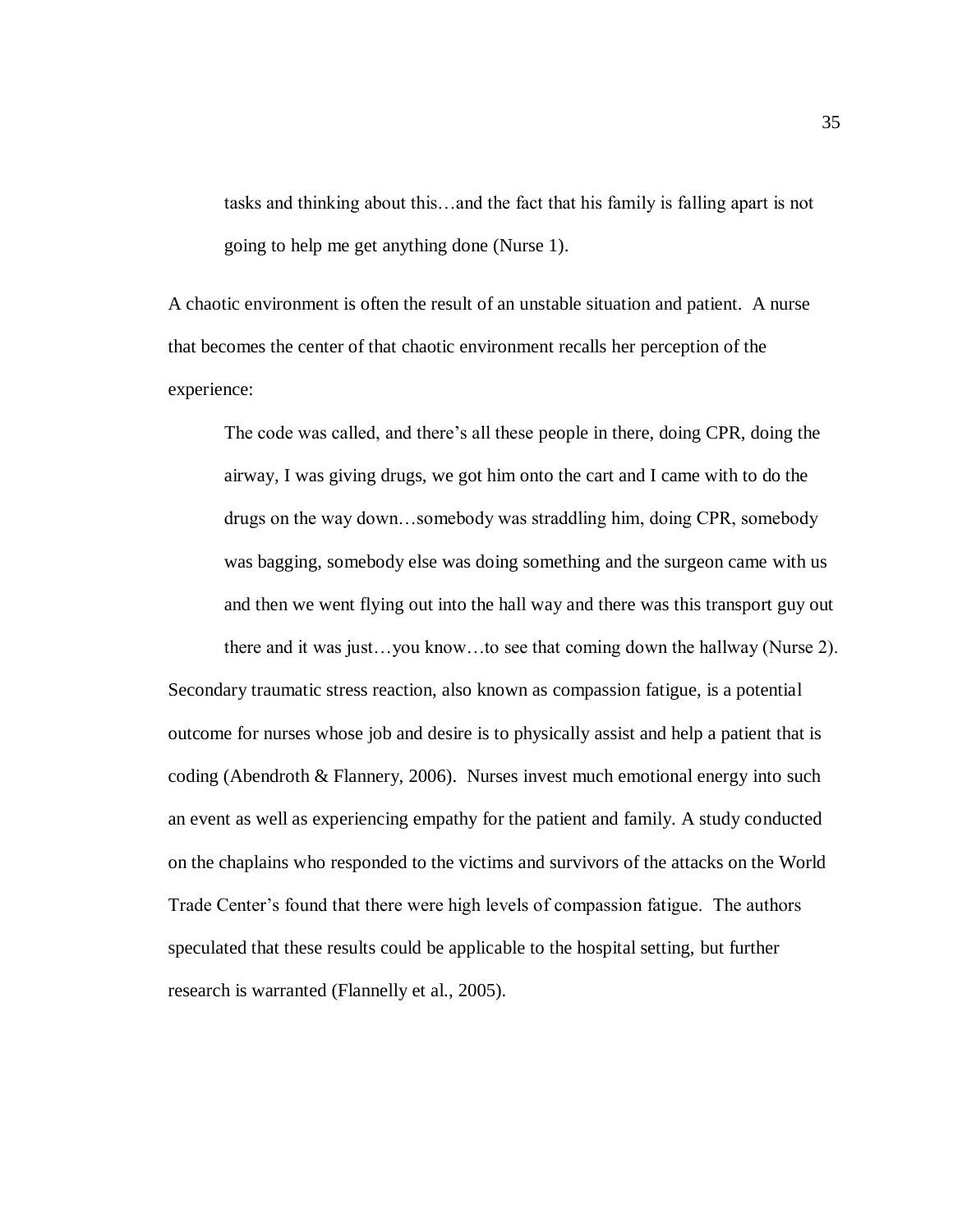Subtheme: Swift Change. Another theme associated with the overarching theme of trying to understand the event is the rapidity of the event itself, how quickly things happen. According to those nurses interviewed, it appeared that there was not enough time to understand what exactly was happening, only enough time to react and use skills to intervene. Two nurses describe their experience:

Everything happened really fast, I don"t even remember a lot of it…so unprepared for that...I have been in a couple of other codes and had patients die…this was just so quick, I remember I was drawing up the heparin and I was just shaking, I don"t know why, but I just knew…gotta be quick here and go (Nurse 2). From the time [the doctor] asked me what his blood pressure was to when I saw, said he wasn"t breathing, was less than a minute. Less than a minute! I looked over at my EKG, I still had some paced rhythm but he wasn"t breathing…so started bagging him and I said were going to need someone to do compressions…I still remember saying that..We tore everything off…I think we called a code right away...I mean this guy was talking to me! You know? It's scary how fast that changed (Nurse 3).

An experience that quickly becomes unstable is very unsettling to a nurse. Nurses remarked in amazement about how their patient was talking one moment and then next, that patient is not breathing. Nurses rapidly become a part of a crisis situation, without the time to reflect, only to deal with the situation and to react (Gunther & Thomas, 2006).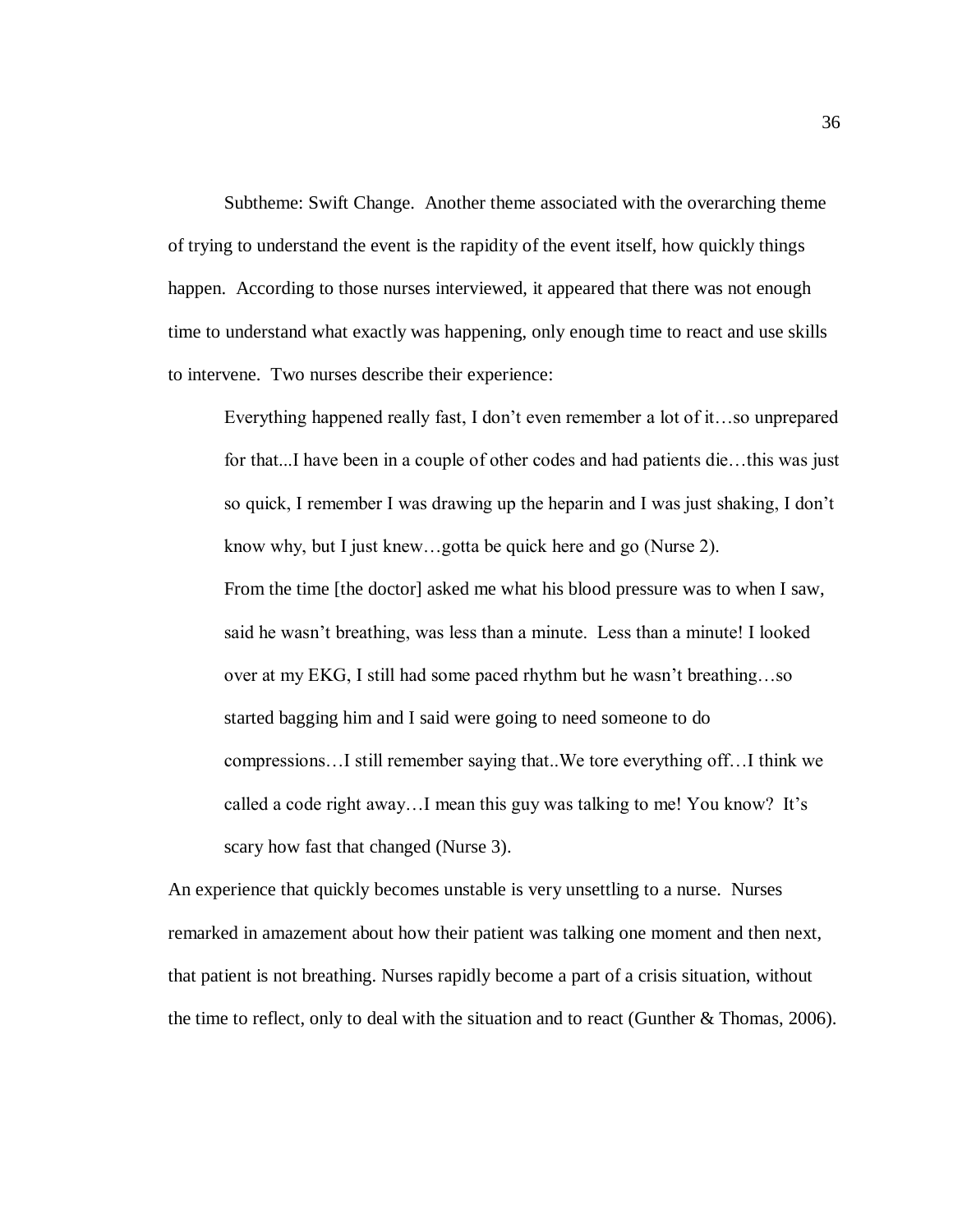To some nurses, this swift change is incomprehensible, outside of the lines of definition and understanding.

Subtheme: Trauma. An element that was also experienced by nurses was the visual perception of the environment:

There was literally garbage everywhere and blood, you know, smeared on things…I mean not a horror movie scene but just because we were…doing a lot of work, real quick, thank god one of the other nurses cleaned it up for me and I finished my charting (Nurse 1).

It was kind of gruesome because we had blood coming out of the ET tube and at one point it was really foamy, he was in pulmonary edema…It was coming out foamy and it was spraying everybody, this is why family should not watch codes (Nurse 3).

The perceived experience of the trauma of the event is one that is not a routine part of their work. To have the visual of blood everywhere, blood spatter, foaming pulmonary fluid is a provocative factor that may lead to higher levels of psychological distress. A study conducted by Abendroth and Flannery (2006) suggests that the lack of support after a patient's traumatic death will impact the nurse caring for that patient and increase their risk for compassion fatigue.

## *Theme Two: Guilt versus Hope*

A predominant element that emerged from the data analysis was guilt. The nurses voiced concerns regarding their ability to recognize that something was wrong with their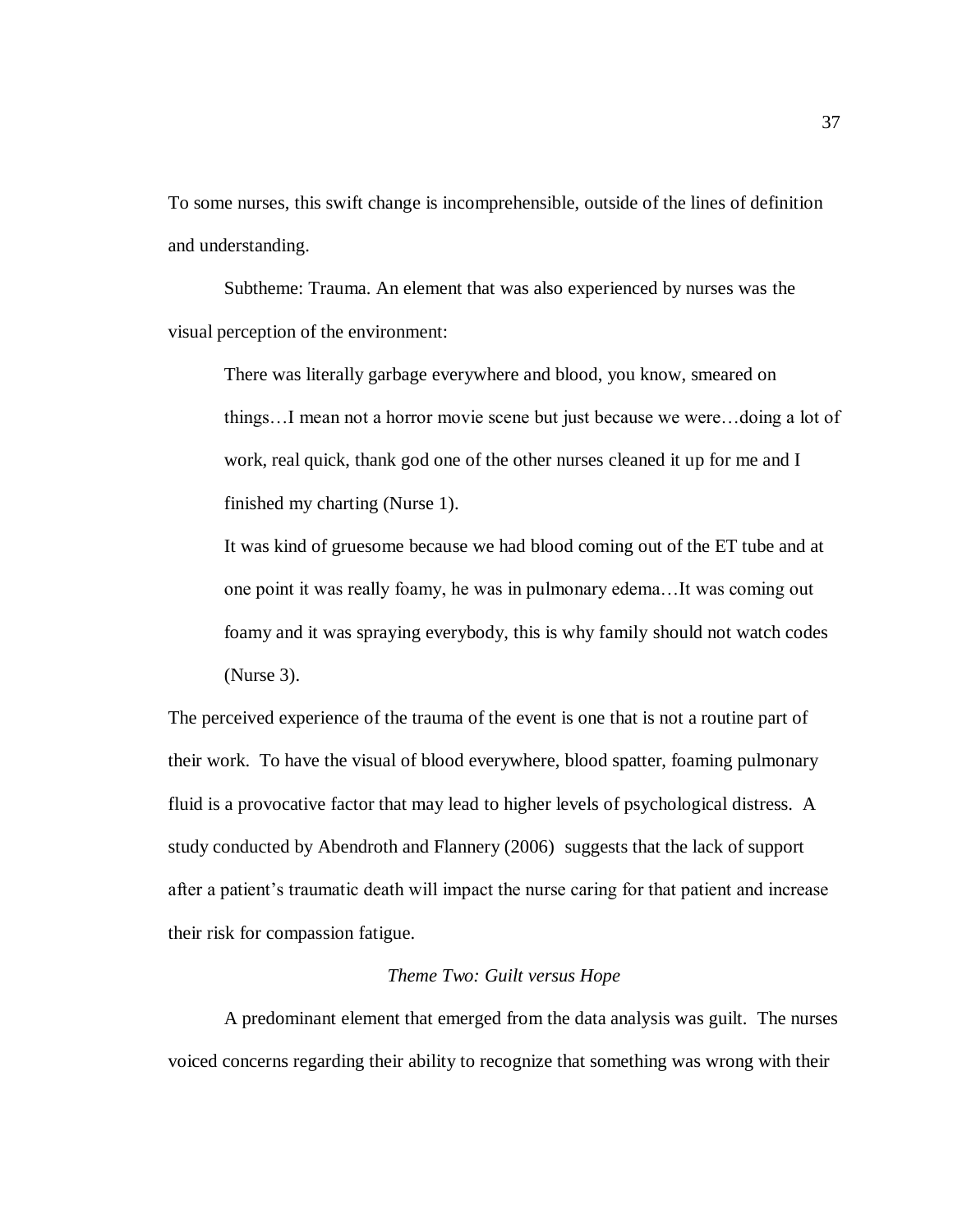patient, or was there something that they had missed? The nurses that were interviewed also had a strong desire for optimal outcomes. When optimal outcome was not achieved, many if not most, looked for clarification and absolution. Guilt and self blame are symptoms of grief and is a natural course of the process (Help Guide.org, 2009). Nurses may not understand or know that they are grieving over the sudden loss of a patient, yet when they postulate about the care that the patient received, whether or not the course of care was appropriate or if anything could have been done differently, may affect the nurse in the future.

Subtheme: Anticipating the Future. Several nurses commented on how they felt regarding not being able to foresee the event prior to it occurring. "The patient told his family that this was goodbye" (Nurse 2). Another nurse expressed:

The patient had [told another nurse]… said I am going up for a pacemaker and I guess this is good bye and [his brothers] said no this isn"t good bye, he goes, I think it might be, I just have a feeling I am not going to make it out of this hospital and he said I am ok with that that. The fact that he [the patient] had this premonition didn"t necessarily make me feel better, because obviously, we didn"t want that outcome for him. We wanted him to do well. Finding that out afterwards, would I have done anything different? Would I have sedated really light? I don"t know and even if I had sedated light, would it have truly made a difference? (Nurse 3).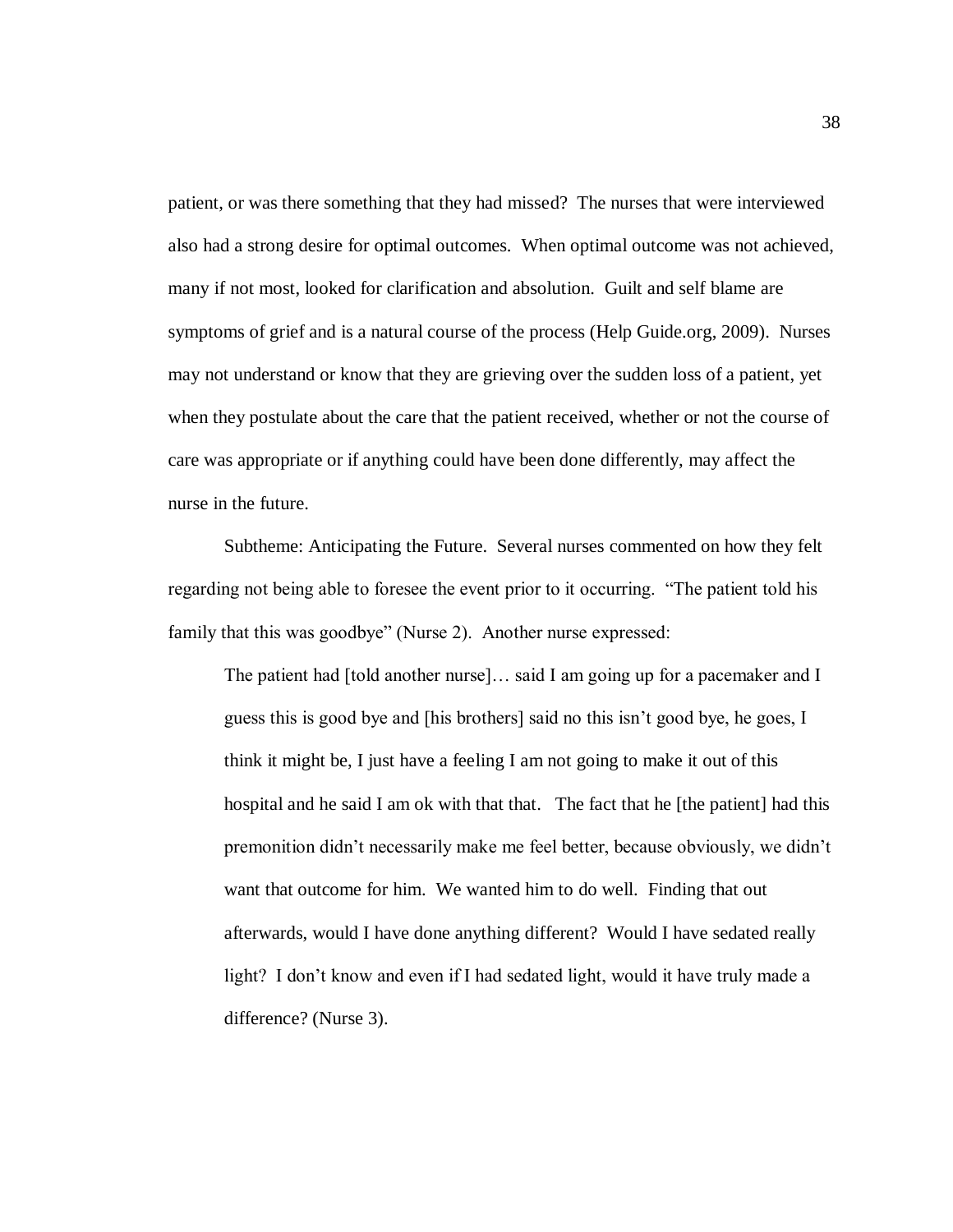Nurses carry a sense of responsibility for their patients and often experience a "gut feeling" regarding the overall well being of a patient. When a patient experiences a bad outcome, nurses may feel that they should have anticipated that event whether it was listening to the patient when they state that this is "good bye" or pick up on clinical clues.

Subtheme: Optimism. Nurses vest emotional energy into the care of their patients. Not only do they provide quality care that is skilled, they also provide emotional comfort and ensure that the patient feels safe. One nurse describes her investment in a patient's well being by this description:

At that point, I had strong hope that he was going to make it because we got him down there so quickly and I really wanted him to make it because this was so unexpected, I was praying for him…it was a couple hours later and we heard that they were waiting to get him off the pump, to see if his heart would regain its electricity, but it wasn"t pumping…so then they just let him go (Nurse 2).

Emotional energy that connects a patient to a nurse is a strong bond. Once that bond is weakened, a nurse may fall back on her values, to pray and hope. Values and beliefs are instrumental in the coping process to successfully adapt to a stressful situation (McEwen & Wills, 2007). Religious beliefs may also help the nurse to cope as stated by the nurse above by decreasing their perception of distress that is experienced over the death of a patient. Yang and Mcilfatrick (2001) suggest that religious beliefs help alleviate anxiety, depression and distress over the death of a patient. Religious support is a component of counseling that could be provided to the nurse should there be an opportunity.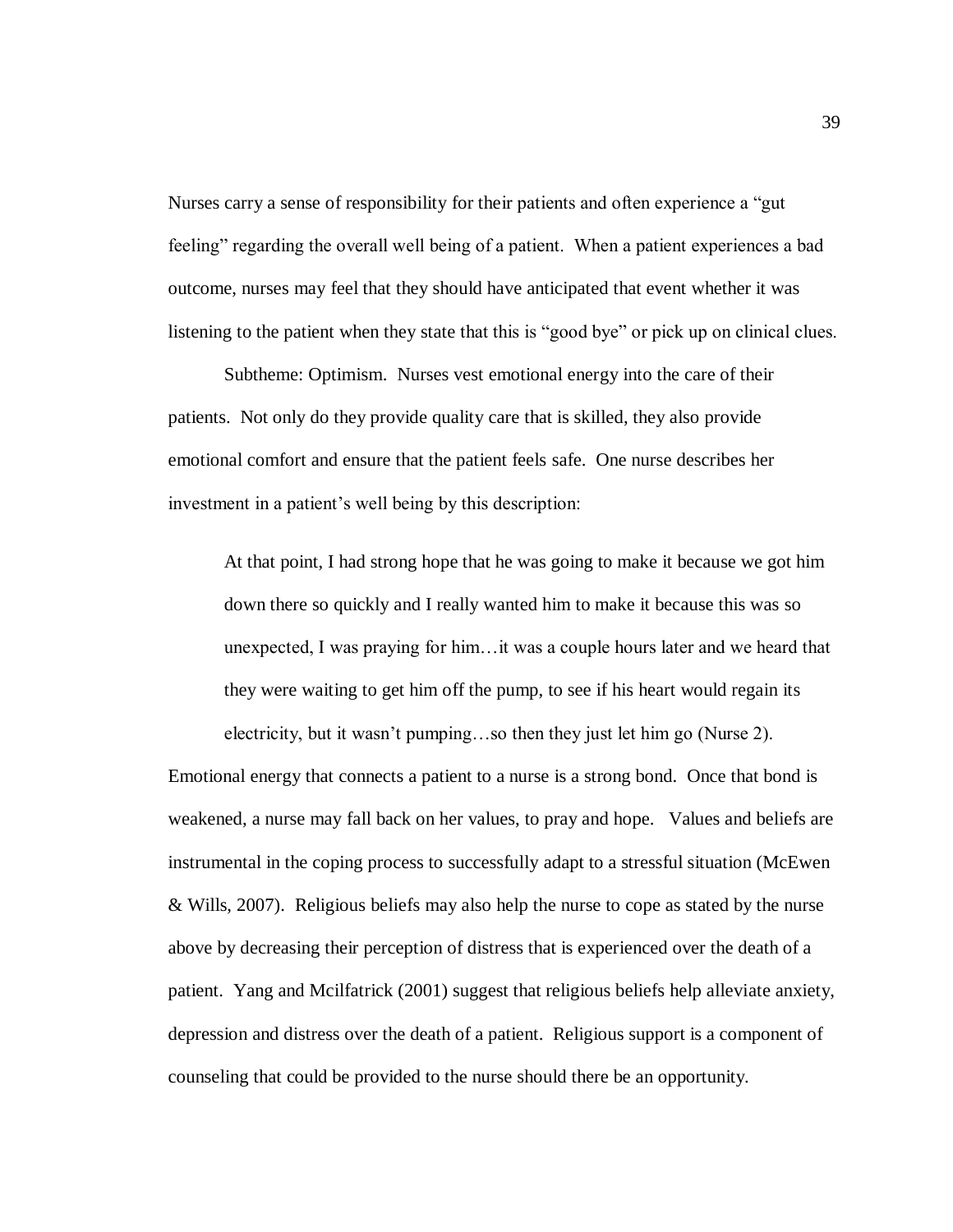Subtheme: Self Blame. Many nurses reflect on the care that their patient received and most will wonder if there was some part of that care that was not good enough. Nurses experience guilt when confronted with the unexpected death of a patient.

What did I miss? I think that was the biggest thing, was I supposed to notice something, and was there a step that I missed that…I could have caught sooner…or not caught it sooner but…I don"t know. Then you think, did I respond appropriately? Did I call the code soon enough? Did I …get her hooked up, did I do chest compressions? Did I feel for the ABC"s of CPR? (Nurse 4).

Whether a patient death is expected or unexpected, nurses most often replay the events leading up that death. A nurse may question their own care that was given to patient and wonder if there was anything that could have been done differently. Despite every effort made available to the patient in their time of need, nurses feel responsible on some levels.

## *Theme Three: Reaching Out*

The unexpected death of a patient is a difficult time for everyone involved, including the surviving family members, staff, physicians and nurses. Nurses experience grief, feelings of being alone and express the desire to have help in dealing with the emotional distress that is evident with having such an experience.

Subtheme: Help me. Several of the nurses interviewed had elements of their lived experience of wishing that they had help in dealing with the experience after the unexpected death of their patient.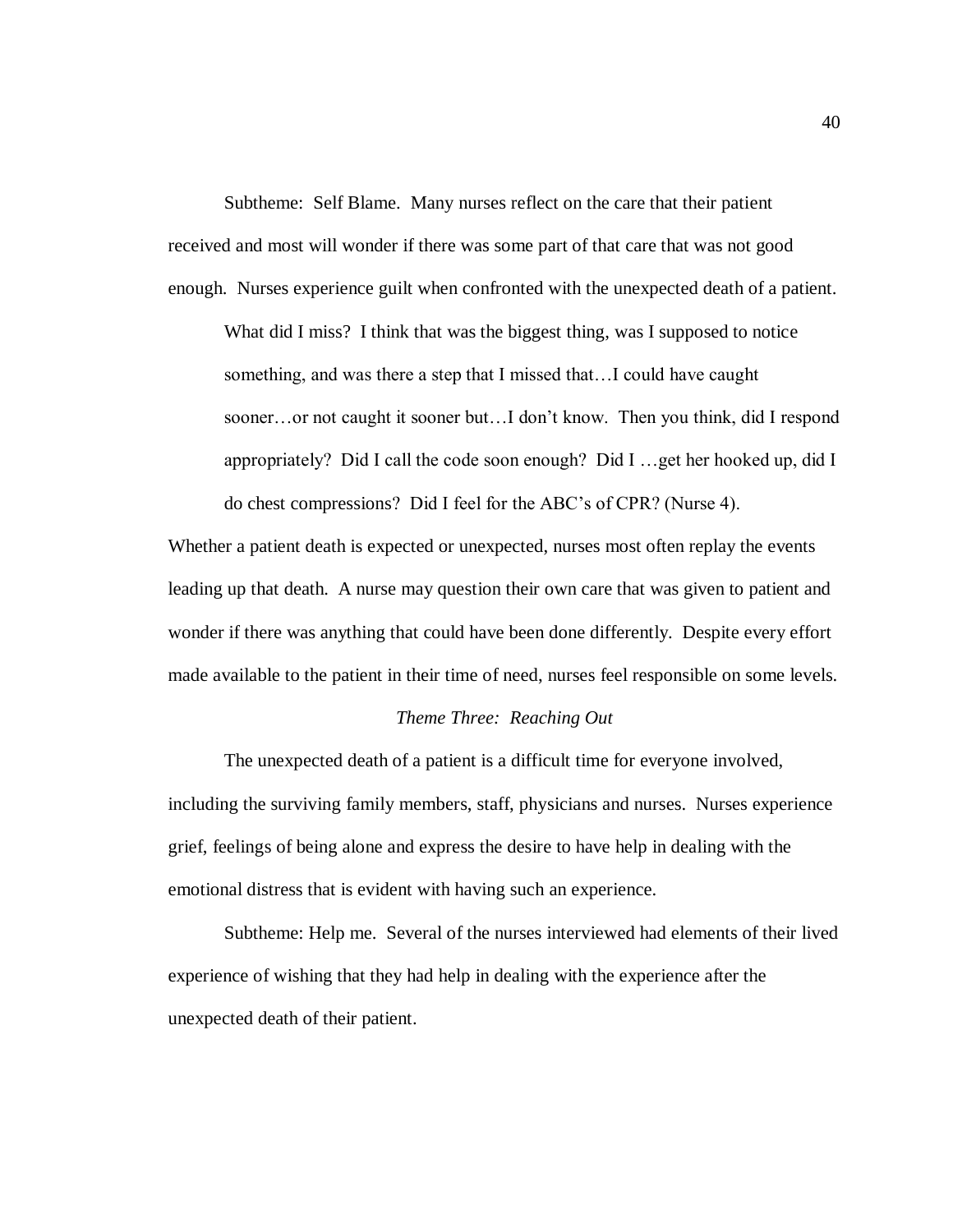I called about a debriefing and there weren't going to... well they maybe were going to have one and they were maybe going to call me back. I did call another nurse, we talked for a while and felt like we talked our way through it. It kind of sucked there wasn't a debriefing... it was two years ago, harder to remember how everything all went down, but it was so obviously not ok with everything that had happened. I ran off, called in sick, did some erratic behavior. I talked to another nurse who had been there as well, I had mentioned it to her and she said that for months she had struggled with it too and I couldn"t believe that I did not want to talk about it, I wasn't the only one struggling and it was a revelation to me, I had no idea that other people were feeling the same way (Nurse 1).

One nurse describes her perception of her lived experience after the death of her patient; "where did everybody go? I mean everybody"s gone! There were a couple people in there but I remember feeling very empty, everybody just left, what do I do?" (Nurse 3).

I think it was just probably a fleeting question, are you ok? But after that, it was nothing more of you know, how are you doing? Are you going to be ok for the rest of the shift? Do you need to go home? It was nothing like that. More so like are you ok? Then a couple of hours later you are going to this floor. So then it was work the rest of your eight hours and then go home (Nurse 4).

Throughout the interview process, one element seemed to dominant above all and that was the ability for the nurses to tell their story, especially to someone who was willing to listen. Nurses wanted to be heard and to have others understand what it was like to have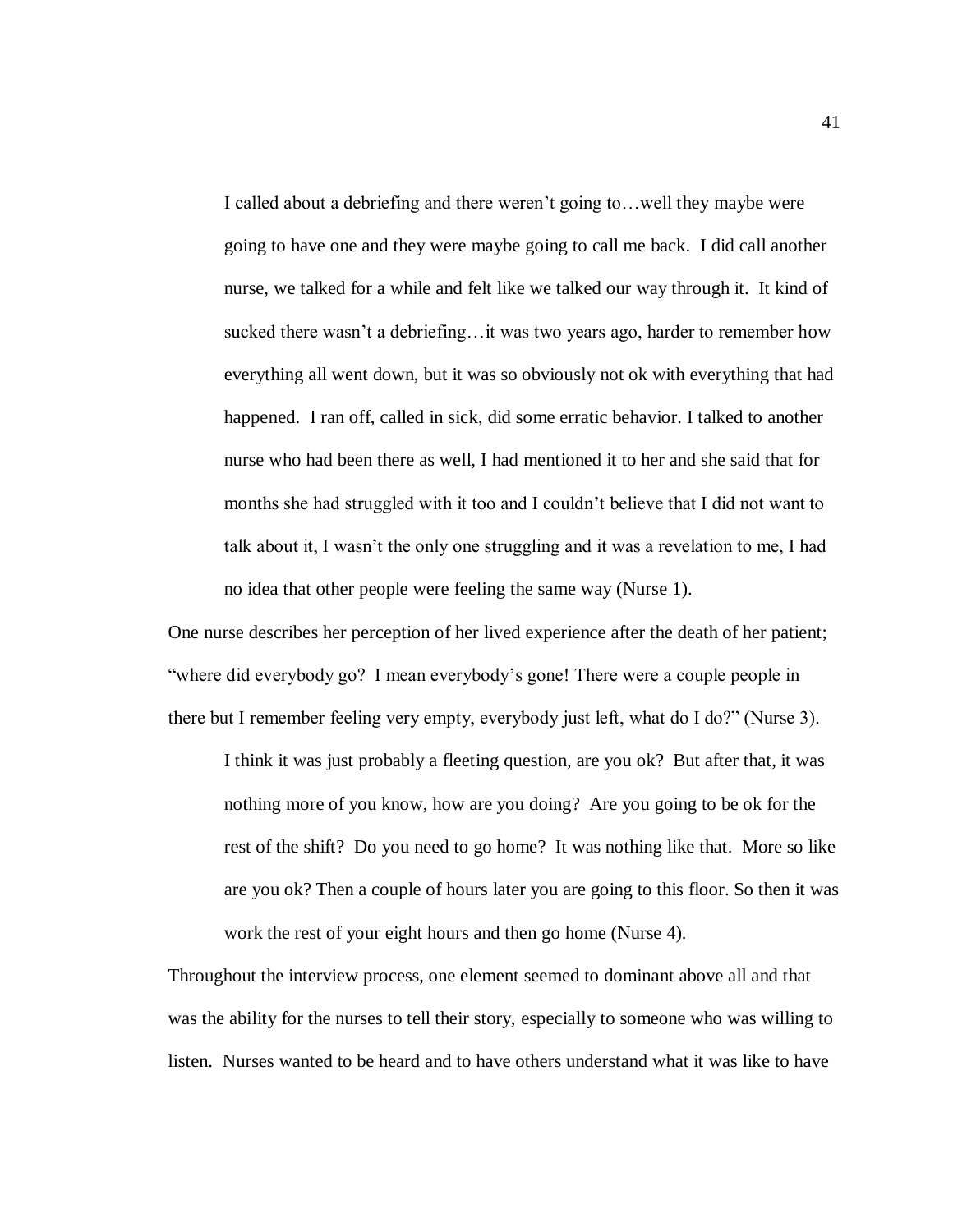gone through such an experience. Debriefing was mentioned by one nurse specifically and the research indicates that this would be a useful tool in helping nurses cope with the sudden loss of a patient. Abendroth and Flannery (2006) indicate that not being able to debrief affects the nurse"s ability to use inherent coping mechanisms. Without having the ability to adequately cope, unsuccessful adaption occurs and may lead to nurses experiencing unresolved grief, anxiety and moral distress.

Subtheme: Aloneness. Another essence that emerged strongly from the data analysis was the feeling of being alone, that the nurses were left to deal with their emotional energy and stress alone.

[I] just felt an overall sense of…I guess abandonment, thanks a lot to the hospital, you know? Thank you, you punched in, you punched out, you go home and deal with it. I felt like I had been maybe just letting this bother me to much, like I really needed to be a professional and just get over it (Nurse 1).

I came back upstairs and it was like right back to work and it was like nothing had happened. All these people were going about getting ready for the next cases... was like "Was anybody else in that room with me?" [Another nurse] and I were like, ok, let's recap this and what just happened and then I had to go scrub another case or something, which was fine (Nurse 2).

Another nurse who had to float to another floor after her experience relays; "As a float nurse it was more difficult, because you got to a different floor and you work with different people, they have no idea what you were just through, unless you tell them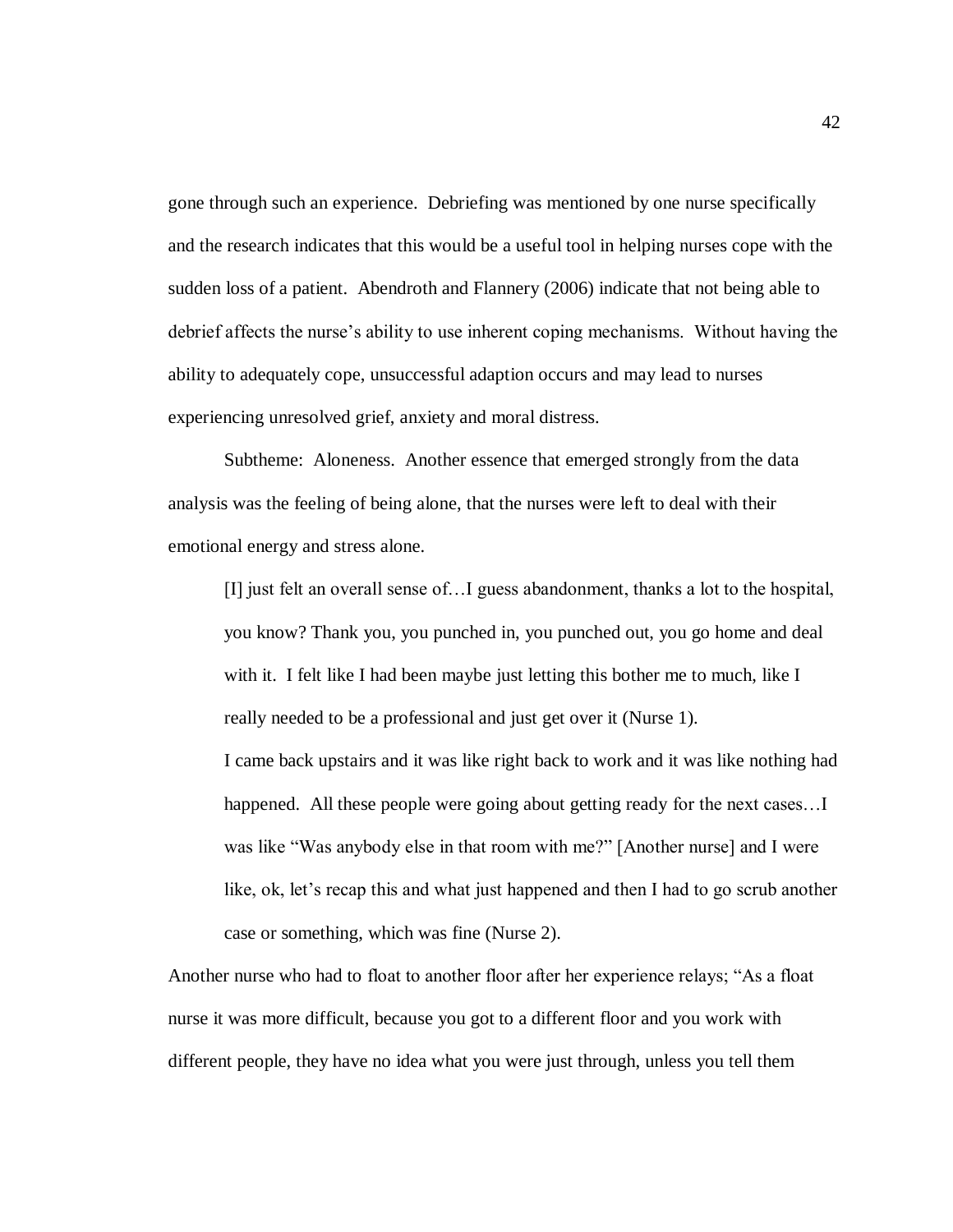(Nurse 4). When a code is called, an insurmountable surge of help is available. Once the patient expires, the people that were there helping, disappear. Despite having many people working alongside during a code, the nurse is often left alone afterwards, feeling isolated and alone. This isolation was evident through all of the nurses interviewed.

Subtheme: Grief. This final element focuses on how a nurse perceives the loss of their patient and the feelings attached to that experience. One nurse makes a simple statement; "I was off for a few days so I just you know, got over it" (Nurse 1). Another nurse recalls the emotional ties that had been established with the patient:

I was in shock! It was like some family member that…he certainly wasn"t young...I went home at the end of the day and it's that same feeling after, well it was a code, I mean it's that same feeling when you go home no matter where the code or what department…you go home, you are in a low after all that adrenaline being gone and I just sat there and I felt like a bump on a log, I didn't know what to do. My best friend called me and we were talking and she was like what"s the matter? I just started crying...I don't know if it made it better or worse to have the weekend off…(Nurse 3).

One nurse describes her perception of an unexpected patient death for whom she cared for; "You still wonder, if you could have, could have done something to give the husband a little bit more time, let him have that time while she was alive to say goodbye instead of while she was dead" (Nurse 4). Grieving is a natural process in healing the internal loss that anyone may suffer. An exception to this is within the healthcare environment. The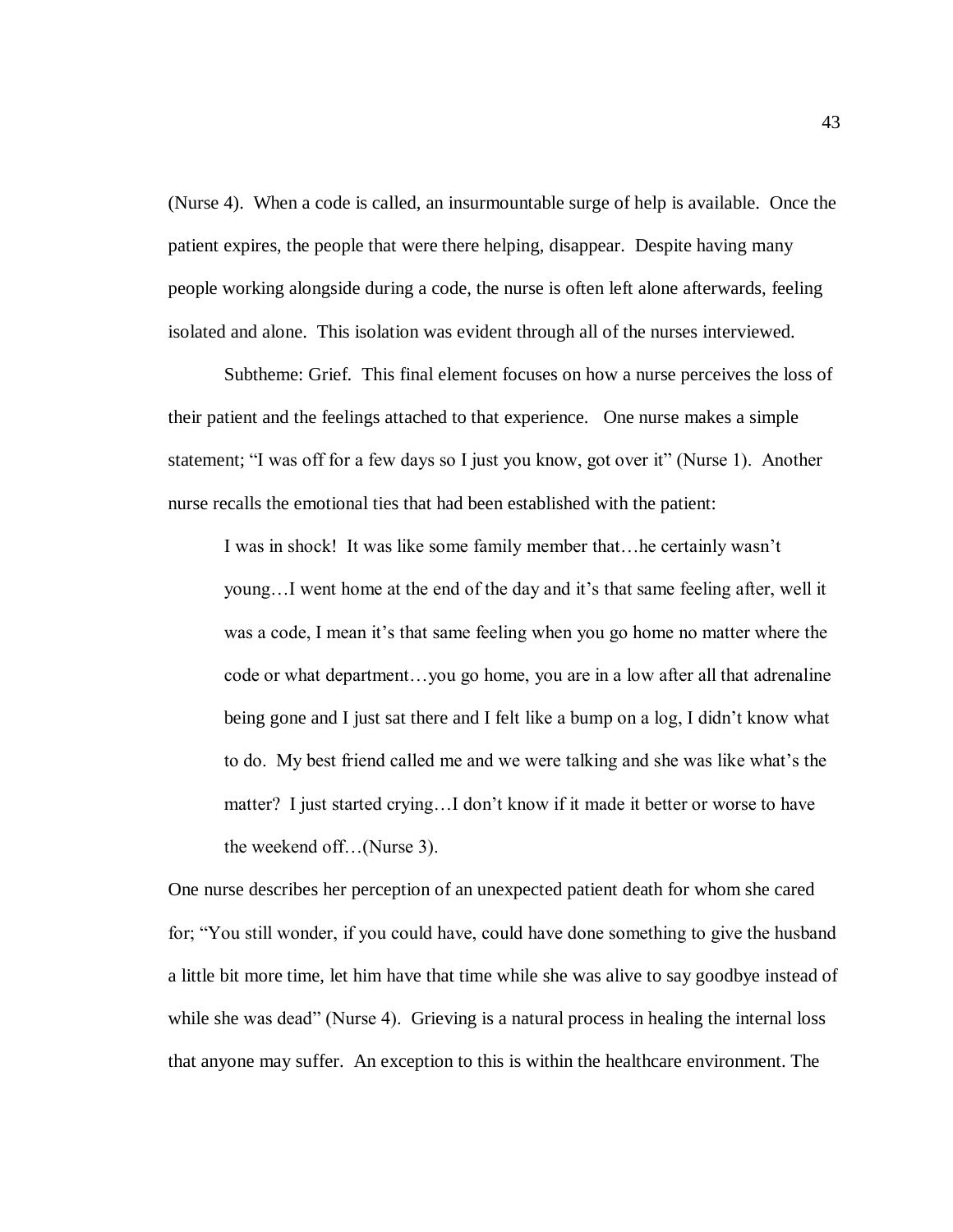loss of a patient is considered part of the nurse's job and with that many nurses feel that it is inappropriate to openly grieve or mourn the loss of their patient. This concept is termed disenfranchised grief and was used by Doka to describe a patient loss that cannot be openly recognized because the bond that had developed between a nurse and patient is not recognized as one to be mourned over (cited in Brosche, 2007). After the dramatic and sudden loss of a patient and nurse is usually expected to continue on and either take the next patient up for admission or be the nurse on the next procedure. Suppressing feelings over the loss of a patient over time may accumulate to feelings of emotional and psychological distress and could lead to compassion fatigue and moral distress.

#### Summary

Data analysis revealed key elements that are consistent with grief and loss as well as the many components entailed in understanding the experience of suffering the sudden and unexpected loss of a patient. Themes that were evident strongly support key aspects of emotional loss and distress. If left untreated these may eventually lead to compassion fatigue, burn out, anxiety, depression, secondary trauma, post traumatic stress disorder and moral distress. Although few studies focus directly on the relationship that is established between a patient and a nurse and the effects of an unexpected death may have on that nurse, the few studies that are reported indicate consistent themes that emerge from personal experience as told by these nurses. Studies that appear consistent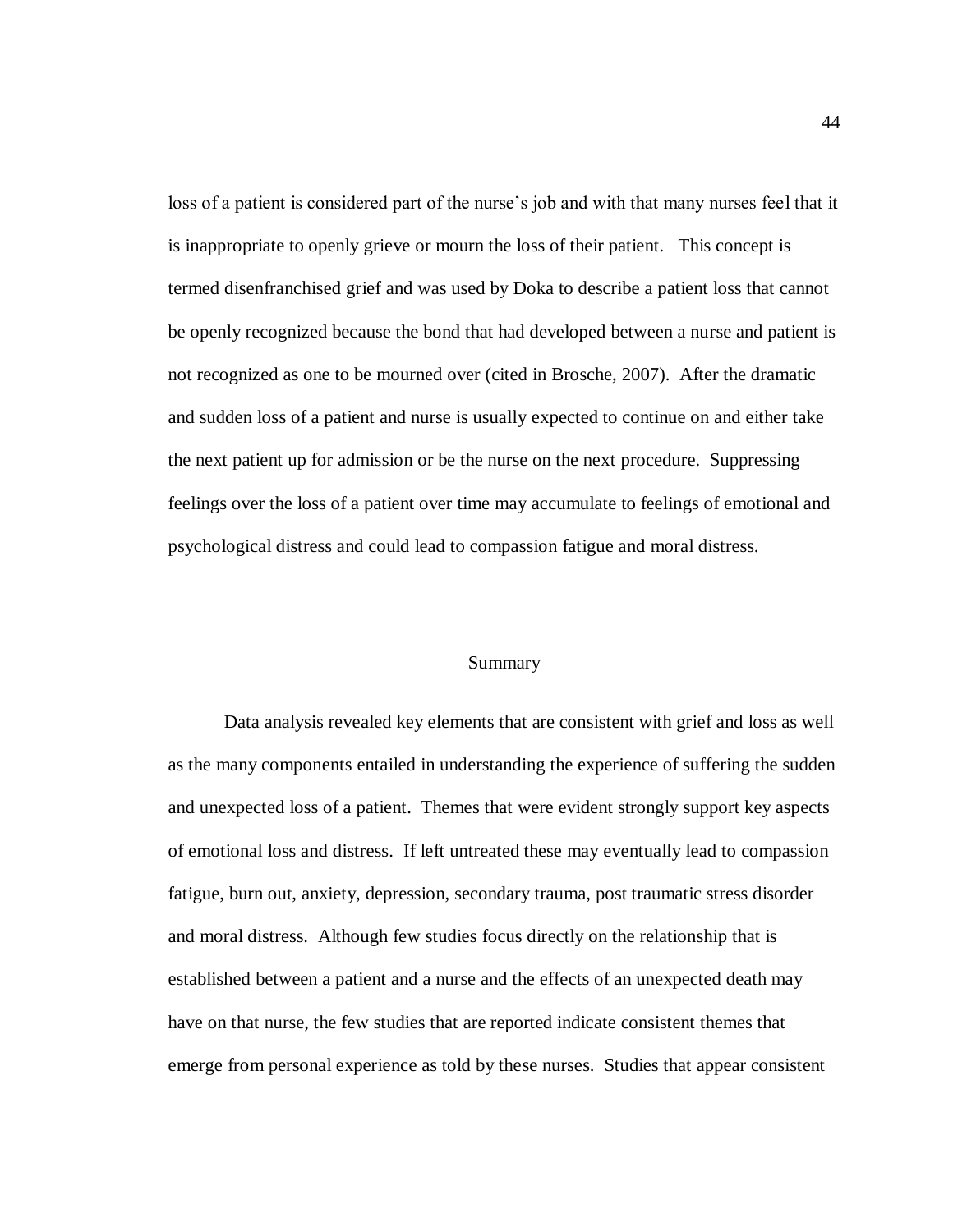with this study are Nathanial (2006), Gunther and Thomas (2006) and Yang and Mcilfatrick (2001).

There are many frontlines in healthcare, but the nurse is on the frontline specific to patient care. Many nurses develop relationships and bond with patients and their families. A relationship is established even if for a few moments with a simple smile and kind eyes and a warm handshake. The nurse-patient relationship is often denied the socially accepted mourning process that takes place within society. Nurses must be allowed to grieve and to have access to tools necessary for coping and successful adaptation, such as debriefing or counseling.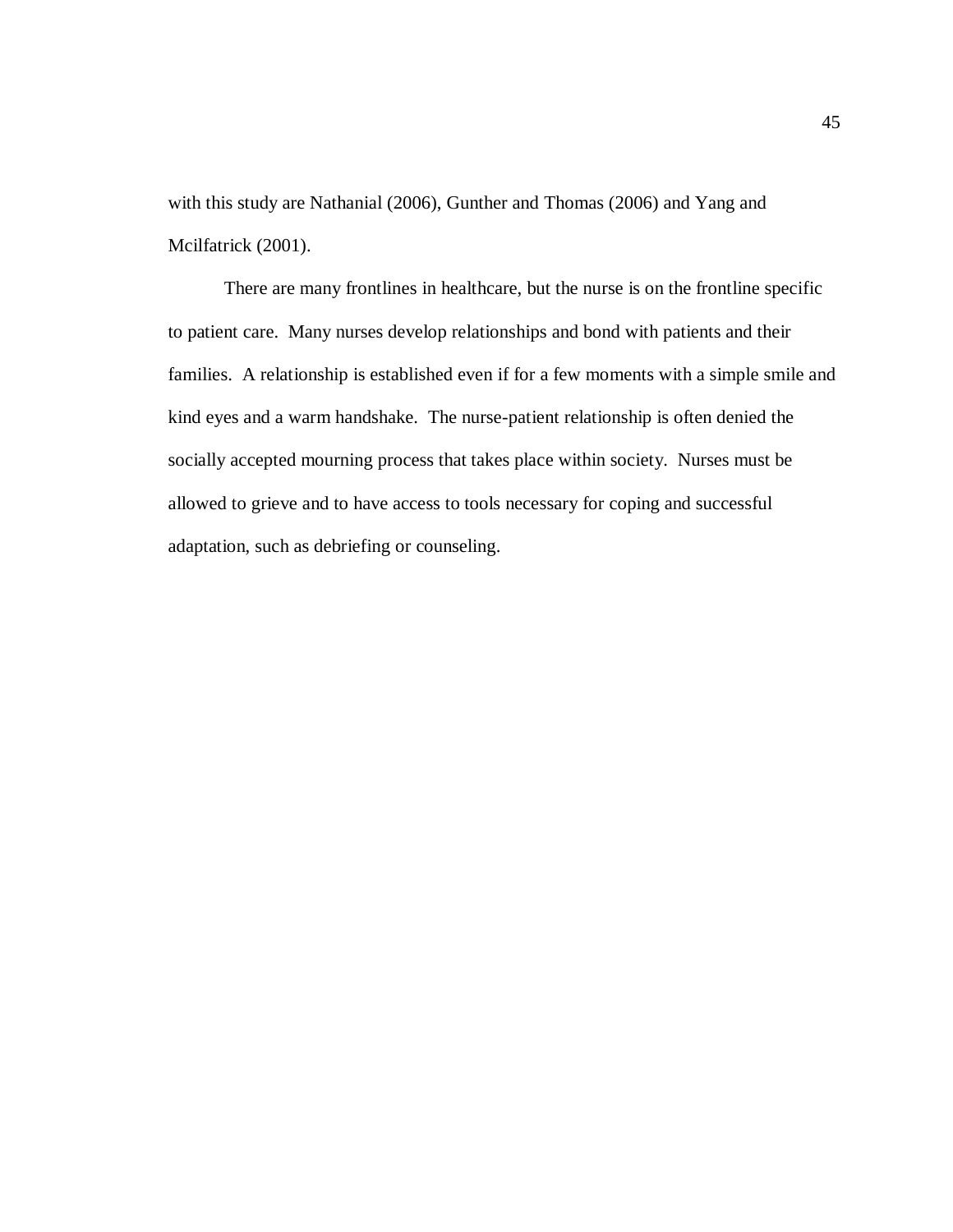## CHAPTER V

## DISCUSSION

#### **Introduction**

A descriptive phenomenological study was conducted in order to understand the lived experience of nurses who encounter the unexpected death of a patient. The themes that emerged were clearly evident and were consistent with other similar studies that focused on death, dying and the nurse. Few if any studies were completely devoted to the sudden, dramatic and unexpected patient loss and the effect that had on the nurse. The nurse"s ultimate responsibility is the care of the patient and to be their advocate and liaison and often times incorporates many disciplines while at the bedside. The nurse becomes an interpreter for the physician who may step in for a few short minutes and leave the patient and family with many unanswered questions. Dr. Francis W. Peabody, a physician who practiced in the 1920"s was once quoted as saying, "…the secret of the care of the patient is caring for the patient" (Drazen, 2003, p. 1110). That is a simple quote that is the foundation of nursing practice today and that caring for the patient in more ways than one.

## Summary of Study and Findings

The study undertaken was to understand the lived experience of nurses who encounter the unexpected death of a patient. This was a qualitative study using a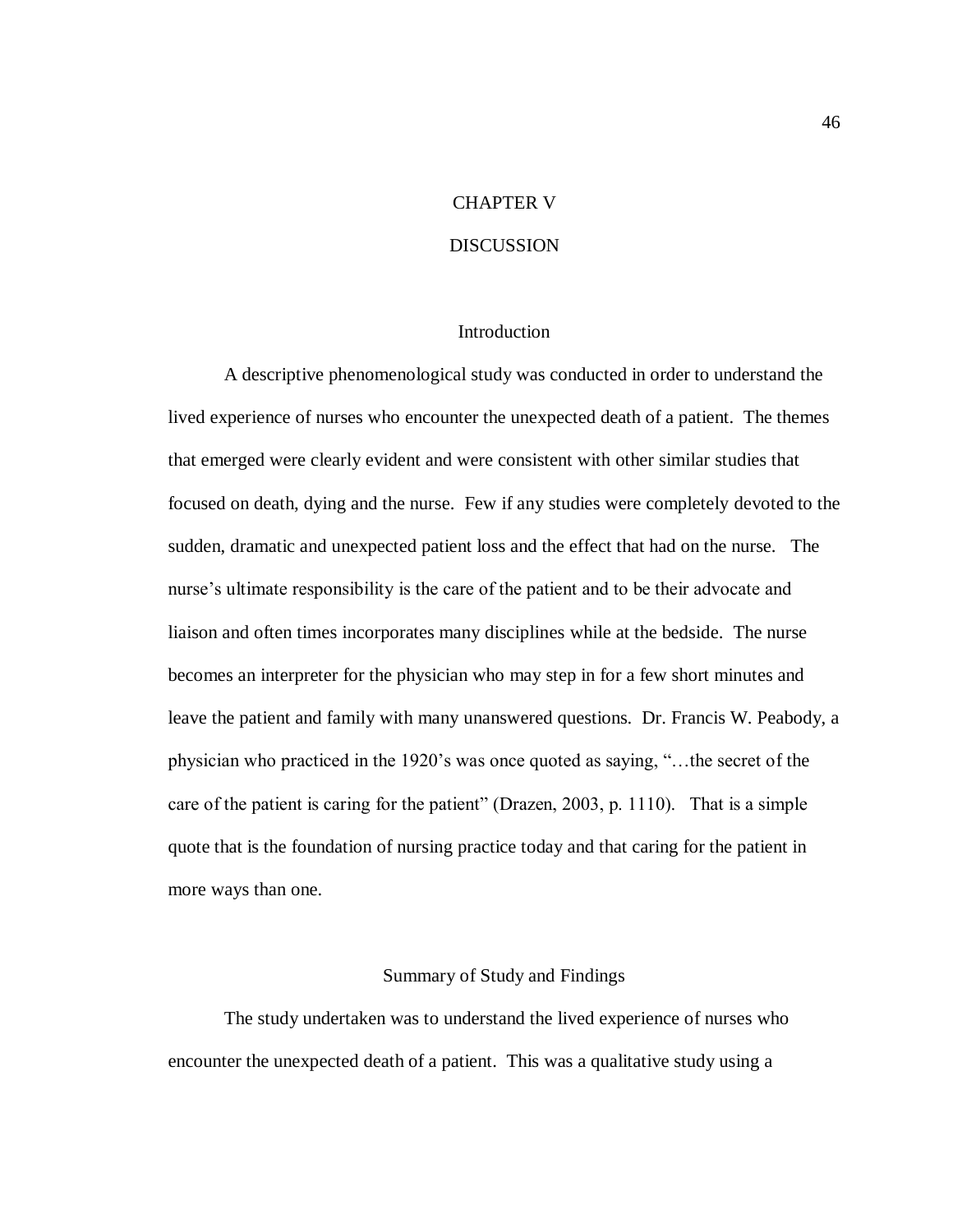descriptive phenomenological approach. A purposive sample of four registered nurses who worked in a hospital setting were recruited and interviewed face to face. The interviews were taped and transcribed verbatim. Themes that emerged through data analysis consisted of an overarching theme of dynamic changes: the continuum of stable to unstable. The three main themes that emerged were; understanding the event, guilt versus hope and reaching out. Subthemes were grouped according to relevance under the three main themes. The ten main subthemes were; fears of the unknown, upheaval and chaos, swift change, trauma, anticipating the future, optimism, self blame, help me, aloneness and grief. Many of the key elements were consistent with symptoms of grief as well as precursor to compassion fatigue, such as anxiety and high levels of stress. Compounding these effects was the fact that none of the participants interviewed either received counseling or some form of debriefing. Of the participants interviewed 50% do not remain in the same area where they experienced the sudden loss of a patient that was clearly not expected. During the interview process it is noteworthy that many nurses spent a major portion of the interview explaining the details of the events leading to the death of the patient for whom they were caring. They wished to tell their story and to be heard along with being validated regarding the stress and trauma associated with experiencing the event. The results indicate that the sudden and unexpected loss of a patient may have deleterious effects on nurses when left untreated.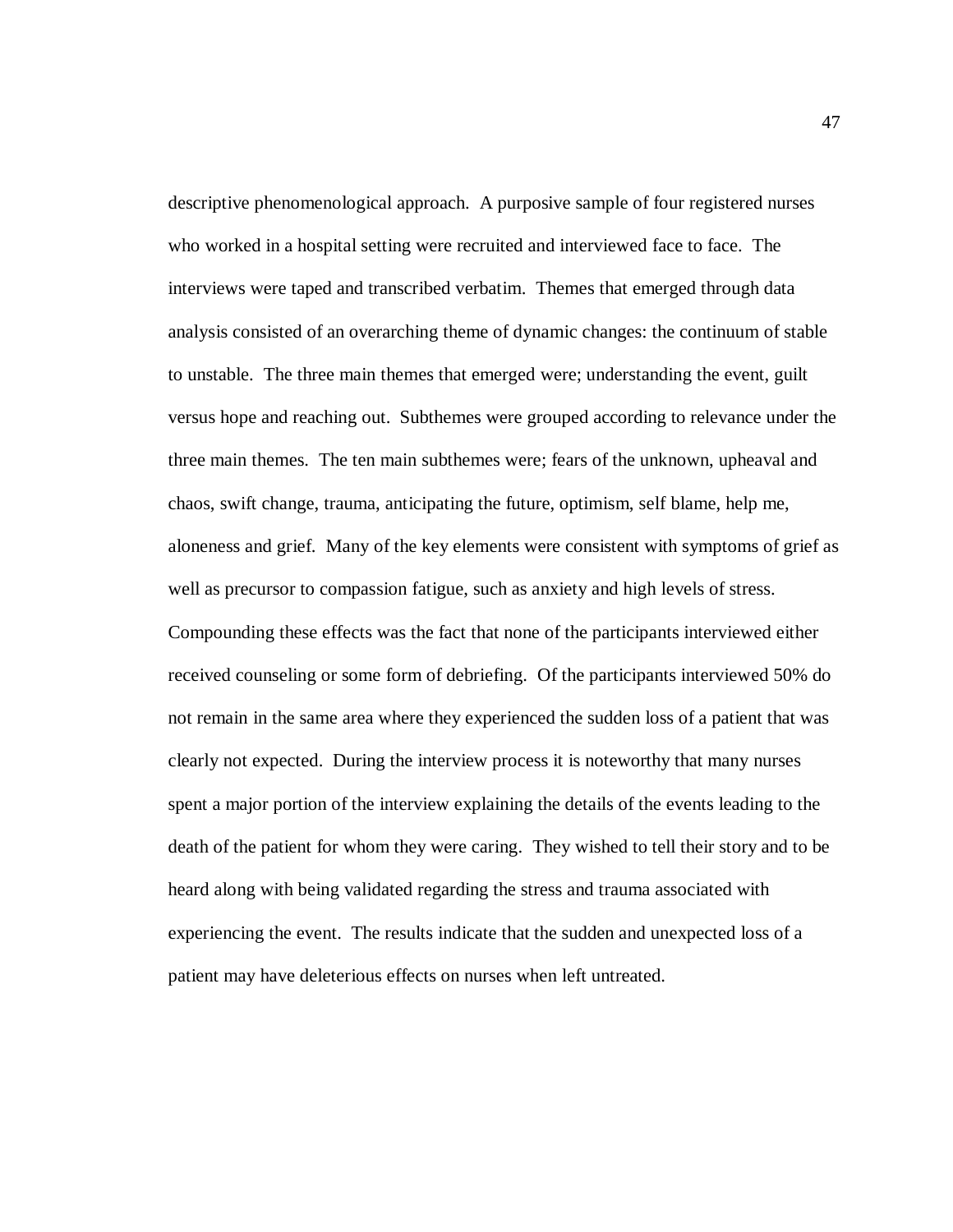**Conclusions** 

Nurses have a strong desire to provide the best care possible to patients when their status quickly becomes unstable. Events transpire quickly and the nurse is left with many questions, concerns and a high level of anxiety and stress. The theoretical framework for this study included Lazarus" theory of stress, coping and adaptation as well as Spiegelberg"s philosophy as phenomenology as a tool, not only as a design, but a tool to describe and support the theoretical framework. The nurses in this study began their experience by caring for a patient. When the patient suddenly became unstable, the situation became immediately stressful and was compounded by demands and emotional distress. The nurse was affected by how the stressful stimuli were perceived and those factors that supported this; the person-environment relationship and the three cognitive processes of appraisal. The single most evident factor in the person-environment factor was social support and this may have been associated with providing emotional support after the death of the patient. It was important to consider taking the nurse aside, allowing time for reprocessing through verbal communication or counseling. It was clearly evident that nurses were affected and that the experience may have been a harmful event that left untreated could have caused job dissatisfaction, depression, compassion fatigue, burnout and a traumatic stress reaction.

Nurses are clearly valuable and instrumental in the care of the patient and are the cornerstone in today"s healthcare. With today"s nursing shortage, many nurses leave their jobs because they feel that they are not supported by the organization and do not feel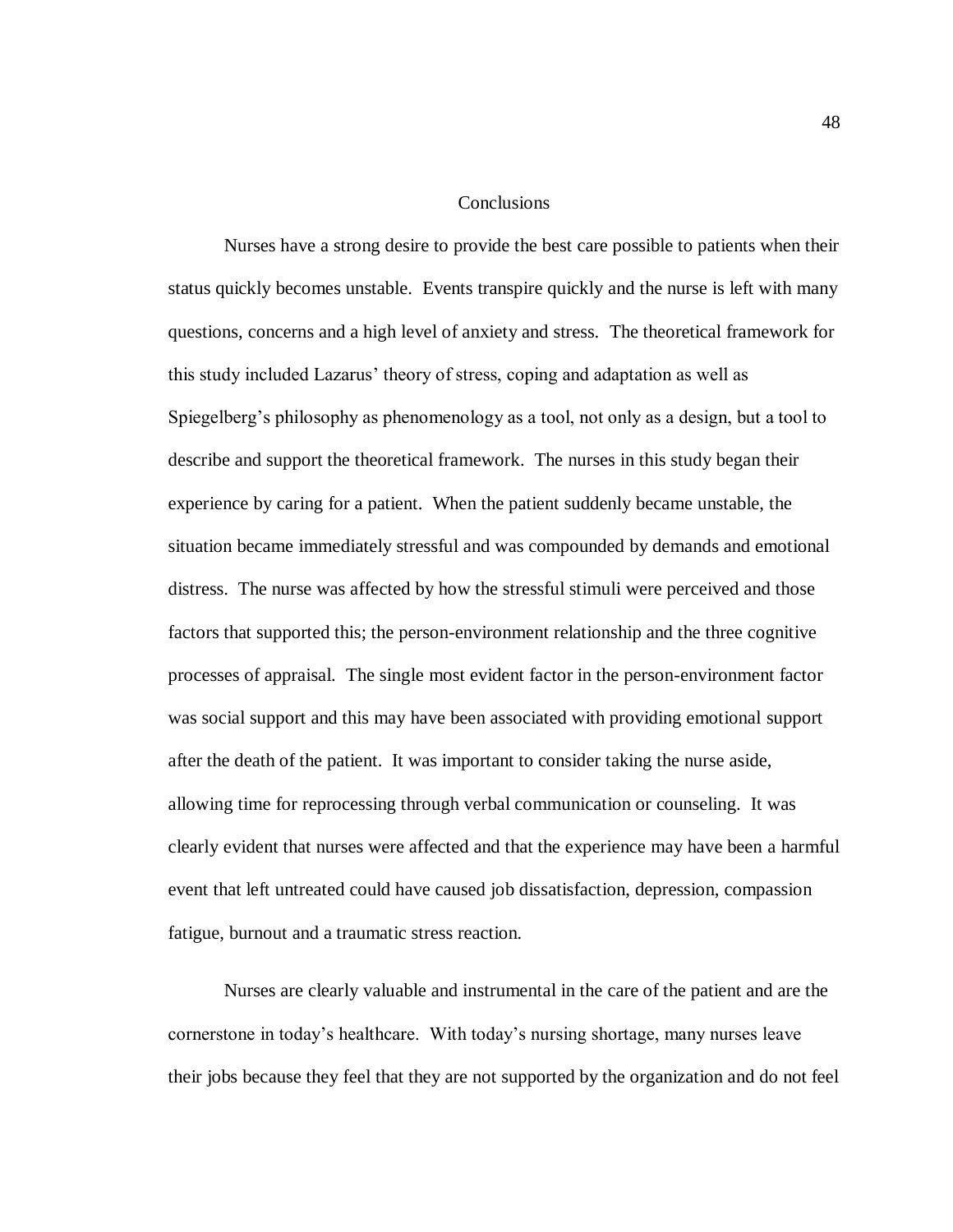valued. Nurses are inherently caring and after time, that caring may turn to apathy when there is a delayed response in providing emotional support for grief, stress and anxiety that is received while in the line of duty. Through organizational support, nurses may ultimately feel emotionally stable and satisfied with their job and wish to continue working in the same environment providing valuable service through their experience and expertise.

## Implications

Implications for practice include providing support to all nurses who care for patients who die, whether it was expected or sudden. Death is a distressing aspect of life, most importantly for those who die, but also those who are surviving family members. Those who often get forgotten are the nurses as well as physicians and support staff.

According to Brosche (2007) developing a grief team that is within a healthcare system would prove beneficial to those who care for patients that die. The grief team would be instrumental in "minimizing the effects of compassion fatigue, moral distress and the stress cascade" (Brosche, 2007, p. 22). When nurses and all healthcare workers know that there is a protocol established within the organization to allow for debriefing, grief and communication they may feel assured that it is socially accepted to acknowledge the loss of a patient as well as the opportunity to share their feelings of loss. The goals of establishing a grief team within a healthcare system are described as follows but are not limited to; to protect the nurse and promote healthy behaviors, to support,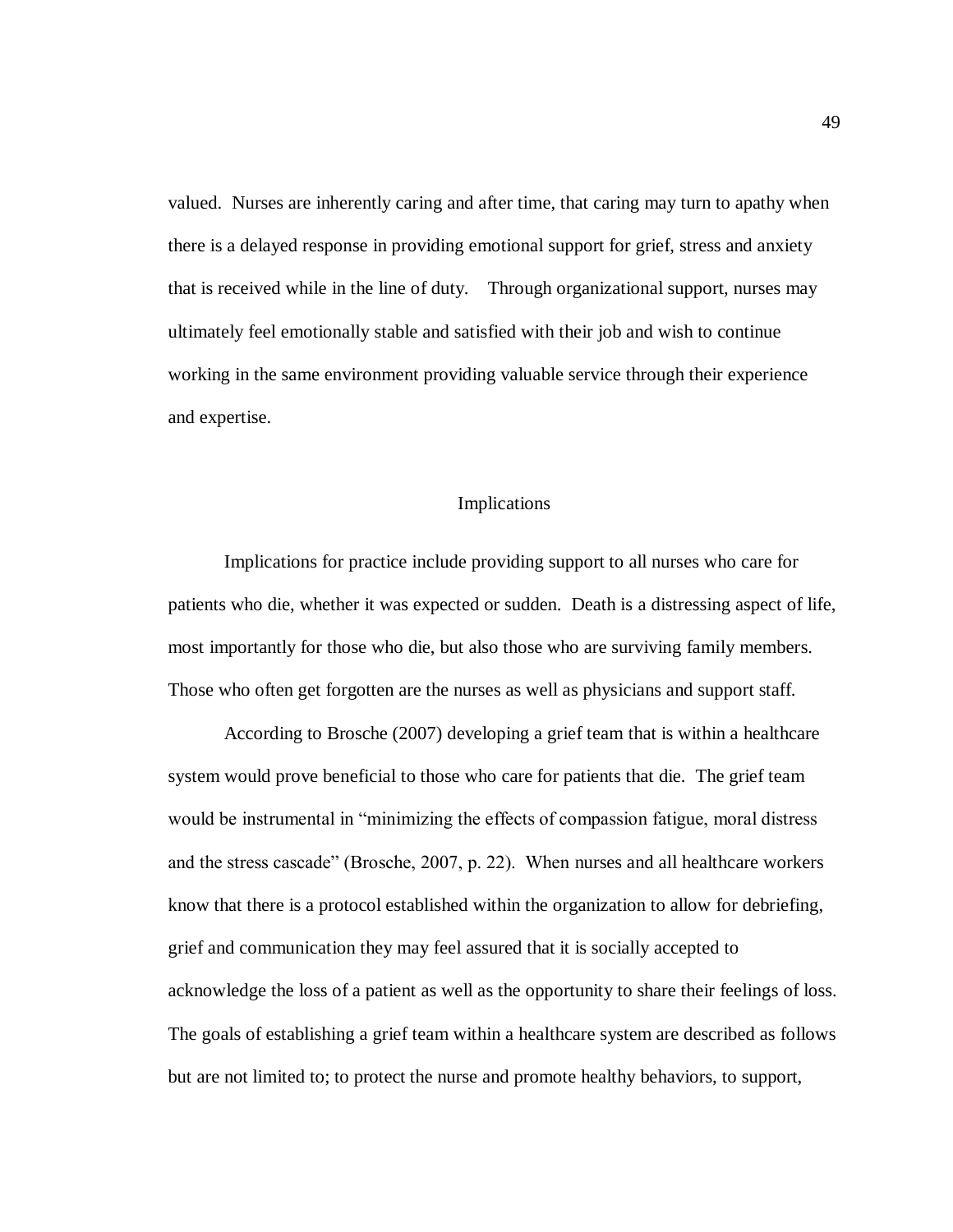comfort and acknowledge the nurse, to enhance staff morale and camaraderie. The benefits would include but are not limited to; demonstrating commitment to the nursing staff, improving caring relationships among staff and patients, increasing retention, decreasing cost to hospital, decreasing the nursing shortage and incorporating components of Magnet accreditation into actual practice (Brosche, p. 23).

Nursing education could benefit by preparing nurses specifically to recognize the elements of compassion fatigue, moral distress, grief, anxiety and traumatic stress reaction after the loss of caring for a patient who dies. Having nurses prepared prior to practice would be beneficial because the nurse may come to understand that it is socially accepted to grieve no matter what the circumstances and that having the ability to recognize the signs and symptoms of emotional distress may lead the nurse to seek counseling or specifically ask help from the organization itself.

Administratively, supporting the organization through support and counseling would potentially cause for better retention rates which is valuable in today"s nationwide nursing shortage. One of the many important goals of achieving Magnet status is to build policies that support and protect nurses (The Center for Nursing Advocacy, 2008).

## Recommendations for further Research

There is a limited amount of research available specific to this study. Recommendations would include a more extensive phenomenological study with a larger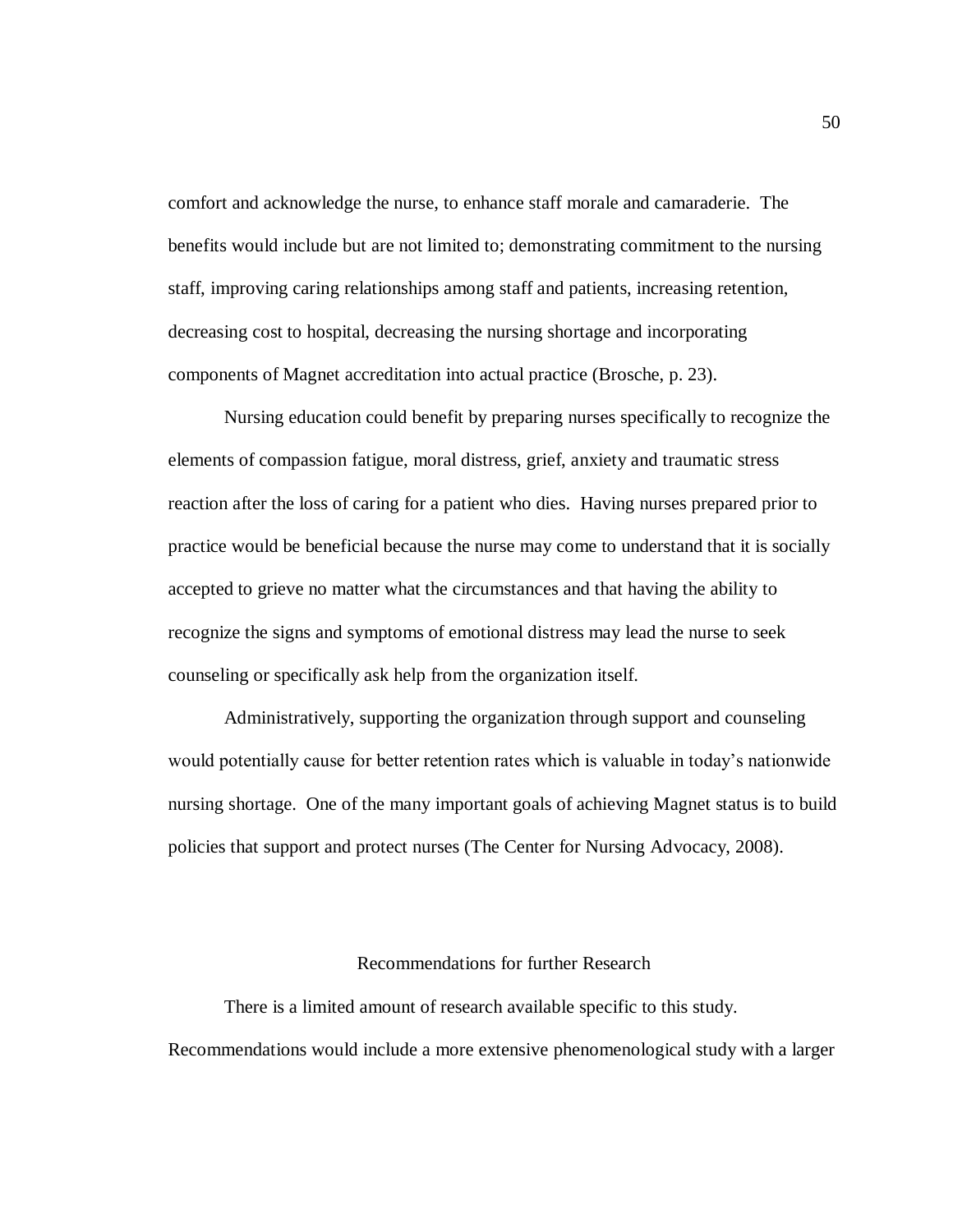group of nurses, from all different aspects of healthcare including hospice, emergency departments, medical and surgical floors as well as intensive care units and acute care departments such as surgery. Further research that is quantitative would further support this study by using the Compassion Satisfaction and Fatigue test to see how prevalent compassion fatigue is among nurses (Worley, 2005). Lastly, further research could include not only nurses, but physicians as well as support staff such as licensed practical nurses, certified nursing assistants and even housekeepers. All levels of an organization get to know patients and their families and death may affect an entire department, not just the nurse who cared for that patient. This could be a large area of patient care that could benefit from further investigation and research for the benefit of the providers whose ultimate care profoundly affects patients and their families.

## Summary

Interesting and provocative results were found with this study. It is important to understand that only four nurses were interviewed and that further research is greatly warranted to understand what it is like to care for a patient that suddenly dies. Everything about healthcare is important, all elements are equal in value, the nurse is not the only aspect of patient care but the nurse is on the front lines and is instrumental in facilitating good quality care in the efforts to promote the best possible patient outcome. The nurse who is emotionally stable and satisfied will provide emotionally sound care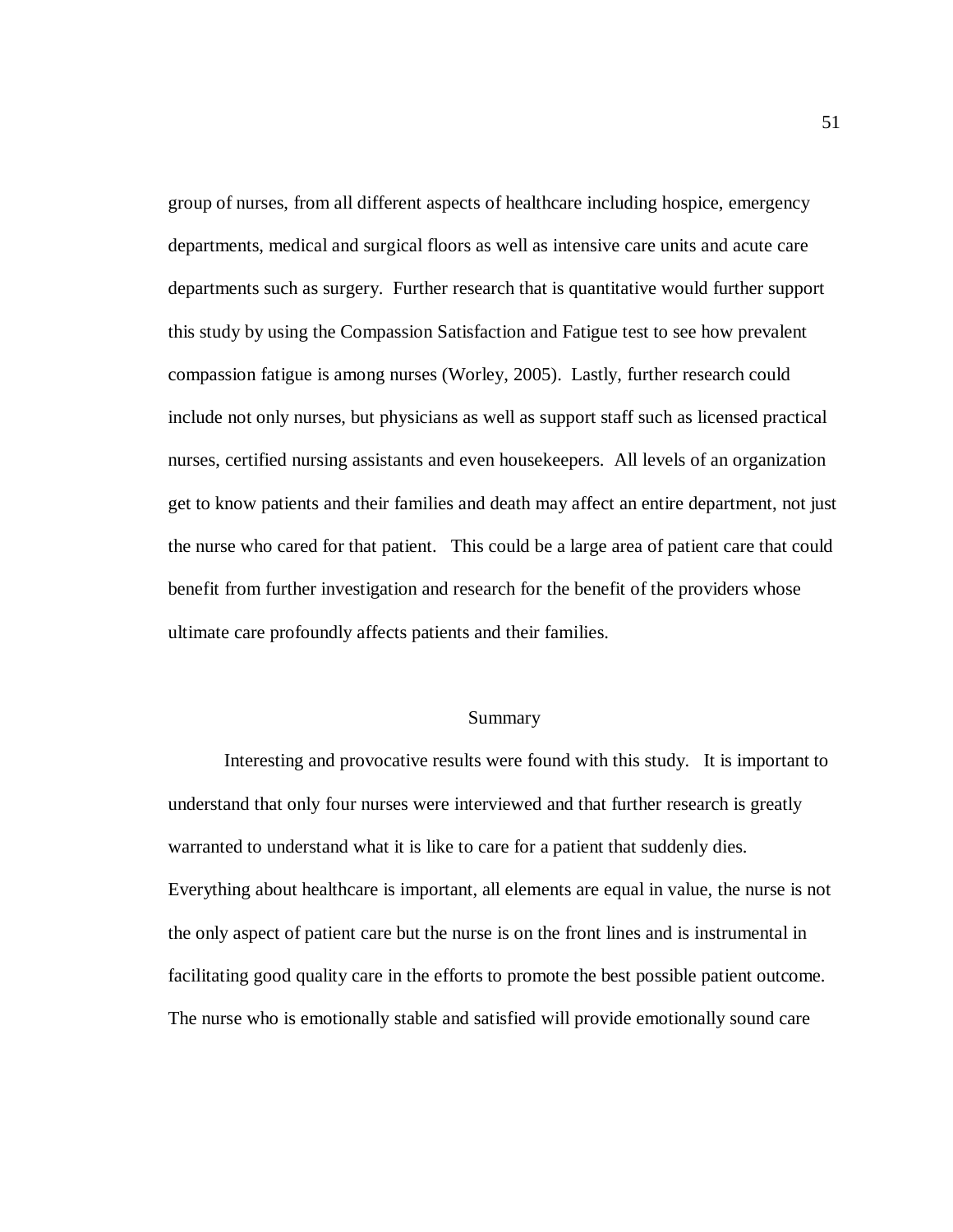rather than lapsing into in apathy and indifference. To many families and patients that essence is immeasurable when caring for their loved ones.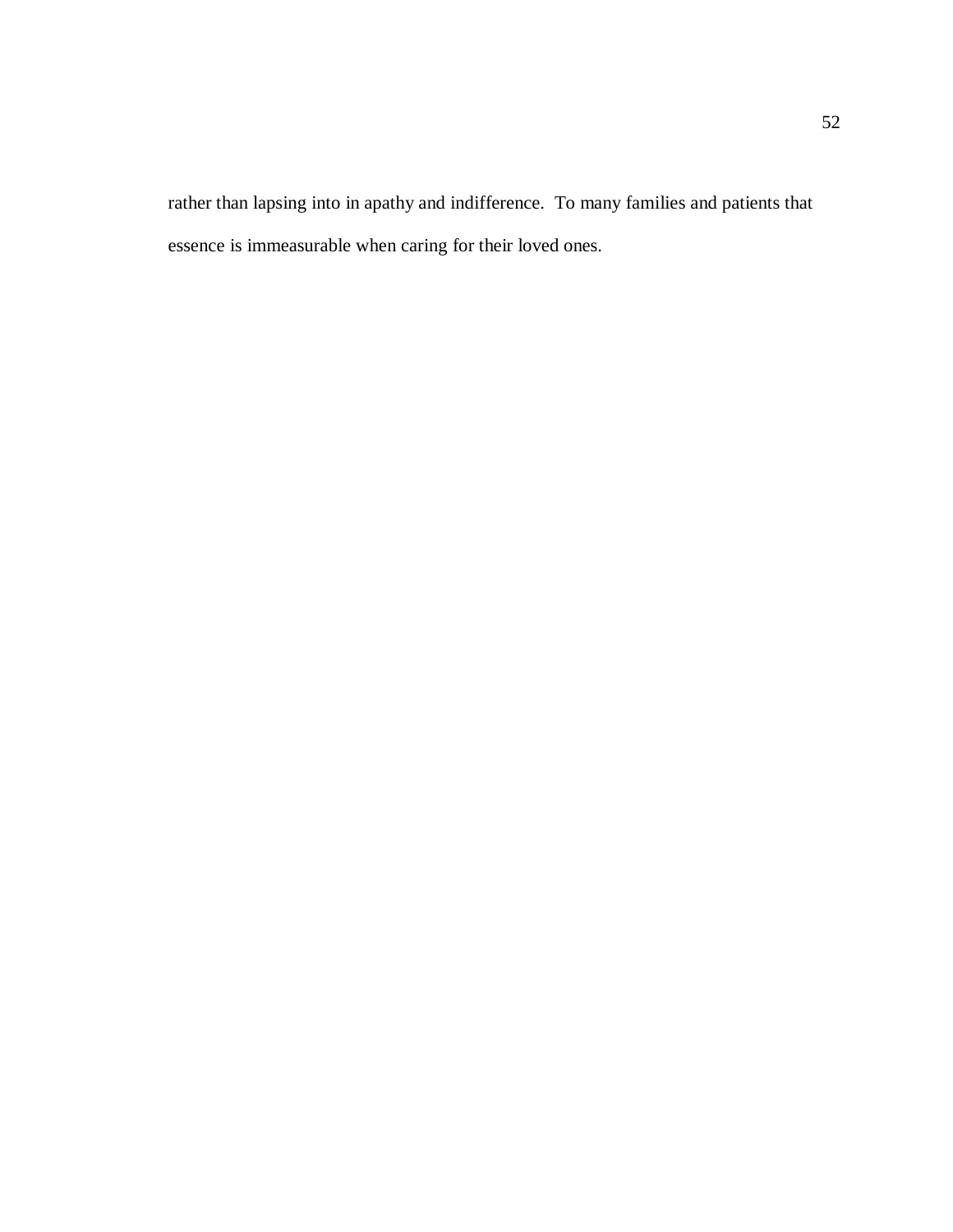## Appendix A

## *Stress, Coping and Adaptation Theory: Lazarus*



McEwen, M., & Wills, E. M. (2007). *Theoretical basis for nursing* (2nd ed.).

Philadelphia: Lippincott Williams & Wilkins, p. 316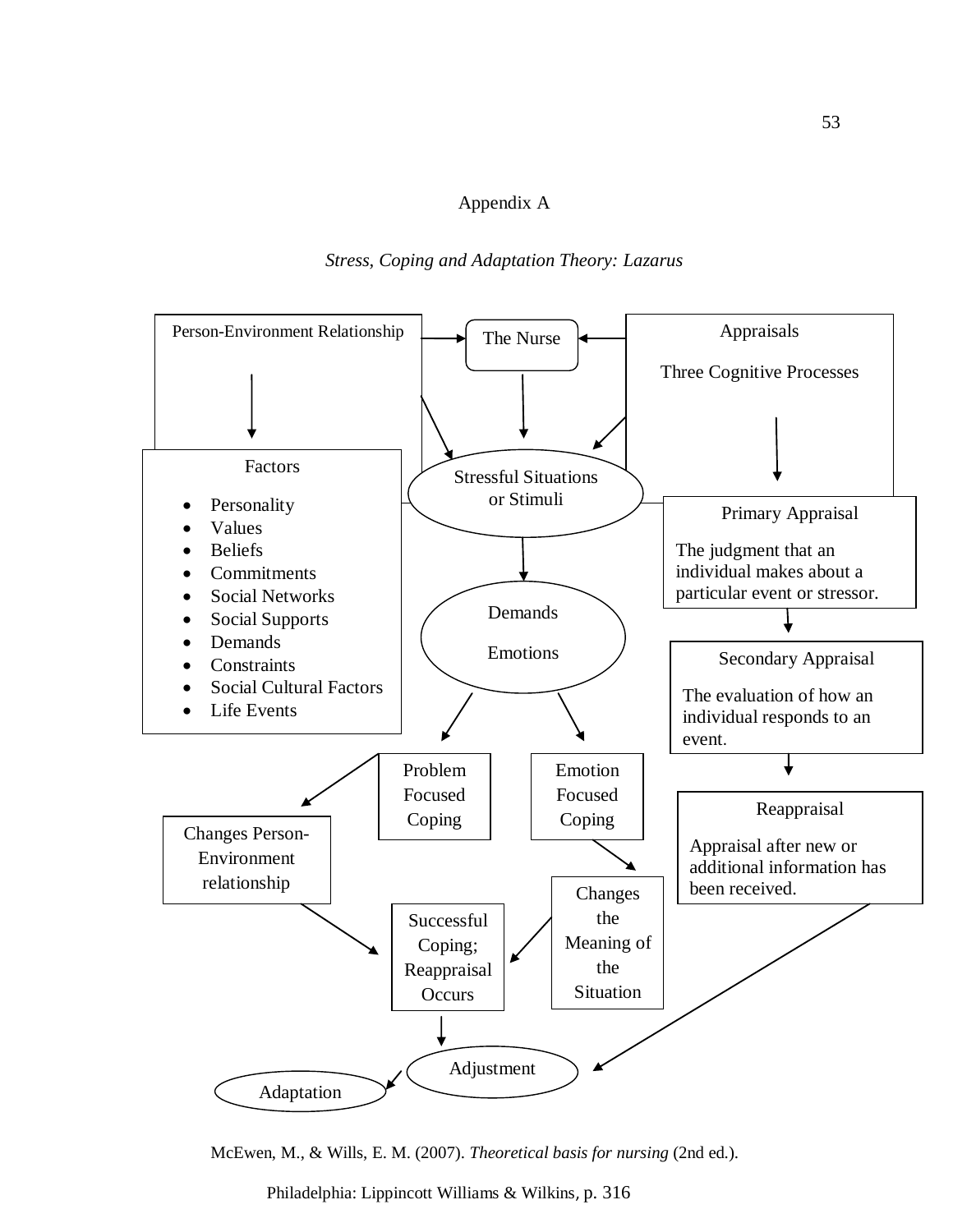## Appendix B

# **Informed Consent**

Professor Mary Ellen Wurzbach, of the Department of Nursing in the University of Wisconsin Oshkosh and her student Teresa Mumbrue, R.N., B.S N., are conducting a qualitative study in an effort to describe the phenomenon of nurses who experience the unexpected death of a patient. We would appreciate your participation in this as it will assist us in making recommendations for improving how nurses are supported in their organization as well as recommendations for how to deal with death and dying in the workplace through either organizational education or nursing education.

As a part of this study, we would like to record your experience of having experienced an unexpected patient death. To do this, Teresa Mumbrue will record your oral recollection of your experience with a tape recorder. Information from this taped interview will be transcribed verbatim and will be analyzed.

Although this information could be attained through questionnaires, or a written dialogue, it is felt that the experience is best represented by a face to face interview.

We do not anticipate that the study will present any medical or social risk to you, other than the inconvenience of extra time required for you to answer questions. Participation in this may not benefit you directly.

The information we gather through interviews will be recorded in anonymous form. We will not release information about you to anyone in a way that could identify you.

If you want to withdraw from this study at any time, you may do so without penalty. The information collected from you up to this point would be destroyed if you so desire.

Once this study is complete, we would be glad to give the results to you. In the meantime, if you have questions, please ask us or contact:

> Mary Ellen Wurzbach, RN, PhD John McNaughton Rosebush Professor College of Nursing N/E 311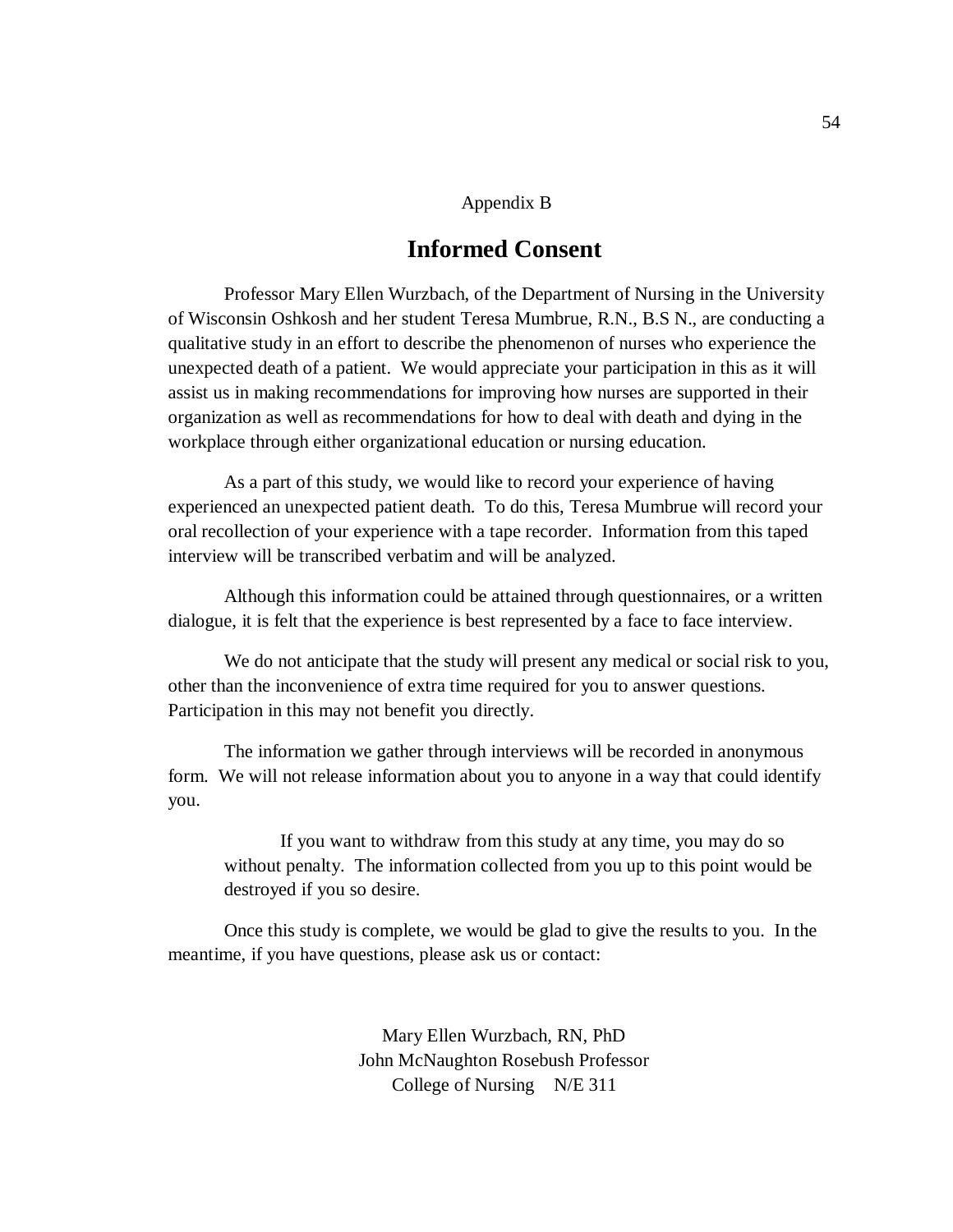University of Wisconsin - Oshkosh 800 Algoma Blvd. Oshkosh, WI 54901 Phone: (920) 424-1077

If you have any complaints about your treatment as a participant in this study, please call or write:

Chair, Institutional Review Board

For Protection of Human Participants

c/o Grants Office

University of Wisconsin - Oshkosh 800 Algoma Blvd. Oshkosh, WI 54901 920-424-1415

Although the chairperson may ask for your name, all complaints are kept in confidence.

I have received an explanation of the study and agree to participate. I understand that my participation in this study is strictly voluntary.

PRINTED NAME:

| ----- |
|-------|
|-------|

SIGNATURE: where the contract of the contract of the contract of the contract of the contract of the contract of the contract of the contract of the contract of the contract of the contract of the contract of the contract

This research project has been approved by the University of Wisconsin Oshkosh IRB for Protection of Human Participants for a 1-year period, valid until December 22, 2010.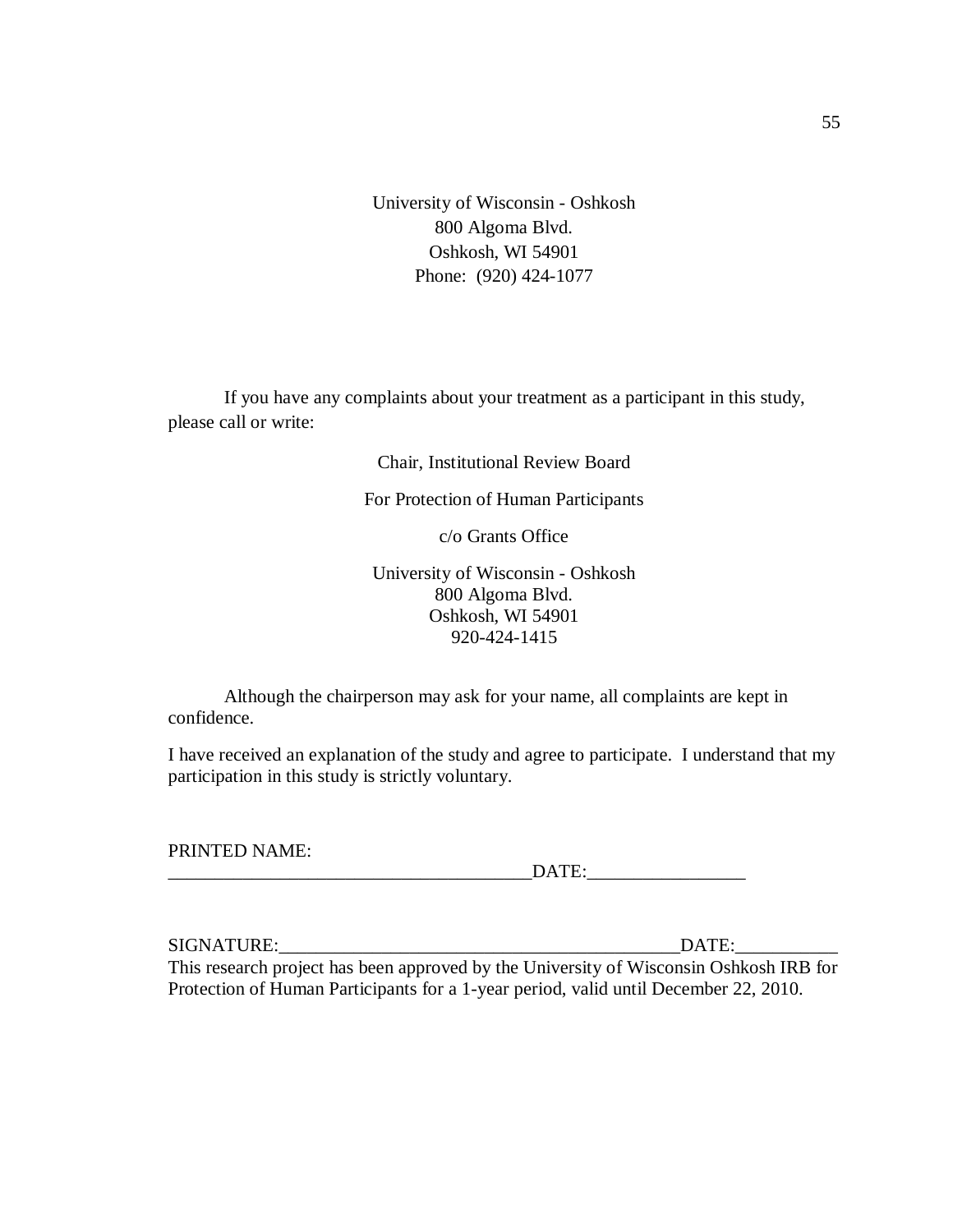## Appendix C

# Grief and the Health Care Provider

# GRIEF IS OFTEN EXPERIENCED BY A HEALTHCARE PROVIDER UPON THE DEATH OF A PATIENT, BUT IT IS OFTEN IGNORED

Grief is an emotion experience by many nurses upon the death of a patient, and, far too often, the nurse may not know how to deal effectively with his or her grief.

Disenfranchised Grief: Mourning over the death of a patient is not typically a part of the culture of healthcare. Nurses, therefore seldom talk about their grief and often do not feel they have a socially recognized right, role, or capacity to grieve over their patients.

Compassion Fatigue: A physical, emotional and spiritual exhaustion that can affect the ability to feel and care for others.

Moral Distress: Stress, anxiety, apathy and burnout that can often occur from repeated loss and when personal values conflict with the environment.

Brosche, T.A. (2007). A grief team within a healthcare system. *Dimensions of Critical Care Nursing, (26)*1, 21-28.



THE PATIENT

#### WHEN TO GET HELP

## HOW CAN YOU COPE? TRY THESE TECHNIQUES:

- Consider keeping a journal as a way to understand your emotions and process events in your life.
- Purge writing-Set a timer for 5 minutes and write whatever comes to your mind.
- Get physical. Go for a run, take a walk, play tennis, do yoga, just get your body moving.
- Take time to cry.
- Ask for help, especially from colleagues. Don't try to be the "Supernurse".
- Seek professional counseling. Don't be afraid to get expert help to see you through a difficult time.

Consider professional counseling if you're plagued by these symptoms:

- You cry a great deal of the time.
- You find carrying on a normal conversation difficult.
- You're unusually forgetful.
- You're agitated or jumpy most of the time.
- You can't remember the last time you laughed.
- You lose things all the time.

Smith-Stoner, M., & Frost, A.L. (1998). Coping with grief and loss: Bringing your shadow self into the light. *Nursing98, February,* 49-50.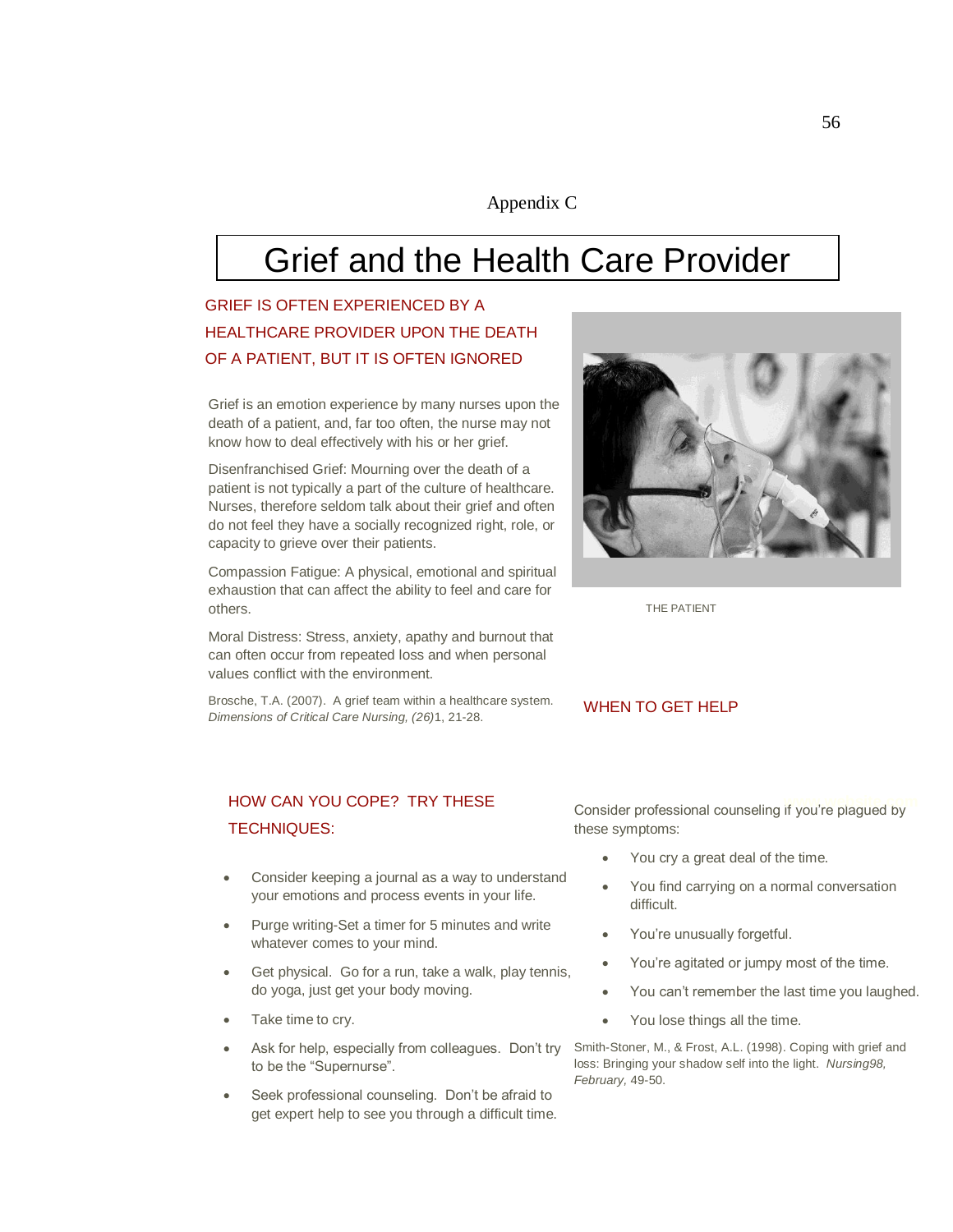Appendix D

Overarching Theme

Dynamic Changes: The Continuum from Stable to Unstable

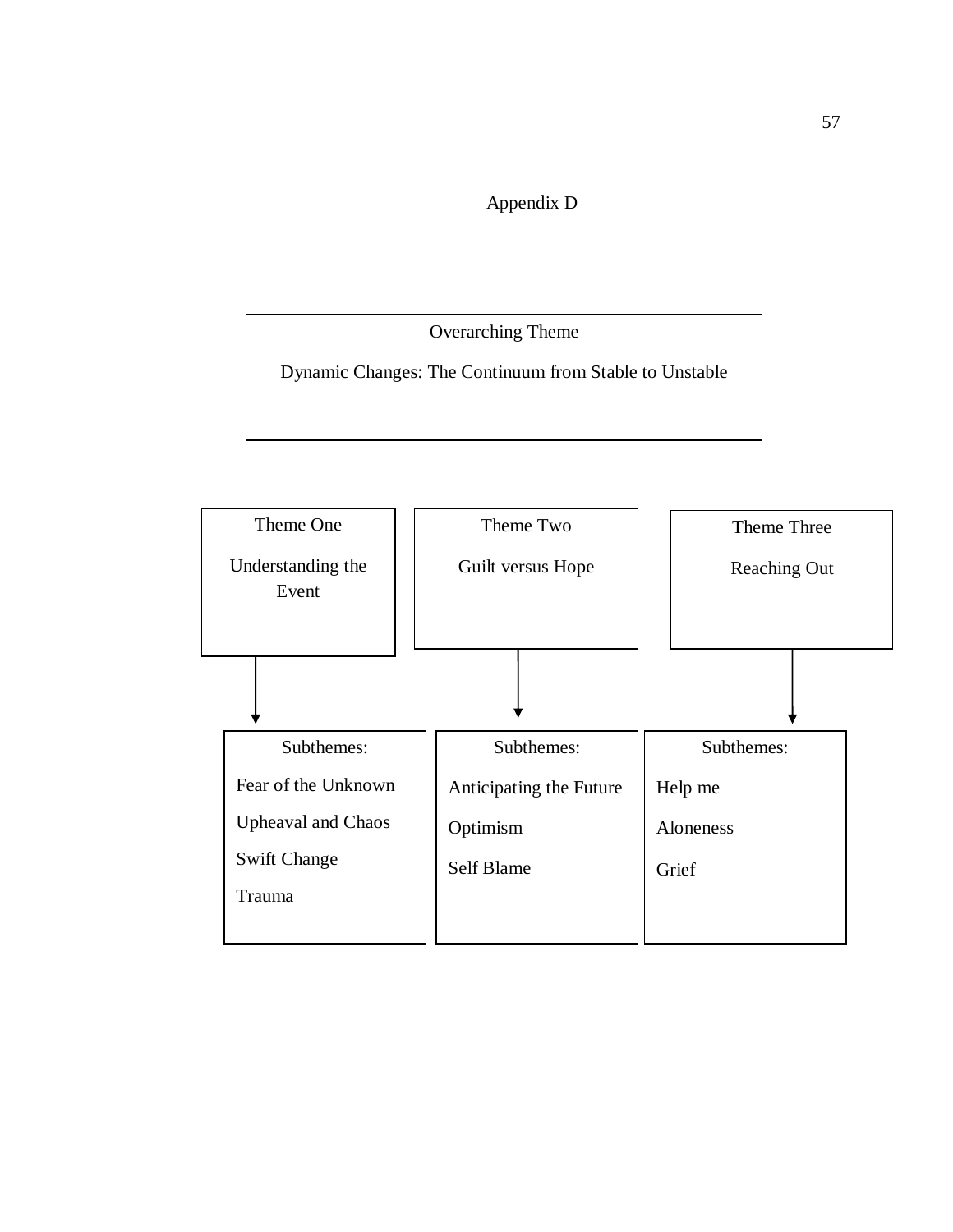#### REFERENCES

- Abendroth, M., & Flannery, J. (2006). Predicting the risk of compassion fatigue: A study of hospice nurses. *Journal of Hospice and Palliative Nursing*, *8*(6), 346-356.
- Brosche, T. A. (2007). A grief team within a healthcare system. *Dimensions of critical care nursing*, *(26)*1, 21-28.
- Drazen, J. M. (2003). Decisions at the end of life. *New England Journal of Medicine*, *349(12*), 1109-1110.
- Ewing, A., & Carter, B. S. (2004). Once again, Vanderbilt NICU in Nashville leads the way in nurses emotional support. *Pediatric Nursing*, *30*(6), 471-472.
- Flannelly, K. J., Roberts, S. B., & Weaver, A. J. (2005). Correlates of compassion fatigue and burnout in chaplains and other clergy who responded to the September 11th attacks in New York City. *The Journal of Pastoral Care and Counseling*, *59*(3), 213-224.
- Grove, W. J. (2008). Remembering patients who die: Exploring the meaning conveyed in notes to the researcher. *Illness, Crisis and Loss*, *16*(4), 321-333.
- Gunther, M., & Thomas, S. P. (2006). Nurses' narratives of unforgettable patient care events. *Journal of Nursing Scholarship*, *38*(4), 370.
- Help Guide.org (2009). *Coping with grief and loss: Support for grieving and bereavment*. Retrieved March 28, 2010, from http://helpguide.org/mental/grief\_loss.htm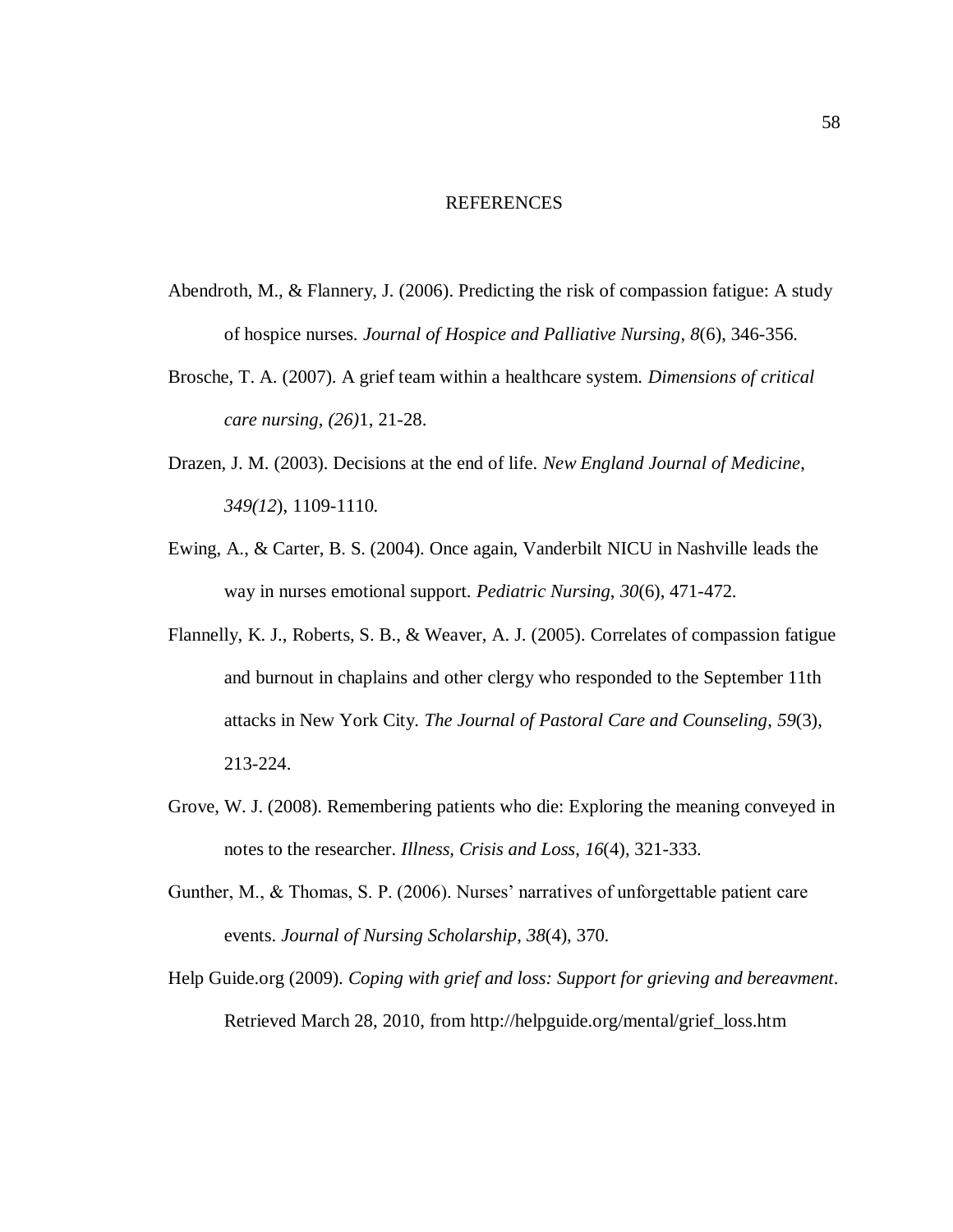- Isaak, C., & Paterson, B. L. (1996). Critical care nurses' lived experience of unsuccessful resuscitation. *Western Journal of Nursing Research*, *5*(6), 688-702.
- McEwen, M., & Wills, E. M. (2007). *Theoretical basis for nursing* (2nd ed.). Philadelphia: Lippincott Williams & Wilkins.
- Nathaniel, A. K. (2006). Moral reckoning in nursing. *Western Journal of Nursing Research*, *28*(4), 419-438.
- Polit, D. E., & Beck, C. T. (2007). *Nursing research: Generating and assessing evidence for nursing practice* (8th ed.). Philadelphia: Lippincott Williams & Wilkins.
- Ray, M. A., Turkel, M. C., & Marino, F. (2002). The transformative process for nursing in workforce redevelopment. *Nursing Administration Quarterly*, *26*(2), 1-14.
- Stevens-Guille, B. (2003a). Compassion fatigue: Who cares for the caregivers? *Alberta RN*, *6*, 59.
- Stevens-Guille, B. (2003b). Compassion fatigue: Who cares for the caregivers?: The key to recovery. *Alberta RN*, *7*, 59.
- Streubert Speziale, H. J., & Carpenter, D. R. (2007). *Qualitative research in nursing: Advancing the humanistic imperative* (4th ed.). Philadelphia: Lippincott Williams & Wilkins.
- Taubman Ben Ari, O., & Weintroub, A. (2008). Meaning in life and personal growth among pediatric physicians and nurses. *Death Studies*, *32*, 621-645.
- The Center for Nursing Advocacy (2008). *What is magnet status*. Retrieved March 28, 2010, from http://www.nursingadvocacy.org/faq/magnet.html#protect